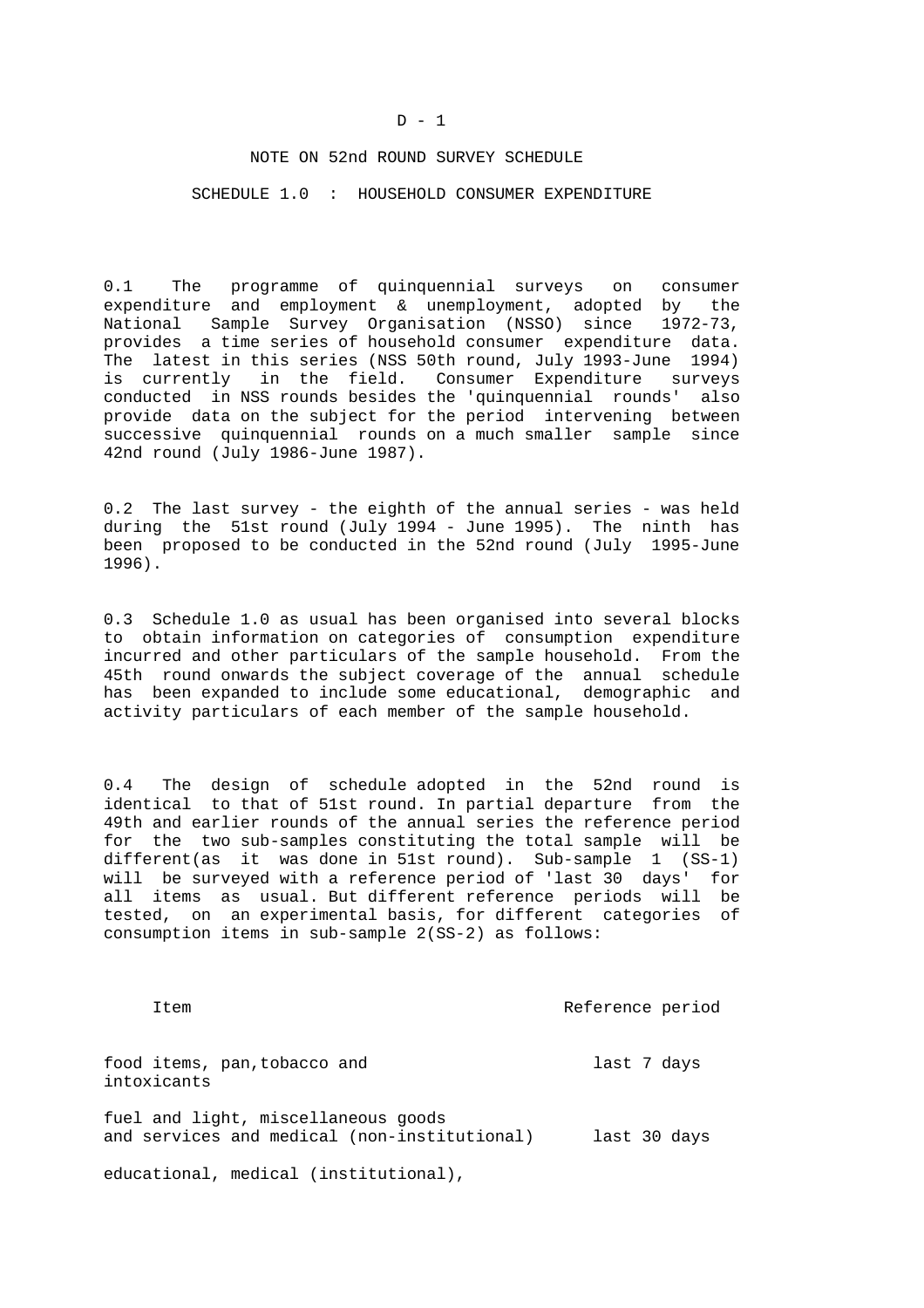clothing, footwear and durable goods last 365 days

 This approach adopted for SS-2 has been devised to take into account the variation in the periodicity with which  $D - 2$ 

BLOCKS 0 & 1

different items of consumption are purchased by individual households, in a better way. It will be ensured, by suitably setting survey dates for sample FSU's, that equal number of SS-2 households are surveyed in different weeks of each month. This will make sure that the pattern of within-month variation present in 'last 7 days' consumption does not affect the value of the (annual average) estimates to be generated.

0.5 The schedule for the 52nd round also provides for separate accounting of particulars of expenditure incurred on ceremonies. However, such information will be collected only for SS-2 households under two different reference periods, viz., 'last 7 days' and 'last 365 days'.

0.6 In view of the above mentioned differences in data collection procedure between the sub-samples, two different 1.0 schedules have been designed for canvassing in two sub-samples of 52nd round. SS-2 schedules will differ from the usual (SS-1) schedule in the respects mentioned above. The colour of the two sub-sample schedules will also differ so that they are easily distinguishable.

0.7 Because of the inherent difficulty in having two different reference periods (as envisaged for sub-sample 2) in the same block, block 5 of the usual schedule has been bifurcated. The fuel and light items have been removed from block 5 and put under a new block numbered 5.1. For the convenience of data processing, similarity has been maintained in the schedules of both the sub-samples, in this respect.

0.8 The draft schedule 1.0 for 52nd round is enclosed.

DETAILS OF SCHEDULE

1.0 Block 0 : This block is meant for recording descriptive identification particulars of a sample household. All the items are self-explanatory.

1.1 Block 1 : Identification particulars of the sample household : items 1 to 13 : The particulars to be recorded in items 4 and 5 have already been printed in the schedule. The identification particulars of the sample village/block are to be taken from relevant items of block 1 of the listing schedule. It may be noted that at the listing stage, these particulars will be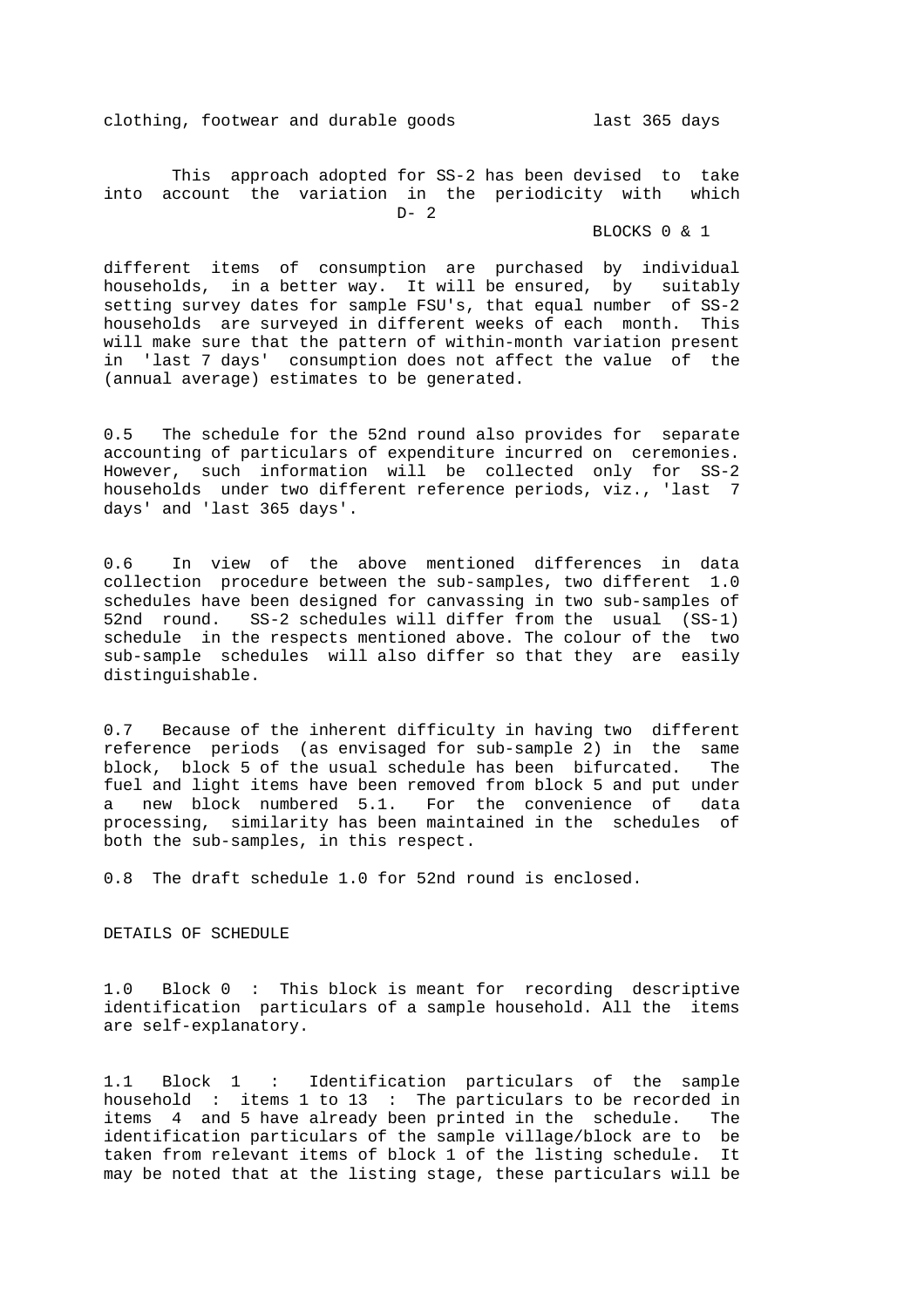copied from the sample list in block 1 of the schedule 0.0 for both the rural and the urban sectors.

1.2 Item 14 : sample household number : The sample household number (i.e. order of selection) of the selected household is to be copied from the appropriate column of the main block of the listing schedule against item 14 of this block. The corresponding house number and the name of the head of the household are to be copied from there in block 0.

 $D - 3$ 

#### BLOCKS 1 & 2

1.3 Item 15 : name of informant and informant's relation to head : The name of the person from whom the bulk of the information is collected and also his relation to the head in code is to be recorded against item 15. Whether the informant is the head of the household or any other member of the household will be indicated against item 15 in terms of code '1' and code '2' respectively. If the informant is not a member of the household, code '9' will be recorded.

1.4 Item 16 : response code : The type of informant, considering his cooperation and capability in providing the required information, will be recorded against item 16 in terms of specified response codes. The codes are :

#### description code

|  | $information:$ cooperative and capable $\ldots$ . |          |
|--|---------------------------------------------------|----------|
|  | cooperative but not capable                       | 2        |
|  | $busy$                                            | <b>2</b> |
|  | reluctant                                         | 4        |
|  |                                                   | Q        |

1.5 Item 17 : survey code : whether the originally selected sample household has been surveyed or a substituted household has been surveyed will be indicated against this item by recording '1' if it is the originally selected sample household, and '2' if it is the substituted one. If neither the originally selected household nor the substituted household could be surveyed i.e., if the sample household was a casualty, code '3' would be recorded. In such cases only blocks 0,1, 2, 13 and 14 will be filled up and on the top of the front page of the schedule the word 'CASUALTY' will be written and underlined.

1.6 Item 18 : reason for first substitution : For the originally selected sample household which could not be surveyed, the reason for its becoming a casualty will be recorded against item 18 in terms of the specified codes. The codes are :

description code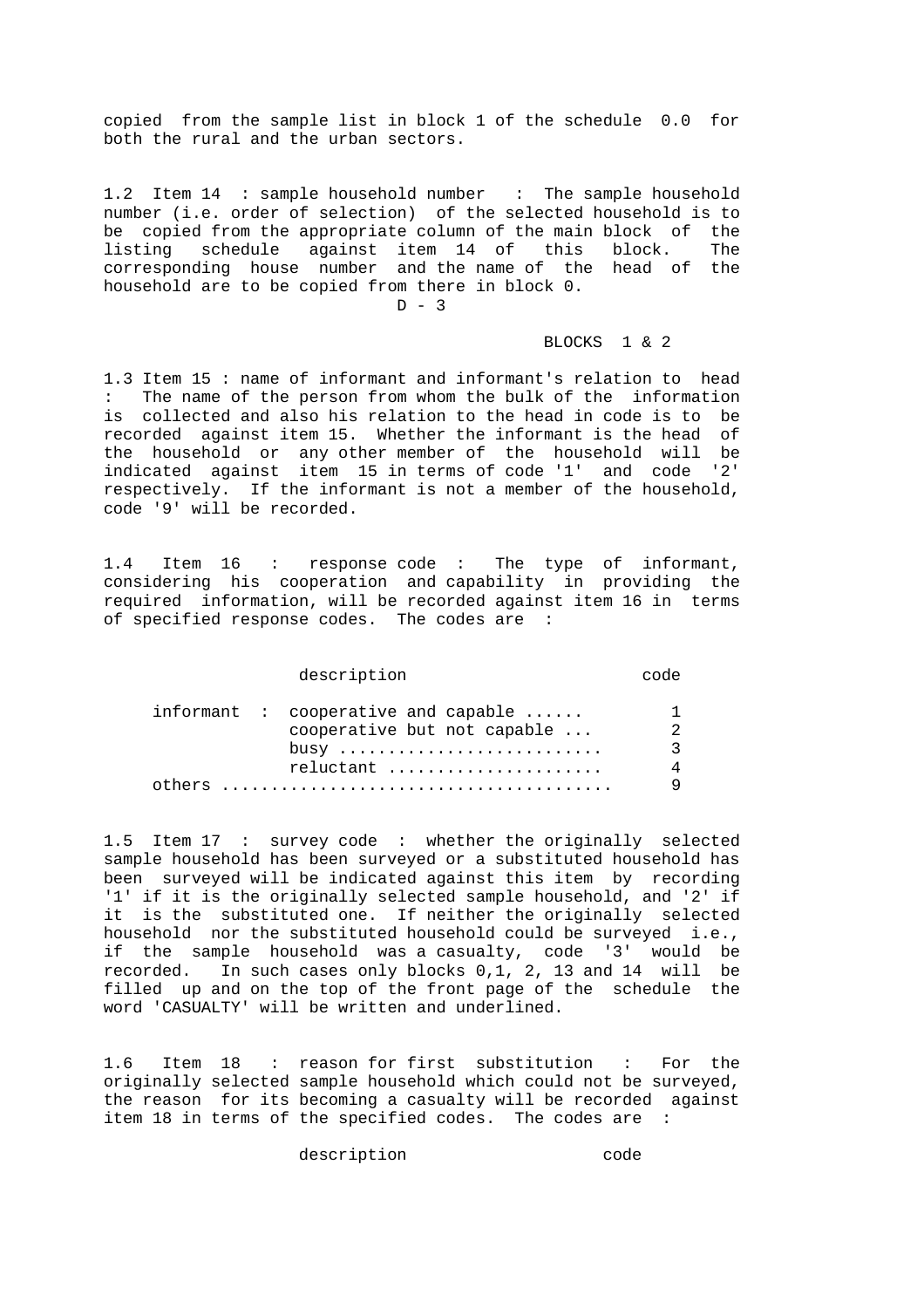|        | not available  2   |  |
|--------|--------------------|--|
|        | non-cooperative  3 |  |
| others |                    |  |

2.0 Block 2 : Particulars of field operations : The identity of the Investigator, Assistant Superintendent and Superintendent associated, date of survey/inspection/scrutiny/duplication of schedules, despatch, etc., will be recorded in this block against the appropriate items in the relevant columns. Besides, from the 46th round onwards person codes of field officials have been introduced which are to be recorded against item 1(ii) (for central sample only).

D - 4

## BLOCK 3

3.0 Block 3 : household characteristics : Characteristics which are mainly intended to be used to classify the households for tabulation will be collected in this block.

3.1 Item 1 : size : The size of the sample household i.e., the total number of persons normally residing together (i.e., under the same roof) and taking food from the same kitchen (including temporary stayaways and excluding temporary visitors) will be recorded against this item. This number will be same as the last serial number recorded in column 1 of block 4.

3.2 Item 2 : principal industry-occupation : The description of the principal household industry-occupation will be recorded in the space provided. The right hand side of item 2 has been divided into two lines. The appropriate three digited industry code of the NIC 1987 will be recorded in the first line and the relevant occupation family of the NCO 1968 will be entered in the second line.

 To determine the principal household industry-occupation, the general procedure to be followed is to list all the gainful occupations pursued by the members of the household excluding those employed by the household and paying guests (who in view of their staying and taking food in the household are considered as its normal members) during the one year period preceding the date of survey, no matter whether such occupations are pursued by the members in their principal or subsidiary (on the basis of earnings) capacity. Out of the occupations listed, that one which fetched the maximum earnings to the household during the last 365 days preceding the date of survey would be considered as the principal household occupation. It is quite possible that the household occupation, thus determined as the principal one, may be pursued in different industries by one or more members of the household. In such cases, the particular industry out of all the different industries corresponding to the principal occupation, which fetched the maximum earnings, should be considered as the principal industry of the household . In extreme cases, the earnings may be equal in two different occupations or industry-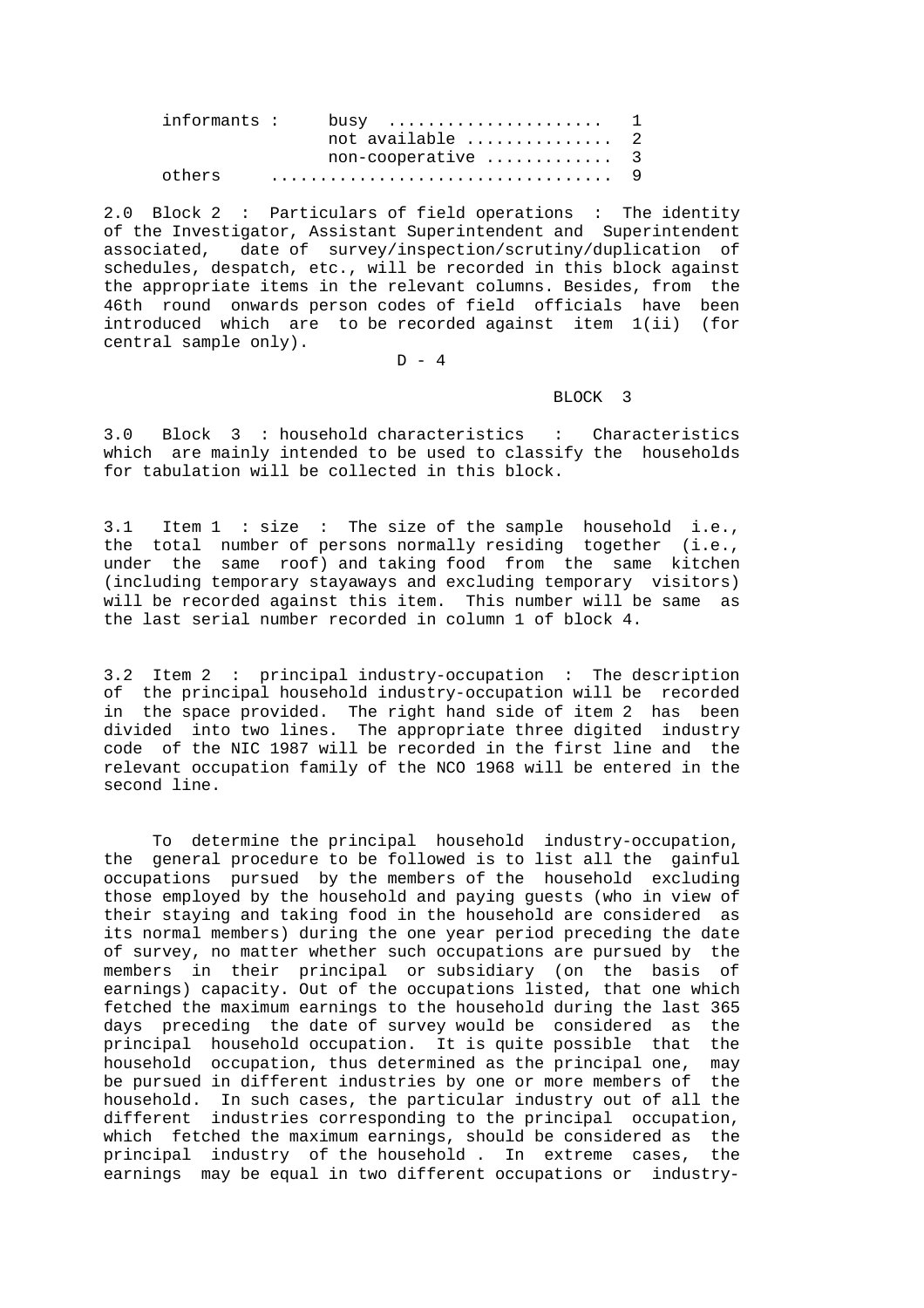occupation combinations. By convention, in such cases, priority will be given to the occupation or industry-occupation combination of the seniormost among the participating members. For households deriving income from non-gainful activities only, a dash (-) may be put against this item.

3.3 Item 3 : household type code : The household type code based on the means of livelihood of a household will be decided on the basis of the source of the household's income during the 365 days preceding the date of survey. For this purpose, only the household's income (net income and not gross income) from gainful employment will be considered; but the incomes of servants and paying guests will not be taken into account. For the rural areas, the selected household will be assigned appropriate type code out of the following five different household type codes :

 $D - 5$ 

BLOCK 3

description code

| self-employed in non-agriculture | $\mathbf{1}$ |
|----------------------------------|--------------|
| agricultural labour              | 2.           |
| other labour                     |              |
| self-employed in agriculture     | 4            |
|                                  | Q            |

The procedure for assigning type codes is laid down in paras 3.7 & 3.8 .

3.4 Rural labour : Manual labour (by a person living in rural area) in agricultural and/or non-agricultural occupations in return for wages/salary either in cash or kind (excluding exchange labour) is defined as 'rural labour'. A person who is self-employed in manual work will not be treated as a wage paid manual labourer. The term 'manual work' means a job essentially involving physical operations. However, a job though essentially involving physical labour but also requiring a certain level of general, professional, scientific or technical education will not be classified as manual work. On the other hand, jobs not involving much of physical labour and at the same time not requiring much educational (general, scientific, technical or otherwise) background will be treated as manual work. Thus the definition will exclude engineers, doctors, dentists, midwives, etc. from manual workers even though their jobs involve some element of physical labour but will include peons, chowkidars, watchmen etc. even if their work does not involve much of physical labour.

3.5 A person will be treated as wage paid manual labourer in agriculture, or in other words, agricultural labourer if he/she follows one or more of the following agricultural occupations in the capacity of a labourer on hire or on exchange, whether paid wholly in cash or in kind or partly in cash and partly in kind :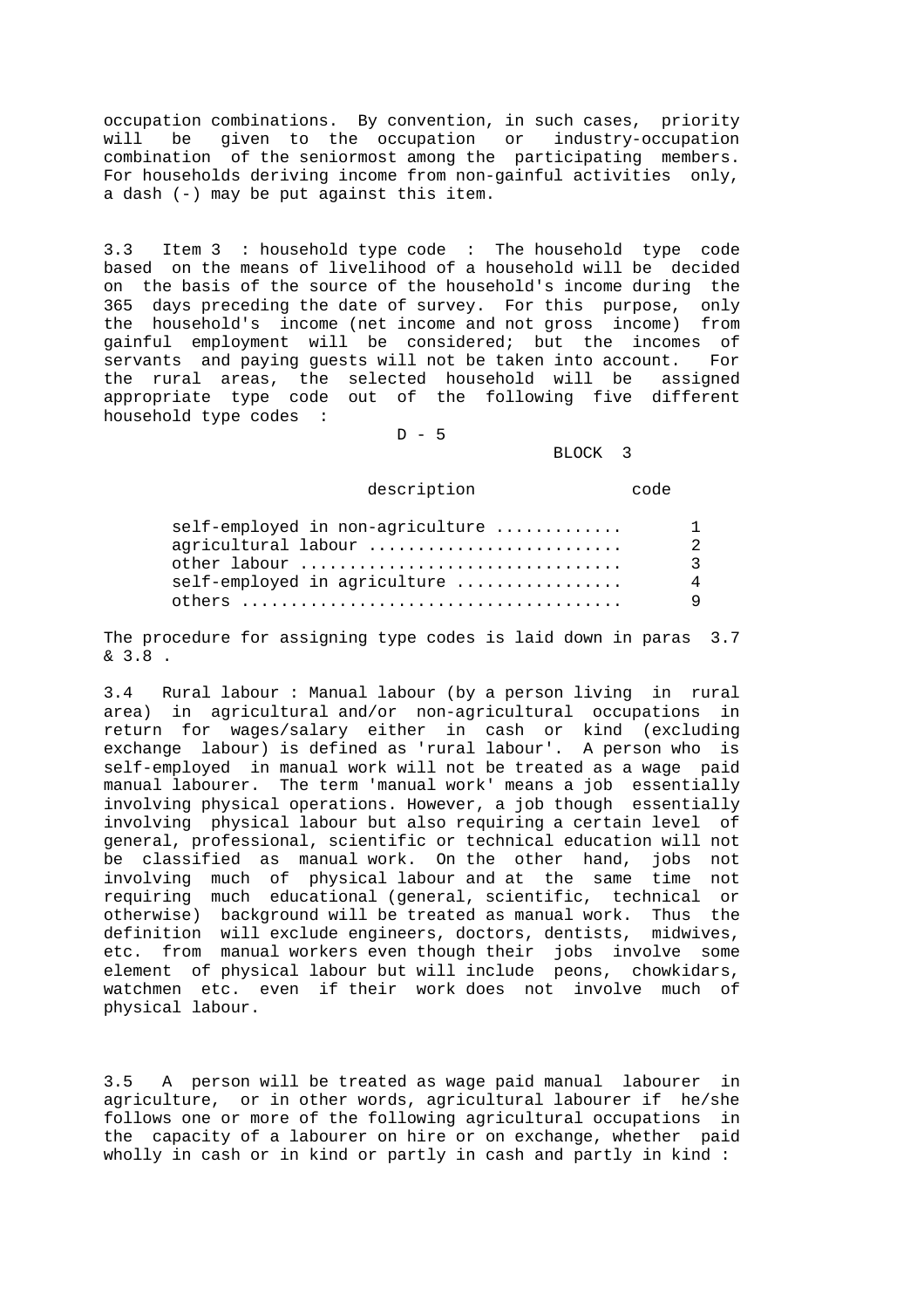- a) farming including cultivation and tillage etc.
- b) dairy farming
- c) production, cultivation, growing and harvesting of any horticultural commodity
- d) raising of livestock, bees or poultry and
- e) any practice performed on a farm as incidental to or in conjunction with farm operations (including any forestry or timbering operations and the preparation for market and delivery to storage or to market or to carriage for transportation to market of farm produce).

It may be noted that wage paid manual labour in 'fisheries' are excluded from the purview of the category 'agricultural labour' but included in 'other labour'. Further, carriage for transportation will refer only to the first stage of the transportation from farm to the first place of disposal.  $D - 6$ 

BLOCK 3

3.6 As for the urban areas the household type codes are as follows:

| description | code |
|-------------|------|
|-------------|------|

| self-employed                                                           | $\mathbf{1}$ |
|-------------------------------------------------------------------------|--------------|
| regular wage/salaried                                                   | 2.           |
| casual labour                                                           | 3            |
| others $\ldots \ldots \ldots \ldots \ldots \ldots \ldots \ldots \ldots$ | <b>Q</b>     |

 Note that the different urban type codes correspond to four sources of household income, unlike the rural sector where five sources are considered. An urban household will be assigned the type code 1,2,3 or 9 corresponding to the major source of its income from gainful employment during the last 365 days. A household which does not have any income from gainful employment will get type code 9 (others).

3.7 Procedure for assigning household type codes in rural sector: For the rural sector, the single 'major source of income' criterion is modified slightly as follows. For a rural household, if a single source (among the five sources of income listed in para 3.3) contributes 50% or more of the household's income from gainful employment during the last 365 days, it will be assigned the type code  $(1,2,3,4$  or 9) corresponding to that source.

3.8 For a household to be classified as 'agricultural labour' or 'self-employed in non-agriculture' (code 2 or 4) its income from that source must be 50% or more of its total income. If there is no such source yielding 50% or more of the household's total income, it will be given code 1,3 or 9 according to the following procedure.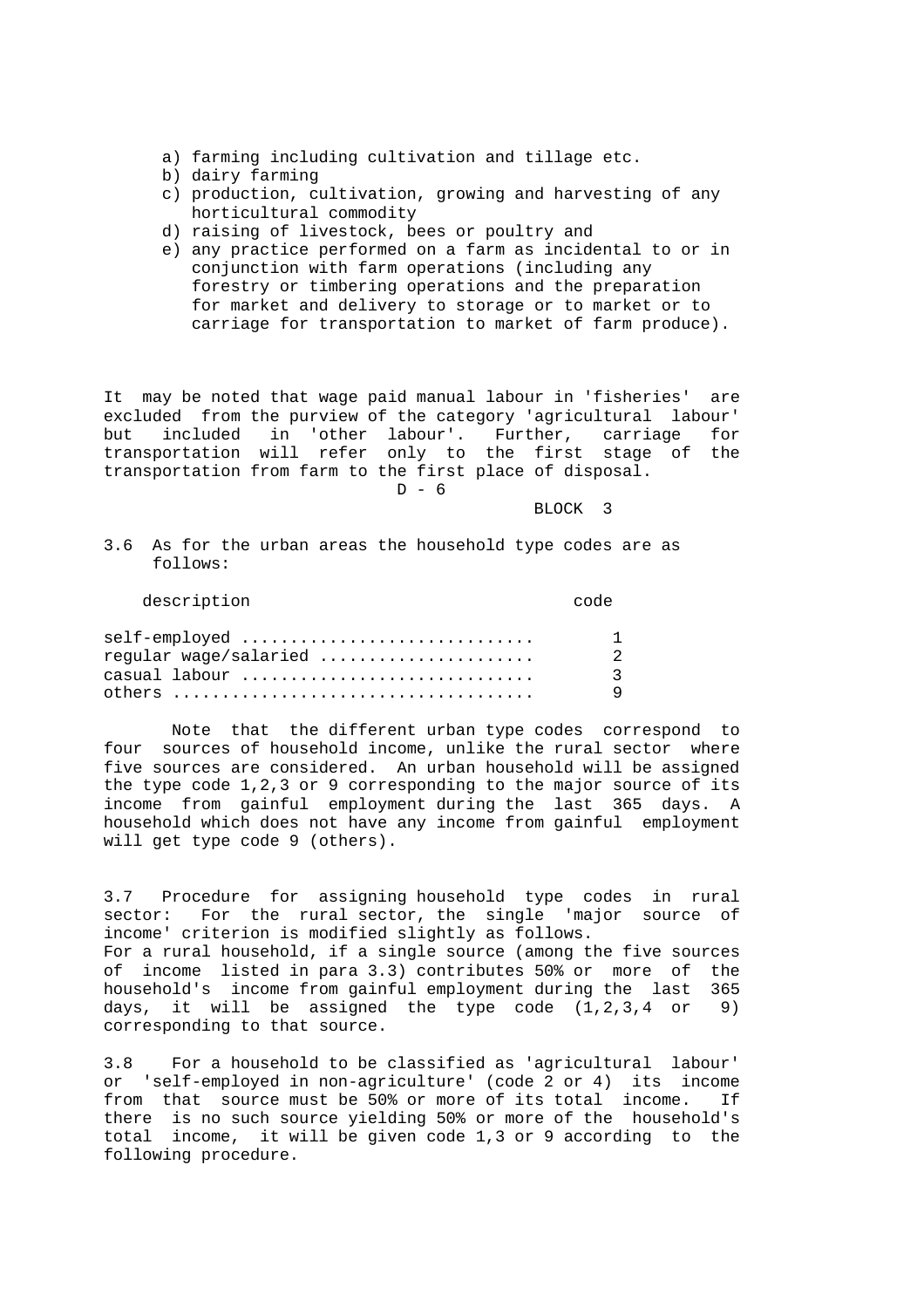To be classified as self-employed in non-agriculture (code 1), the household's income from that source must be greater than its income from rural labour (all wage-paid manual labour) as well as that from all other gainful sources put together (a three-way division is to be considered here).

 A household not getting code 1,2 or 4 will be classified as other labour (code 3) if its income from rural labour (all wagepaid manual labour) is greater than that from self-employment as well as that from other gainful sources (again a three-way division).

All other households will get type code 9.

3.9 Item 4 : household social group : Whether or not the household belongs to scheduled tribe or scheduled caste will be indicated against this item in terms of the specified codes which are :

| description                                             | code          |
|---------------------------------------------------------|---------------|
| scheduled tribe<br>scheduled caste<br>others<br>$D - 7$ | $\mathcal{D}$ |
|                                                         |               |

Those who do not come under any one of the first two groups will be assigned code 9 meant to cover all other categories. Neobuddhists of Maharashtra and neighbouring states, however, will be given code 2. In case, different members belong to different household groups, the group to which the head of the household belongs will be considered as the 'household social group' and the group code appropriate for the head of the household will be assigned.

3.10 Item 5 : land possessed : The area of land possessed will include land 'owned', 'leased in' and 'neither owned nor leased in' by the household but exclude land 'leased out'. The total land area possessed by the household as on the date of survey will be worked out and recorded against this item in code. The codes are :

| class interval                   | code |
|----------------------------------|------|
| less than 0.01 hectares          | 01   |
| п<br>$0.01$ to $0.20$            | 02   |
| $\mathbf{H}$<br>$0.21$ to $0.40$ | 03   |
| $\mathbf{H}$<br>$0.41$ to $1.00$ | 04   |
| $\mathbf{H}$<br>$1.01$ to $2.00$ | 05   |
| $\mathbf{H}$<br>2.01 to 3.00     | 06   |
| $\mathbf{H}$<br>3.01 to 4.00     | 07   |
| $\mathbf{H}$<br>4.01 to 6.00     | 08   |
| $\mathbf{H}$<br>$6.01$ to $8.00$ | 09   |
| $\mathbf{u}$<br>8.00             |      |
|                                  |      |

(1 acre = 0.40469 hectare)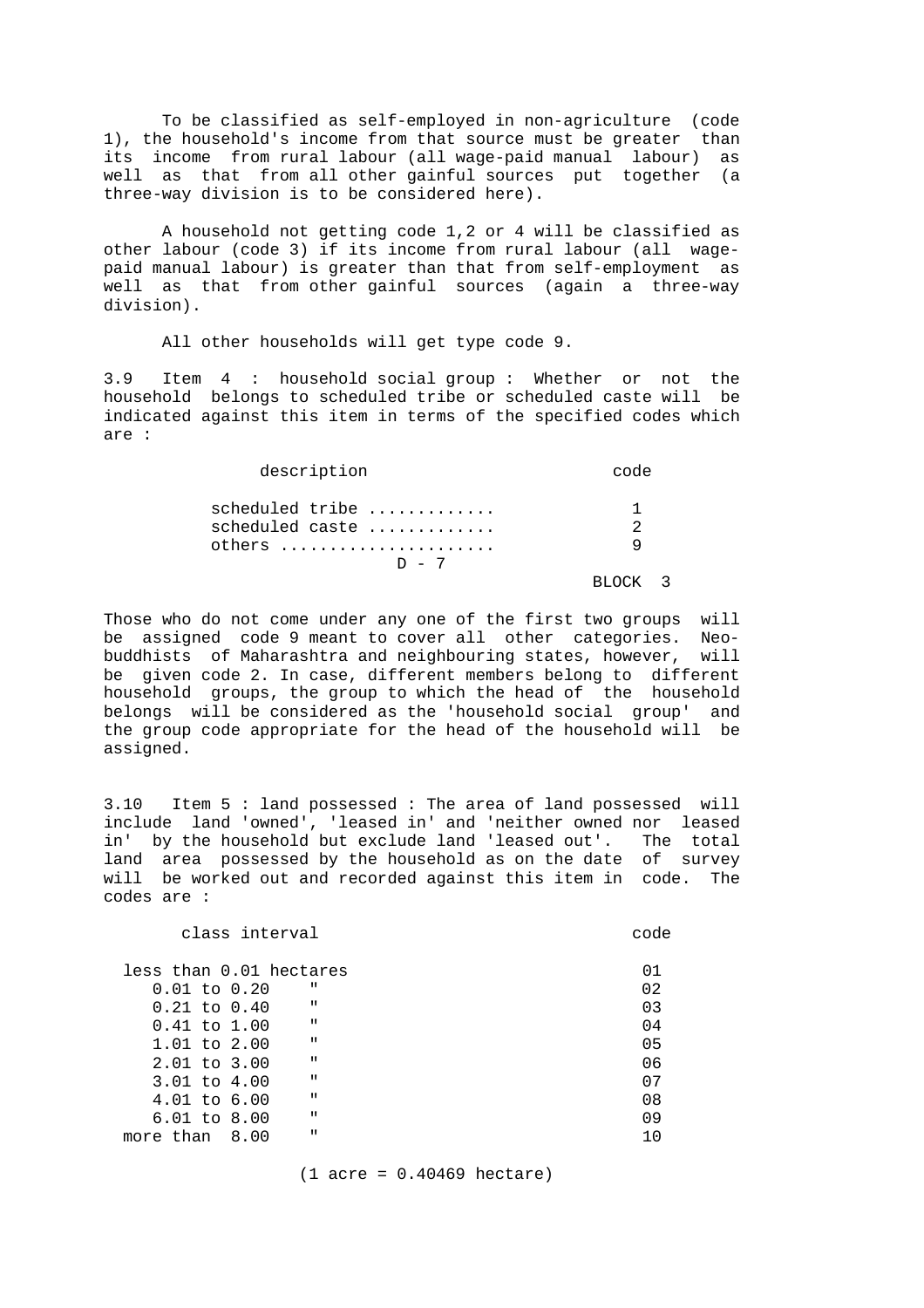A piece of land is considered to be owned by the household if permanent heritable possession with or without the right to transfer the title vests in a member or members of the household. Land held in owner-like possession say, under perpetual lease, hereditary tenure, long term lease for 30 years or more etc., will also be considered as land owned. For a piece of land under the possession of the household, if the household lacks title of ownership and also does not have lease agreement for the use of land transacted, either verbally or in writing, such land will be considered as 'neither owned nor leased in'. In collecting information regarding land possessed, the actual position as obtained on the data of survey will be considered. It may be noted that the ' area of land possessed' to be recorded against this item should not include the area of land owned, leased in etc., by the servants/paying guests who are considered as normal members of the household. Entry will be made in two-digited code.

 In case of land possessed less than 0.005 hectare or nil, code 01 is to be recorded.

3.11 Item 6 : per capita expenditure last month (Rs.0.00) : This item will be filled in only after completing blocks 5 to 9. The sum total of the relevant sub-total items (as indicated in block 12) which constitute the total consumer expenditure, will be divided by the household size to obtain the per capita expenditure.

 $D - 8$ 

## BLOCK 3

3.12 Item 7 : dwelling unit : This item of the block refers only to the dwelling unit or the actual residence of the sample household. The dwelling unit may be the entire structure for one household or may be only a part of it. Accordingly, the investigator will ask the informant if it is owned, hired or otherwise occupied. If the dwelling unit is owned by the occupant, code 1 will be recorded against item 7. If it is taken on rent, code 2 will be entered and if it is occupied otherwise, code 9 will apply. However, if any household is found living under trees , bridges, in pipes etc. it will not be treated as living in dwelling unit. For such households code 3 will be recorded and in such cases a cross 'x' mark will be put against the items 8, 9 and 10 of the block. It may be noted that a dwelling unit constructed on a plot of land which is taken under long term lease, usually 30 years or more, will be considered as being held under owner-like possession. Similarly, a dwelling unit itself possessed by a household under a long term lease may be treated as under owner-like possession and code 1 will be applicable in such cases also.

3.13 Item 8 : type of dwelling : A dwelling unit may be in a chawl or bustee, or an independent house or a flat. Code for each type of dwelling is given in the schedule and the applicable code will be entered against this item.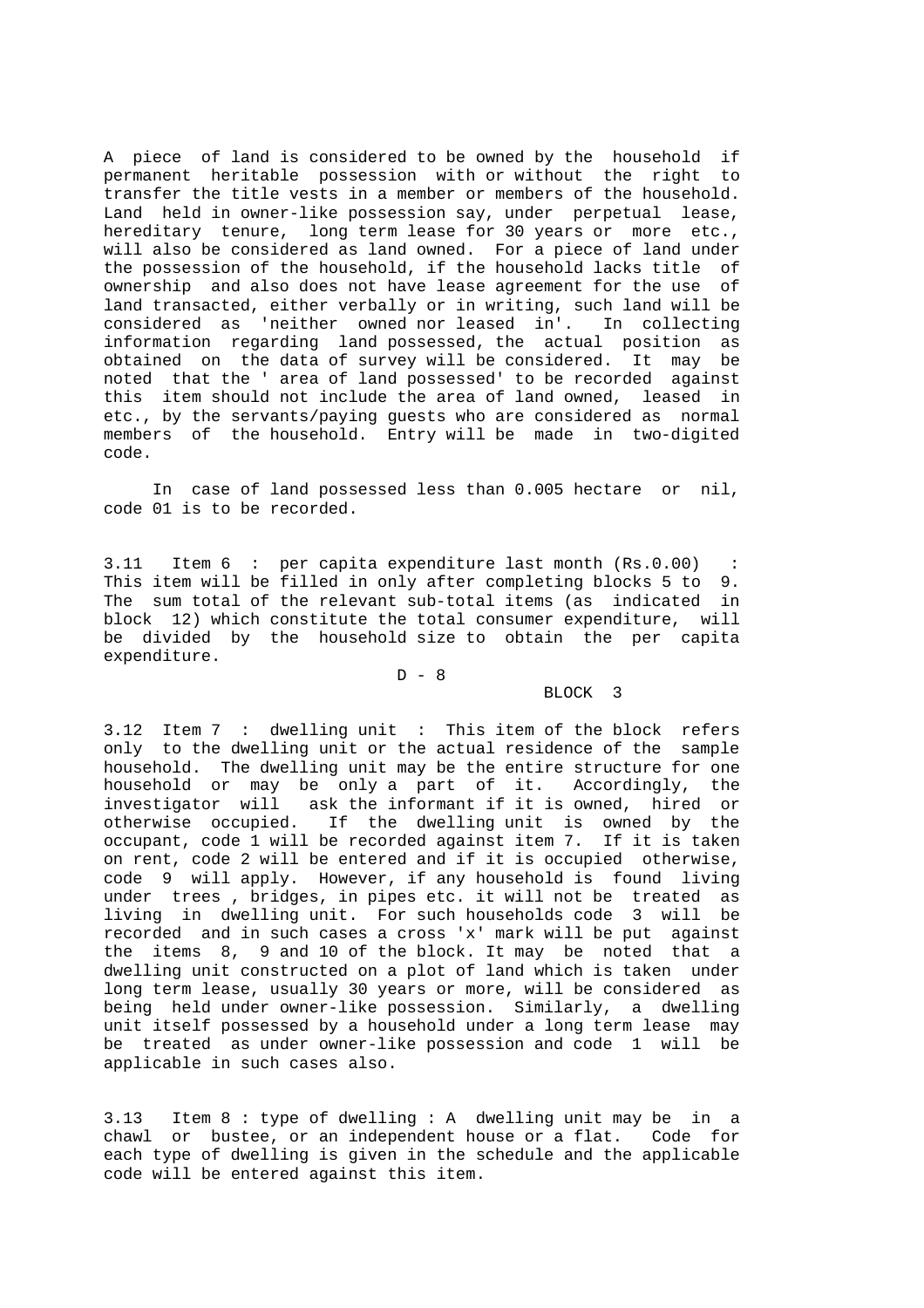3.14 A 'chawl/bustee' is a collection of huts (thatched house or huts) or tenements which is generally constructed of katcha or semi-pucca materials like mud, bamboo, grass, leaves, reeds, thatch, unburnt bricks etc., and is inhabited by a large number of households. If a household is living in such a 'chawl or bustee', code 1 will be recorded against this item.

3.15 An independent house is one which has a separate structure and entrance with self-contained arrangements. In other words, if the dwelling unit and the entire structure of the house are physically the same, it should be considered as an independent house. Here dwelling unit will mean living rooms, kitchen, bathroom, latrine, store-room, verandah (both open and closed).

3.16 A flat, generally, is a part of the building and has one or more rooms with self-contained arrangements and normal housing facilities like water supply, latrine, toilet etc., which are used exclusively by the family residing therein or jointly with other families. It also includes detached room or rooms with or without other housing facilities.

3.17 Item 9 ; type of structure : The structures have been classified into three categories, namely, pucca, semi-pucca and katcha on the basis of materials used for construction. Code for each type of structure has been given in the schedule.

3.18 A katcha house is one whose walls and roofs are made of mud, bamboo, grass, leaves, reeds, thatch or unburnt bricks. A pucca house is one whose walls and roof are made of burnt bricks,  $D - 9$ 

BLOCK 3

stone, cement, concrete, jack board (cement-plastered reeds) and timber. Tiles, galvanised tin or asbestos cement sheets used in construction of roofs will be regarded as pucca materials. A semi-pucca house is one of which either the roof or the walls but not both is made of pucca materials like burnt bricks, stone, cement, concrete or timber.

3.19 Item 10 : covered area (square metre) : This will be the sum of the floor areas of all the rooms, kitchen etc., and verandah of the building. The area will be recorded (to nearest integer) in square metres. The verandah will mean a roofed space adjacent to living/other rooms and not walled from all sides. In other words, at least one side of such space is either open or walled only to some height or protected by grille, net etc.

3.20 Items 11 & 12 : primary source of energy used for cooking and lighting : Against these two items, the code corresponding to the primary source of energy that is being used by the household for the purpose of cooking and for lighting, will have to be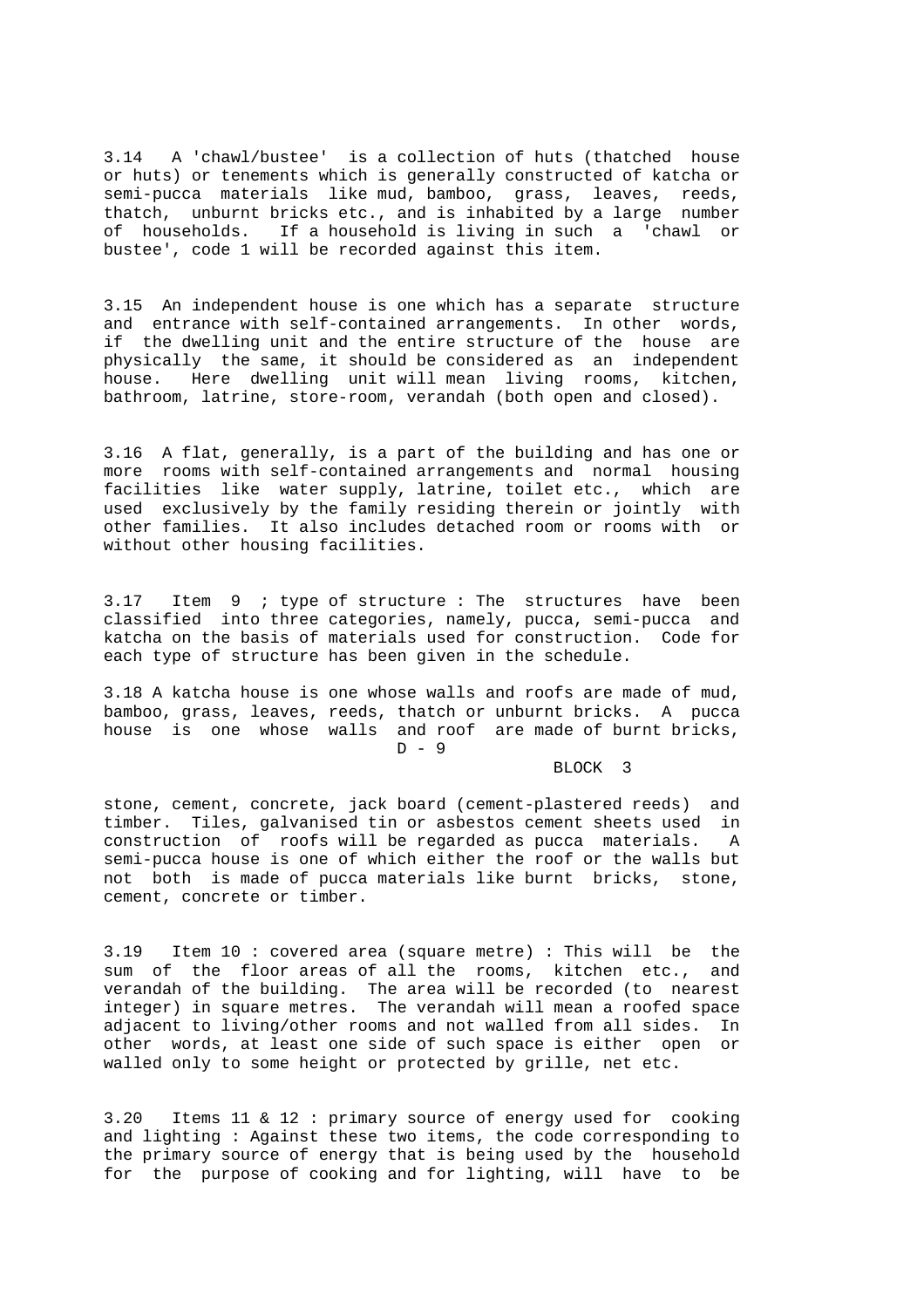recorded. If more than one type of energy is utilised, the primary or principal one on the basis of its use will have to be identified and the corresponding code will be noted in the appropriate box. The codes to be used are :

#### cooking lighting

| description                                                                                                                                                                                | code | description | code                                                                                                                                         |                                                |
|--------------------------------------------------------------------------------------------------------------------------------------------------------------------------------------------|------|-------------|----------------------------------------------------------------------------------------------------------------------------------------------|------------------------------------------------|
| $\csc$ , $\cosh$ 01<br>firewood and chips  02<br>gobar gas $\ldots \ldots \ldots \ldots 04$<br>dung cake $\dots\dots\dots\dots\dots$ 05<br>charcoal  06<br>kerosene  07<br>electricity  08 |      |             | kerosene<br>other oil<br>$gas \dots \dots \dots \dots \dots \dots \dots$<br>candle<br>electricity<br>no lighting arrangement  6<br>others  9 | $\mathbf{1}$<br>$\mathfrak{D}$<br>3<br>4<br>.5 |
| others  09<br>no cooking arrangement  10                                                                                                                                                   |      |             |                                                                                                                                              |                                                |

3.21 Item 13 : Did any member of the household take any meal from outside during the last 30 days ? : If any member of the household has taken meals from outside, with or without payment, during last 30 days preceding the date of enquiry, code 1 will be recorded against this item, otherwise code 2 will be entered. For definition of meal etc. please see paras 4.19 to 4.24.

3.22 Item 14 (for sub-sample 1 only) : Did the household perform any ceremony during the last 30 days ? : Ceremonies are performed to solemnize some events of life, e.g. birth, marriage etc. Members of a household may have to perform some religious rites consequent upon the death of a person. For various religions,faiths, there are some days in a year which are observed with ceremonial performances like offering puja, prayer,

D - 10

BLOCKS 3 & 4

ritual performances etc. Some of such ceremonies may be performed by household members as required under the<br>social/religious customs without incurring expenditure for social/religious customs without incurring expenditure entertaining guests. On the other hand, some households may spend some amount of money for entertaining guests with meals which are considered as an essential part of the ceremonies performed by them. Code 1 will be entered in the box space provided against this item if at least one ceremony had been performed by the household during the last 30 days preceding the date of enquiry, and code 2 will be entered if no such ceremony was performed by the household.

3.23 Item 15 : did the household purchase any cereal from ration/fair price shop during last 30 days ? : The answer against this question will be recorded in codes. The codes are yes-1, no-2. Purchase of foodgrains by workers from shops run by their employer at concessional or subsidised rates (this is prevalent, for example, in tea garden areas) will not be considered as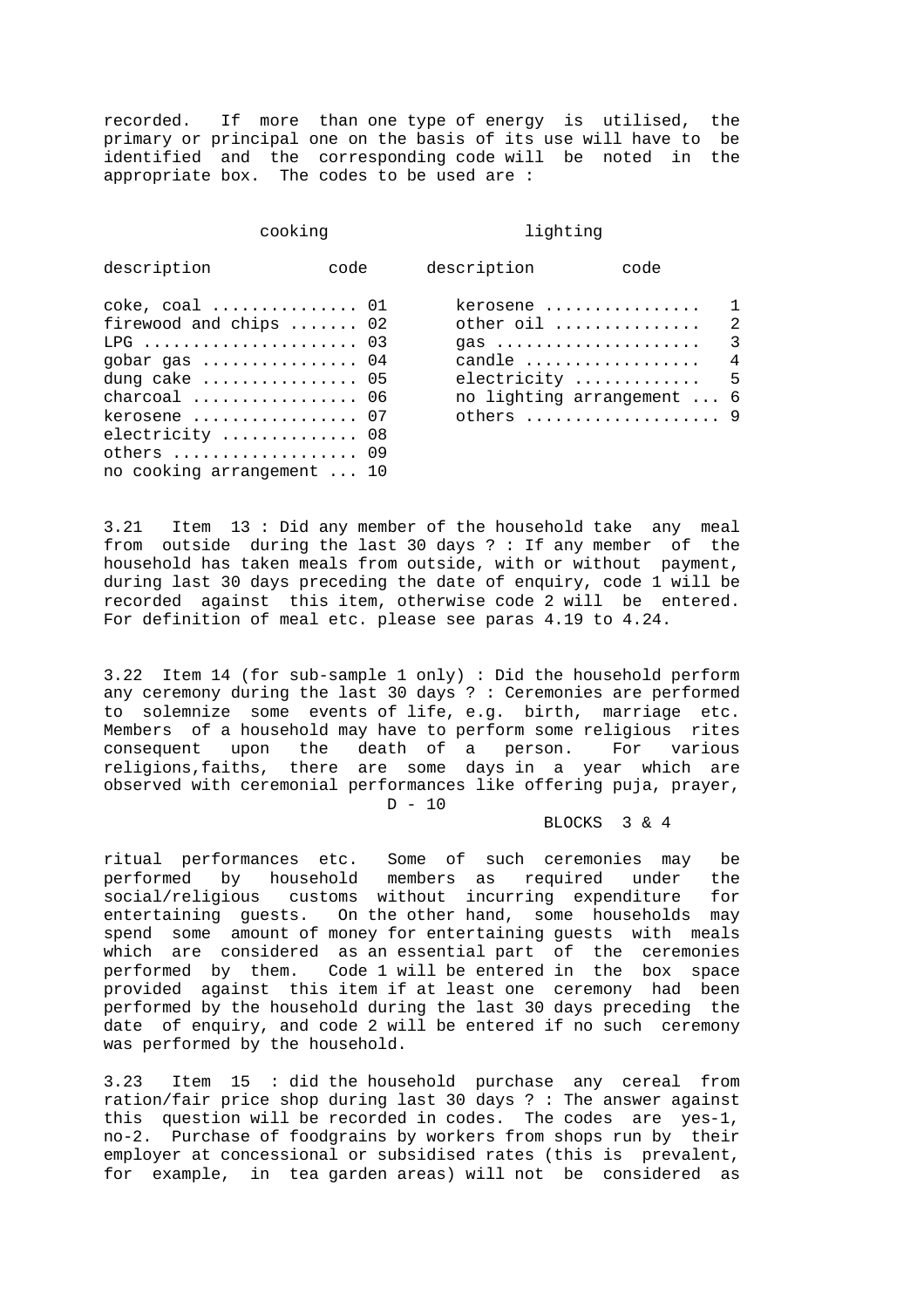purchase from ration/fair price shop.

4.0 Block 4 : Particulars of household members : All members of the sample household will be listed in this block. Demographic particulars (viz., relation to head, sex, age, marital status and general education), number of meals taken and the current and usual activity status particulars will be recorded for each member using one line for one member.

4.1 Column (1) : serial number : All the members of the sample household will be listed in block 4 using a continuous serial number in column (1). In the list, the head of the household will appear first followed by head's spouse, the first son, first son's wife and children, second son, second son's wife and children & so on. After the sons are enumerated, the daughters will be listed followed by other relations, dependants, servants, etc.

4.2 Column (2) : name of member : The names of the members corresponding to the serial numbers entered in column (1) will be recorded in column (2).

4.3 Column (3) : relation to head : The family relationship of each member of the household with the head of the household (for the head, the relationship is 'self') expressed in terms of specified codes will be recorded in this column. The codes to be used are :

#### description code

|                                                   | $\mathcal{D}$ |
|---------------------------------------------------|---------------|
|                                                   | ς             |
| spouse of married child                           | 4             |
|                                                   | 5             |
|                                                   | 6             |
| father/mother/father-in-law/mother-in-law         | 7             |
| brother/sister/brother-in-law/sister-in-law/other |               |
|                                                   | 8             |
| $s$ ervant/employee/other non-relatives           | q             |
| 11 – ח                                            |               |
|                                                   |               |

4.4 Column (4) : sex : For each and every member of the household, sex in terms of the code (male-1, female-2) will be recorded in this column.

4.5 Column (5) : age : The age in completed years of all the members listed will be ascertained and recorded in column (5). For babies below one year of age at the time of listing, enter '0' in column (5).

4.6 Column (6) : marital status : The marital status of each member will be recorded in terms of the specified code in this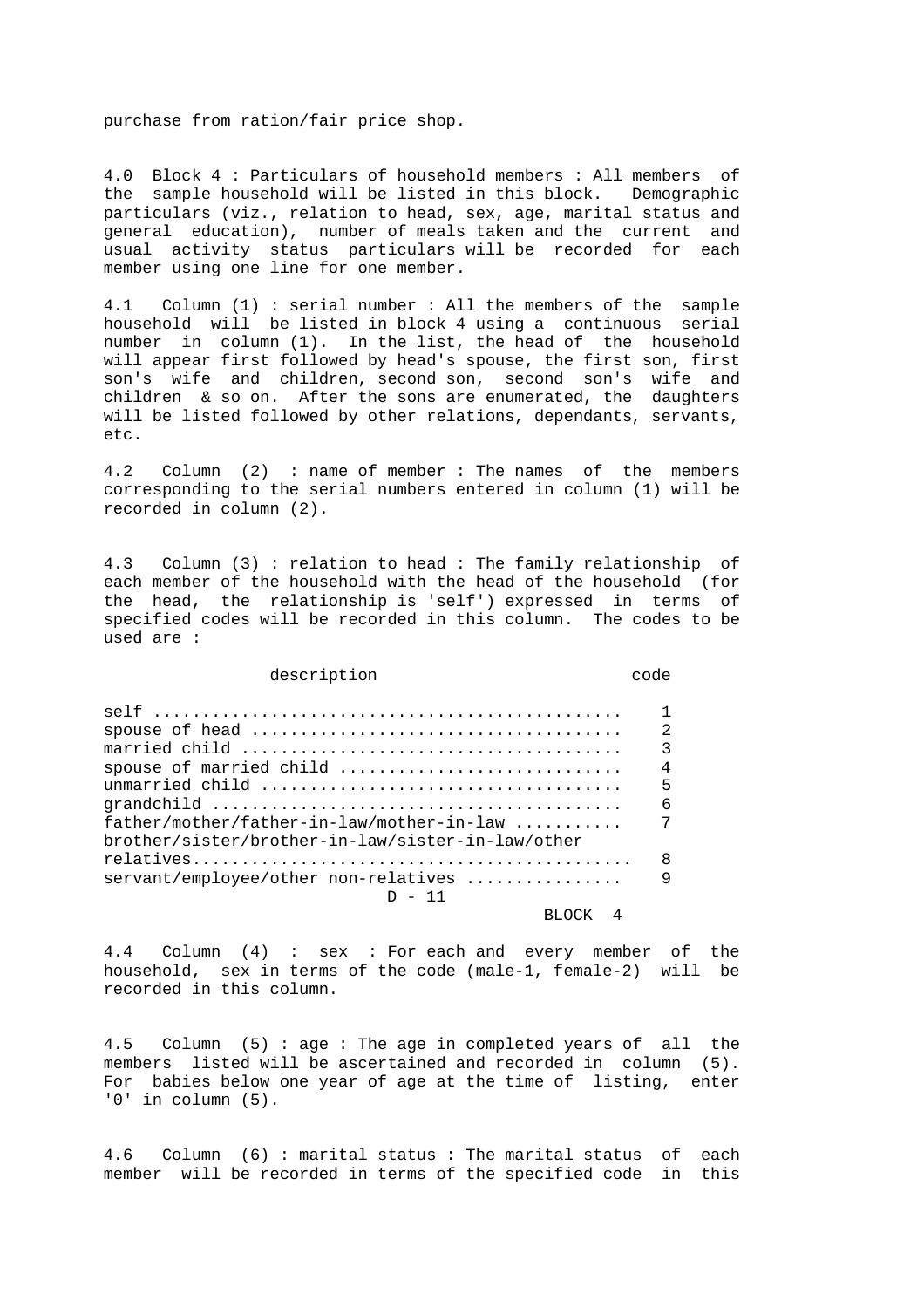column. The codes are :

description code

| never married  1       |  |
|------------------------|--|
| currently married  2   |  |
| widowed 3              |  |
| divorced/separated $4$ |  |

4.7 Column (7) : general education : Information regarding the level of general education attained by the members of the household listed will be recorded in column (7) in terms of the specified code. For the purpose of making entries in this column, only the course successfully completed will be considered. For instance, for a person who has studied upto say, first year B.A., his/her educational attainment will be considered as higher secondary (code 07). For a person who has studied upto 12th standard but has not appeared for the final examination or has failed, his/her educational attainment will be considered under 'secondary' (code 06). The relevant codes to be used for recording entries in column (7) are :

#### description and code

| literate without formal schooling  02 |  |
|---------------------------------------|--|
|                                       |  |
|                                       |  |
|                                       |  |
|                                       |  |
|                                       |  |

graduate and above in :

A person who can both read and write a simple message with understanding in at least one language is to be considered D - 12

BLOCK 4

literate. Those who are not able to do so, are to be considered not literate and will be assigned code 01. Those who are literate but never attended any school, will be assigned code 02. Those who are by definition literate but are yet to pass a primary standard examination will get code 03. Similarly codes 04, 05, 06 and 07 will indicate the successive higher standards of examinations passed. A degree holder will get one of the codes 08 to 10 or 99 depending on the subject studied. For code 10, medical graduates belonging to systems of medicine other than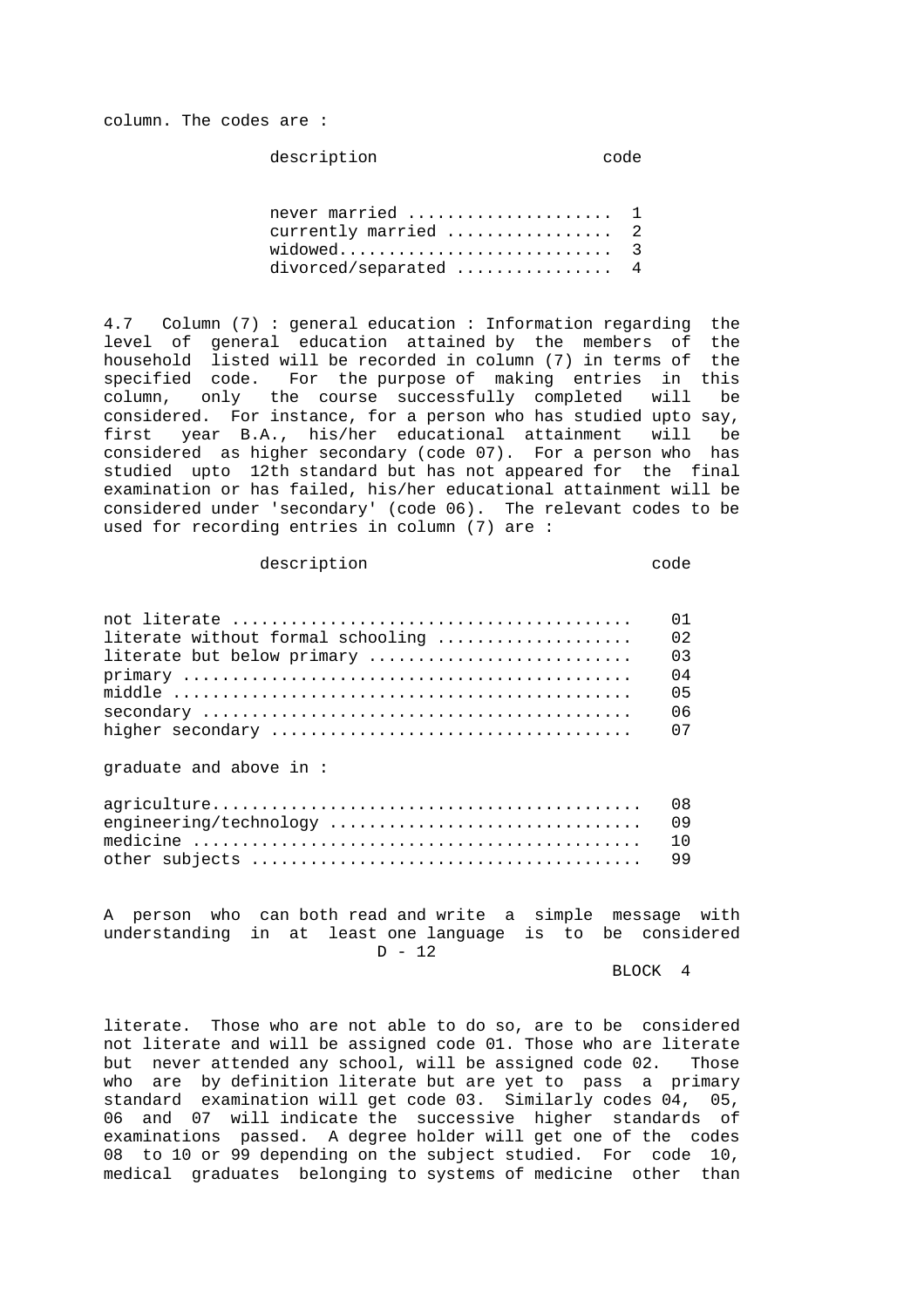allopathic, e.g., homeopathic, ayurvedic, etc. are also to be taken into consideration. Code 08 will also include graduates in 'forestry', 'fishery science', etc. If more than one of the codes 08 to 10 or 99 are relevant for a person the following procedure will be adopted :

 (i) when code 99 as well as one of the codes 08 to 10 are relevant code 99 will not be considered.

 (ii) when more than one of the codes 08 to 10 are relevant, the code indicating the degree last obtained will be considered.

Persons who have attained proficiency in Oriental languages (e.g. Sanskrit, Persian etc.) through formal but not the general type of education will be classified appropriately at the equivalent level of general education standard.

# 4.8 Usual activity and current weekly activity particulars :

Columns (8) to (13) of this block are meant for recording the usual as well as current weekly activity status particulars of all the members of the household listed in this block.

4.9 Definitions : Definitions adopted for a few items on which data will be collected in cols.(8) to (13) of this block and the concepts involved therein are as follows :

(a) Economic activity : Any activity that results in production of goods and services that adds value to national product is considered as economic activity. Such activities include production of all goods and services for market i.e. production for pay or profit and the production of primary commodities for own consumption and own account production of fixed assets among the non-market activities.

 The entire spectrum of human activity falls into two categories - economic and non-economic activities. The economic activities have two parts - market activities and non-market activities. Market activities are those that involve remuneration to those who perform them for pay or profit. These are essentially production of goods and services for the market including those of government services etc. Non-market activities are the production for own consumption of primary products including own account processing of primary products and own account production of fixed assets.

D - 13

BLOCK 4

 For the purpose of this survey, the term 'economic activity' will include :

 (A) all the market activities described above i.e. the activities performed for pay or profit which result in production of goods and services for exchange,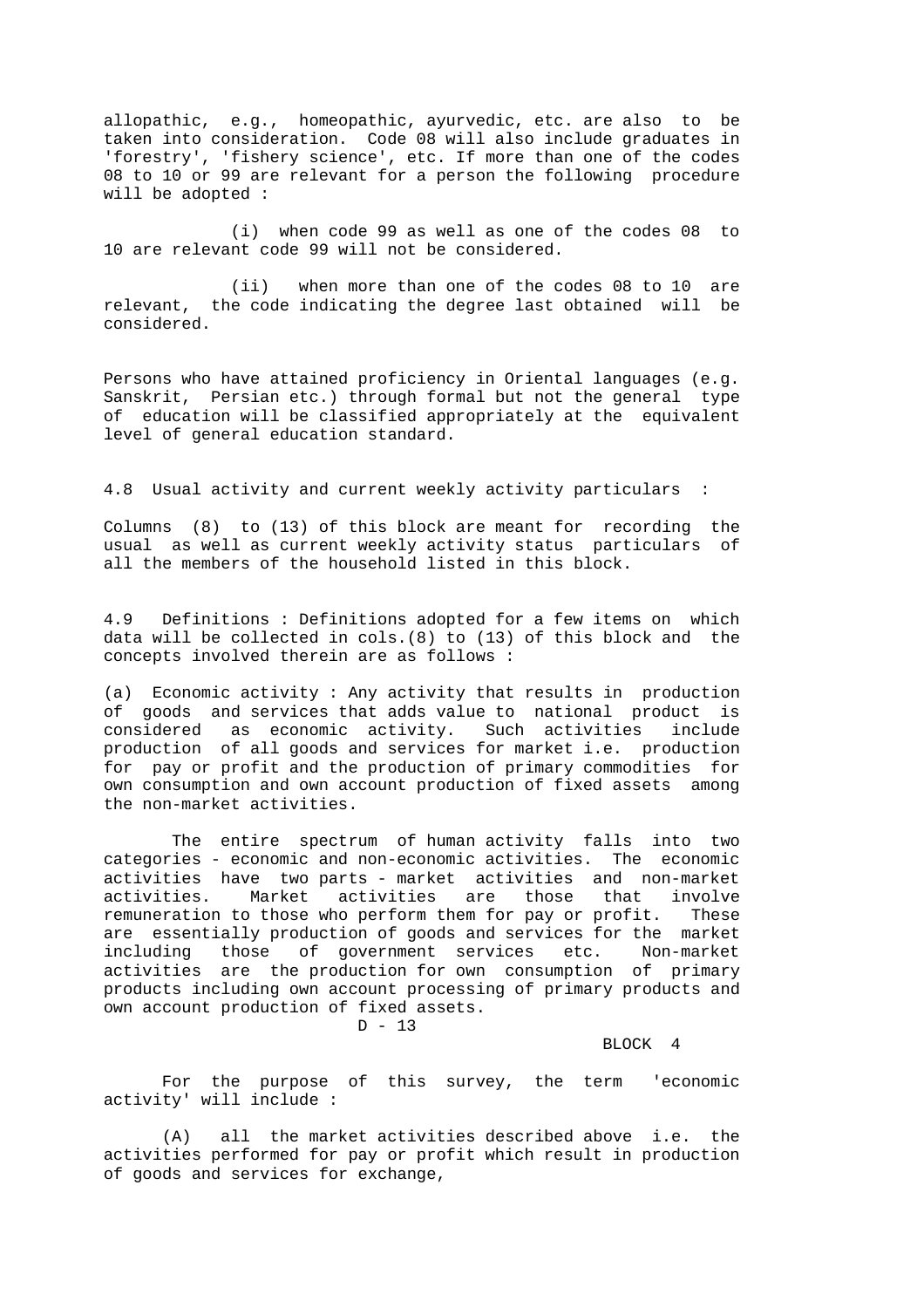(B) of the non-market activities,

 (i) all the activities relating to the agricultural sector (industry section 0 of the NIC 1987) which result in production (including gathering of uncultivated crops, forestry, collection of firewood, hunting, fishing etc.) of agricultural produce for own consumption and

 (ii) the activities relating to the own account production of fixed assets. Own account production of fixed assets include construction of own house, roads, wells etc., and of machinery,tools etc., for household enterprise and also construction of any private or community facilities free of charge. A person may be engaged in own account construction either in the capacity of a labourer or a supervisor.

The definition is much closer to the concept of gainful activity used upto 49th round of the NSS. The difference in the definition of economic activity recently introduced and the concept of gainful activity used earlier is the inclusion of own account production of fixed assets in the present survey. It is to be noted that like in earlier rounds, the activities like prostitution, begging,smuggling etc. which may result in earnings, by convention, will not be considered as economic activities.

 (b) Activity status : It is the activity situation in which a person is found during a reference period in respect of the person's participation in economic and non-economic activities. According to this, a person will be in one or a combination of the following three statuses during a reference period :

 (i) working or being engaged in economic activity (work) as defined in para 4.9 (a),

 (ii) being not engaged in economic activity (work) and either making tangible efforts to seek 'work' or being available for 'work' if the 'work' is available and

 (iii) being not engaged in any economic activity (work) and also not available for 'work'.

Activity statuses mentioned in (i) & (ii) above are associated with 'being in labour force' and (iii) with 'not being in the labour force'. Within the labour force activity status (i) is associated with 'employment' and that of (ii) with 'unemployment'.

Classification of each individual into a unique status poses a problem when more than one of the three activity statuses listed above concurrently obtain for a person. In such an eventuality,  $D - 14$ 

BLOCK 4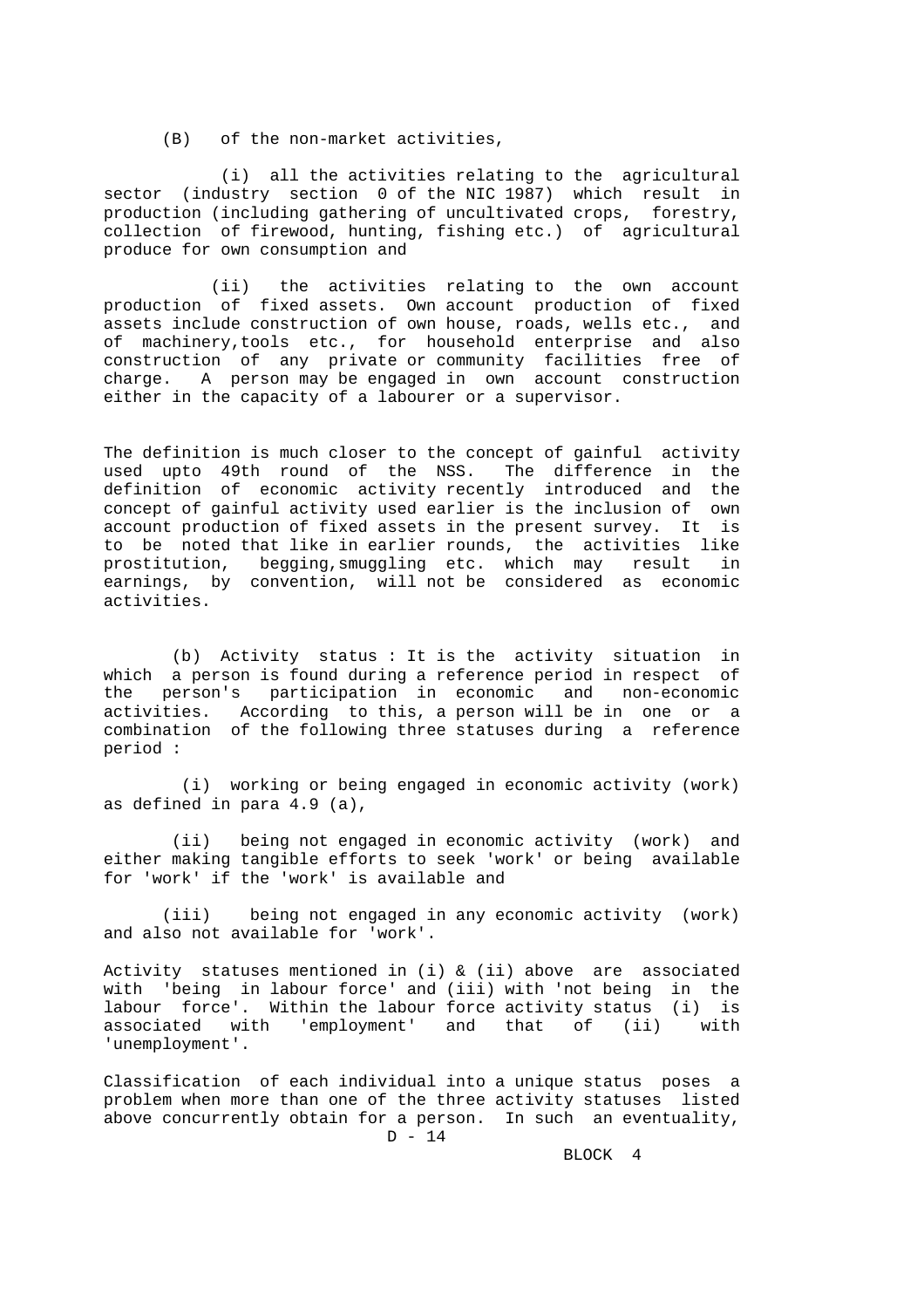the identification uniquely under any one of the three activity statuses is done by adopting either the major time or priority criterion. The former is used for classification of persons under 'usual activity status' and the latter for classification of persons under 'current activity status'. The three major activity statuses have been further sub-divided into several detailed activity categories. If a person categorised as engaged in economic/non-economic activity, by adopting one of the two criteria mentioned above, is found to be pursuing more than one economic/non-economic activity during the reference period, the appropriate detailed status code will relate to the activity in which relatively more time has been spent. The categories under each of the three major activity statuses used in the survey (with the corresponding codes) are :

(i) working or being engaged in economic activity (employed) :

- (a) worked in household enterprise (self-employed) as an own account worker (11)
- (b) worked in household enterprise (self-employed) as an employer (12)
- (c) worked in household enterprise (self-employed) as 'helper' (21)
- (d) worked as regular salaried/wage employee (31)
- (e) worked as casual wage labour in public works (41)
- (f) worked as casual wage labour in other types of works (51)
- (g) did not work due to other reasons though there was work in household enterprise (61)
- (h) did not work due to other reasons though there was work in household enterprise (62)
- (i) did not work due to sickness but had regular salaried/wage employment (71)
- (j) did not work due to other reasons but had regular salaried/wage employment (72)
- (ii) not working but seeking or available for work (unemployed):
	- (a) sought work (81)
	- (b) did not seek but was available for work (82)
- (iii) not working and also not available for work (not in labour force) :
	- (a) attended educational institution (91)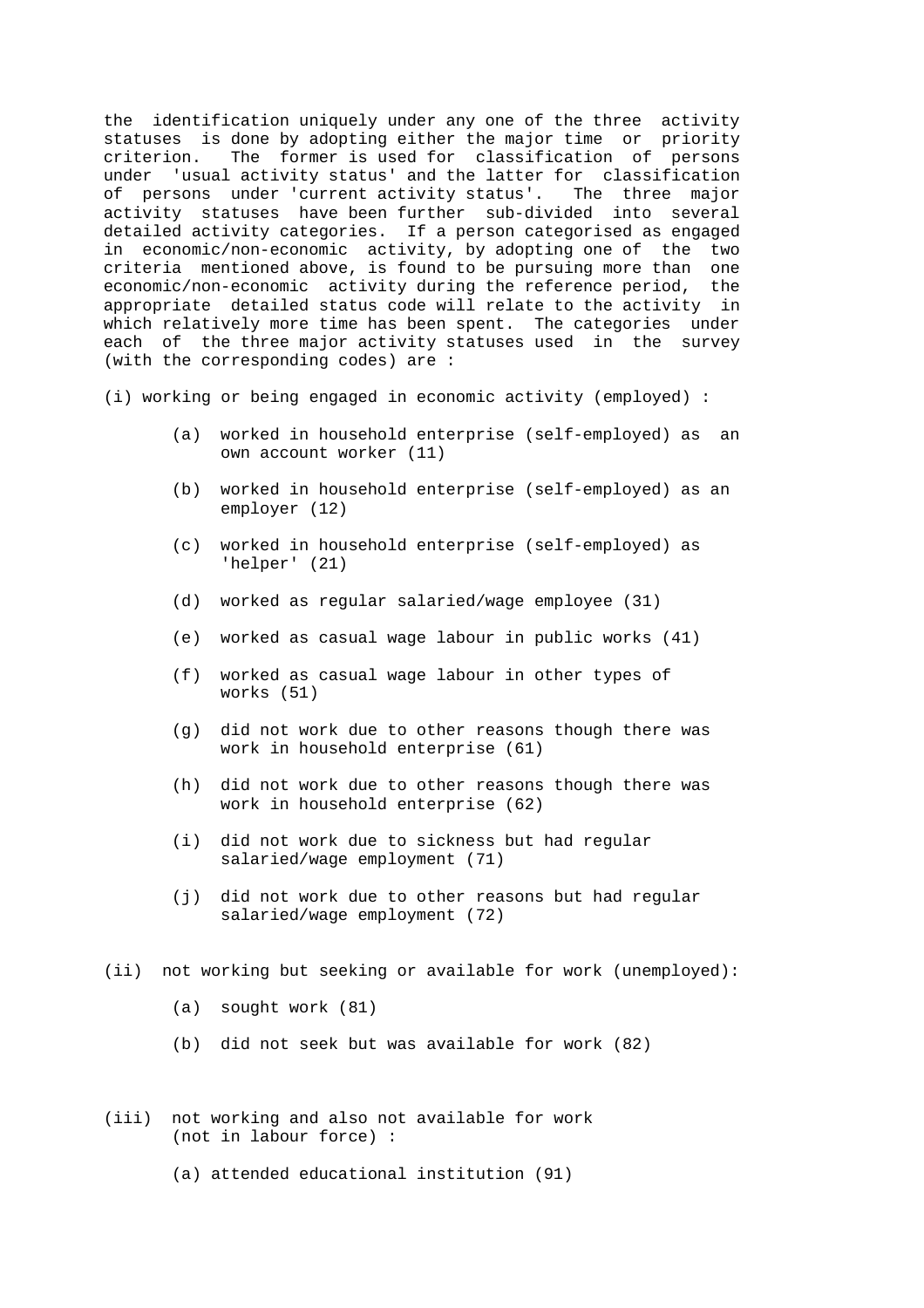D - 15

BLOCK 4

- (b) attended domestic duties only (92)
- (c) attended domestic duties and was also engaged in free collection of goods, tailoring, weaving etc. for household use (93)
- (d) recipients of rent, pension, remittance, etc.(94)
- (e) not able to work due to disability (95)
- (f) beggars, prostitutes etc. (96)
- (g) others (97)
- (h) did not work due to sickness (for casual workers only) (98)

(c) Workers (or employed) : Persons who are engaged in any economic activity or who, despite their attachment to economic activity, have abstained from work for reason of illness, injury or other physical disability, bad weather,, festivals, social or religious functions or other contingencies necessitating temporary absence from work constitute workers. Unpaid helpers who assist in the operation of an economic activity in the household farm or non-farm activities are also considered as workers. All the workers are assigned one of the detailed activity statuses under the broad activity category 'working or being engaged in economic activity'.

(d) Seeking or available for work (or unemployed) : Persons, who owing to lack of work, have not worked but either sought work through employment, exchanges, intermediaries, friends or relatives or by making applications to prospective employers or expressed their willingness or availability for work under the prevailing conditions of work and remuneration are considered as those who are 'seeking or available for work' (or unemployed).

(e) Labour force : Persons who are either 'working' (or employed) or 'seeking or available for work' (or unemployed) during the reference period together constitute the labour force. Persons who were neither 'working' nor 'seeking or available for work' for various reasons during the reference period are considered to be 'out of labour force'. The persons under this category are students, those engaged in domestic duties, rentiers, pensioners, recipients of remittances, those living on alms, infirm or disabled persons, too young or too old persons, prostitutes, smugglers etc. and casual labourers not working due to sickness.

(f) Self-employed in household enterprise : Persons who operate their own farm or non-farm enterprises or are engaged independently in a profession or trade on own account or with one or a few partners are self-employed in household enterprises.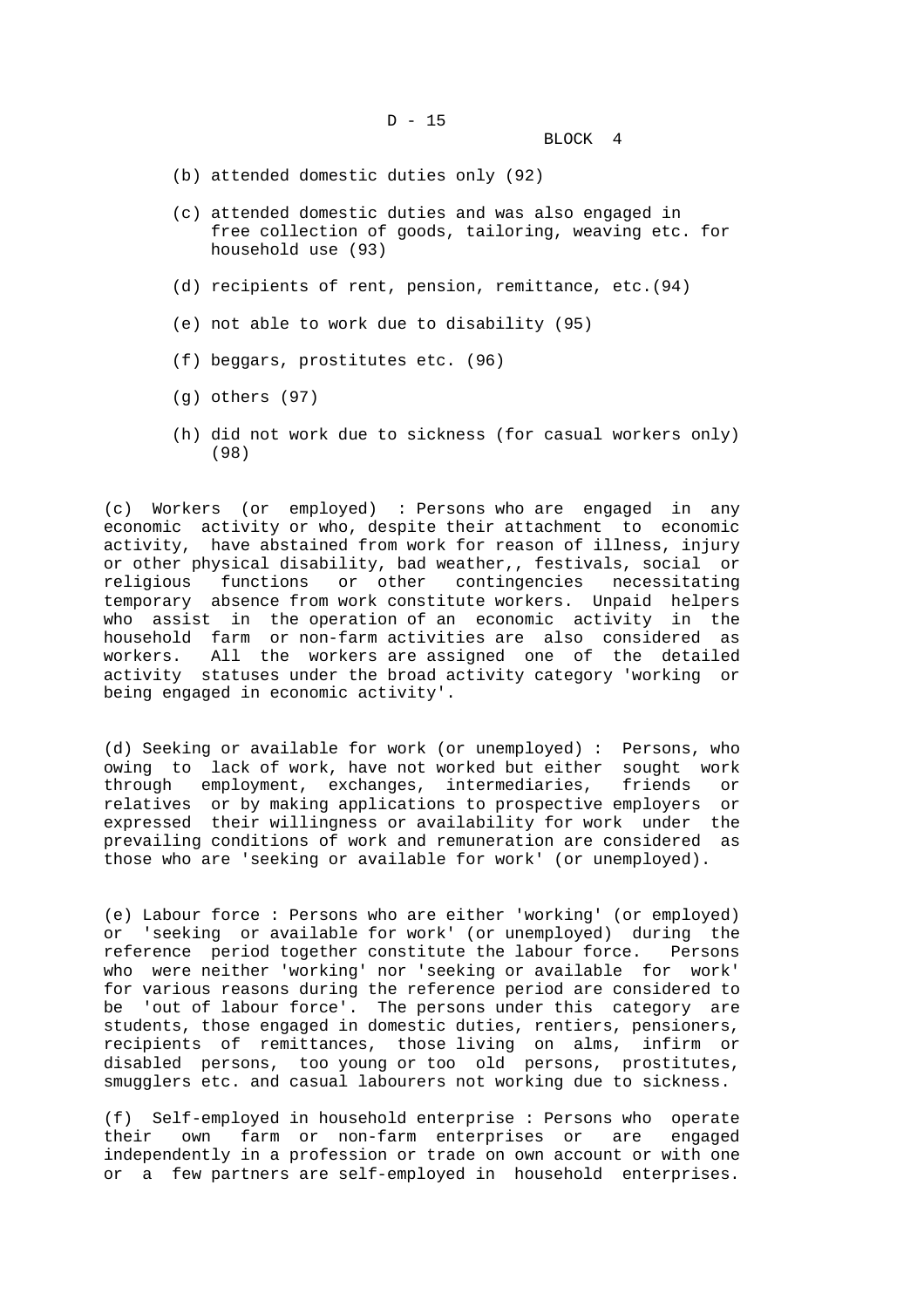The essential feature of self-employment is that the remuneration is determined wholly or mainly by sales or profits of the goods or services which are being produced. In the case of 'putting out' system where part of a job is performed in different  $D - 16$ 

#### BLOCK 4

household enterprises, persons will be considered as selfemployed if they have some tangible or intangible means of production and their work is a kind of enterprise to them and the fee or remuneration really consists of two parts viz., the share of their labour and the profit of the enterprise. The selfemployed persons may again be categorised into the following three groups :

(i) Own account workers (status code 11) : These are the selfemployed persons who operate their enterprises on their own account or with one or a few partners and who, during the reference period, by and large run their enterprise without hiring any labour. They may, however, have unpaid helpers to assist them in the activity of the enterprise.

(ii) Employers (status code 12) : The self-employed persons who work on their own account or with one or a few partners and by and large run their enterprise by hiring labour are the employers.

(iii) Helpers in household enterprise (status code 21) : The helpers are category of self-employed persons, mostly family members, who keep themselves engaged in their household enterprises, working full or part time and do not receive any regular salary or wages in return for the work performed. They do not run the household enterprise on their own but assist the related person living in the same household in running the household enterprise. This is a departure from the definition of 'helpers' adopted in the employment-unemployment surveys of the rounds prior to NSS 50th round. Persons who worked in the capacity of 'helpers' but had a share in the family earning were not considered as 'helpers' earlier. Such persons also are being considered as 'helpers' from the 50th round onwards.

(g) Regular salaried/wage employee (status code 31) : Persons working in others' farm or non-farm enterprises (both household and non-household) and getting in return salary or wages on regular basis and not on the basis of daily or periodic renewal of work contract) are the regular salaried/wage employees. The category not only includes persons getting time wage but also persons receiving piece wage or salary and paid apprentices, both full- time and part-time.

(h) Casual wage labour (status codes 41 & 51) : A person casually engaged in others' farm or non-farm enterprises (both household and non-household) and getting in return wage according to the terms of the daily or periodic work contract is a casual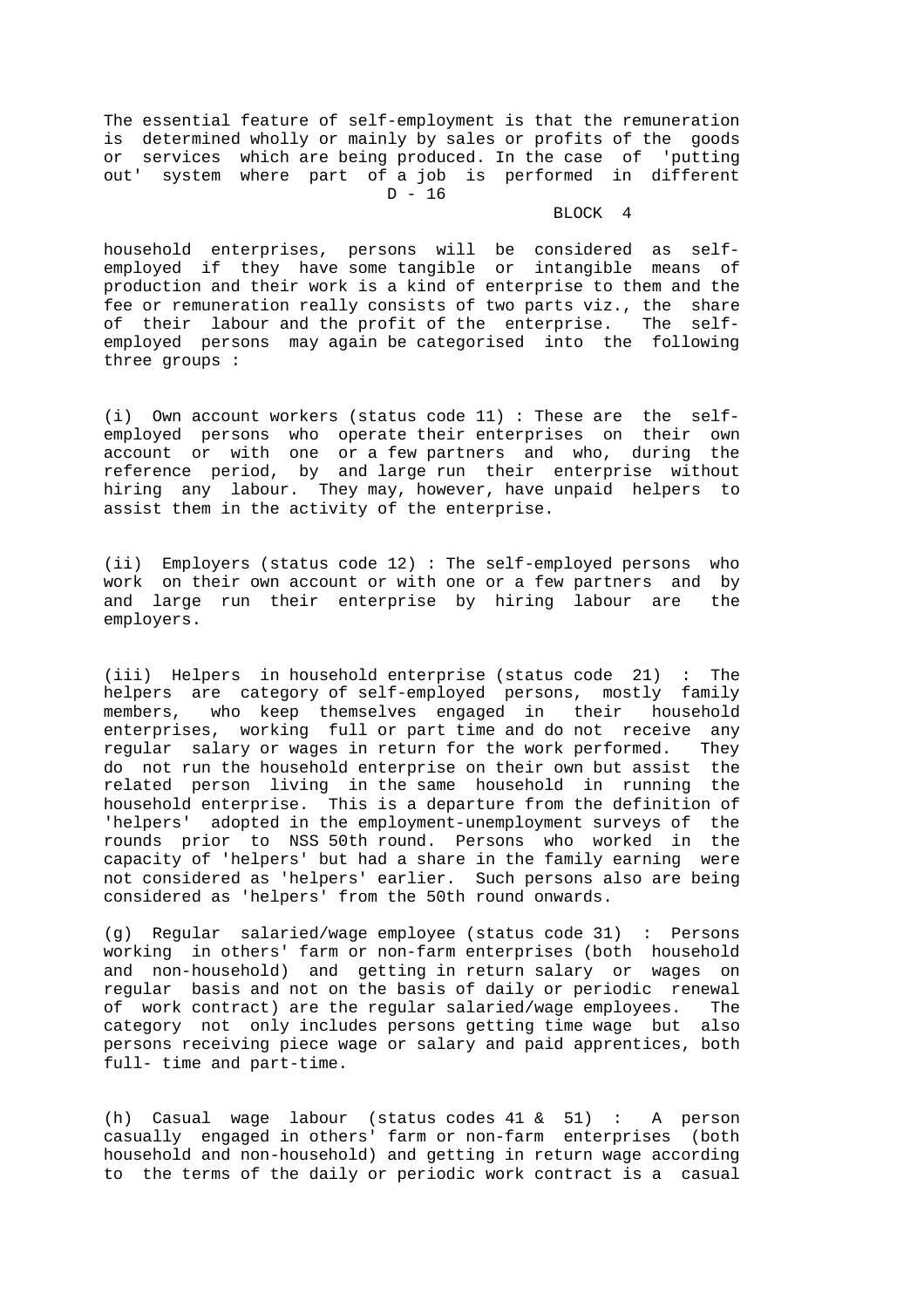wage labourer. Usually, in the rural areas, a class of labourers can be seen who normally engage themselves in 'public works' activities. 'Public works' are those activities which are sponsored by Government or local bodies for construction of roads, bunds, digging of ponds etc. as 'test relief' measures (like flood relief, drought relief, famine relief, etc.) and also employment generation schemes under poverty alleviation programmes (NREP, RLEGP, etc.).

 $D - 17$ 

## BLOCK 4

(i) Had work in household enterprise but did not work (current status codes 61 & 62) and had regular salaried/wage employment but did not work (current status codes 71 & 72) : Persons engaged in household farm or non-farm enterprises or working in others' farm or non-farm enterprises as salaried/wage employees but absenting themselves from work temporarily due to sickness or enjoying leave or holiday or for other reasons will be categorised under codes 61 & 62 or 71 & 72 respectively depending on whether they are self-employed in household farm or non-farm enterprises or employed in others' farm or non-farm enterprises as wage/salaried employees. In the case of self-employed, if the reason is sickness, the code to be used is 61 and for other reasons, the relevant code is 62. Similarly, for the regular salaried/wage employees, code 71 will be recorded for those who did not work due to sickness and code 72 will be entered for others who did not work due to other reasons.

4.10 Column(8): usual (principal) activity status : The usual activity status relates to the activity status of a person during the reference period of 365 days preceding the date of survey. The activity status on which a person spent relatively longer time (major time criterion) during the 365 days preceding the date of survey is considered the principal usual activity status of the person. In the first instance the broad principal usual activity of the person will be identified based on the various activities pursued by the person during the reference period of last 365 days adopting a relatively long time (or major time) criterion, not necessarily for a continuous period. The broad principal usual activity status will be one of the three categories viz. 'employed' (working), 'unemployed' (available for work) or 'not in labour force' (neither willing nor available for work). It is to be noted that in deciding this, only the normal working hours available for pursuing various activities need be considered, and not the 24 hours of a day. The broad principal usual activity status will be obtained on the basis of a twostage dichotomous classification depending on the major time spent. Persons will be classified in the first stage into (i)those who are engaged in any economic activity (i.e., employed) and/or available for any economic activity (i.e. unemployed) and(ii) who are not engaged and not available for any economic activity i.e. the persons will be first classified as those in the labour force and those not in the labour force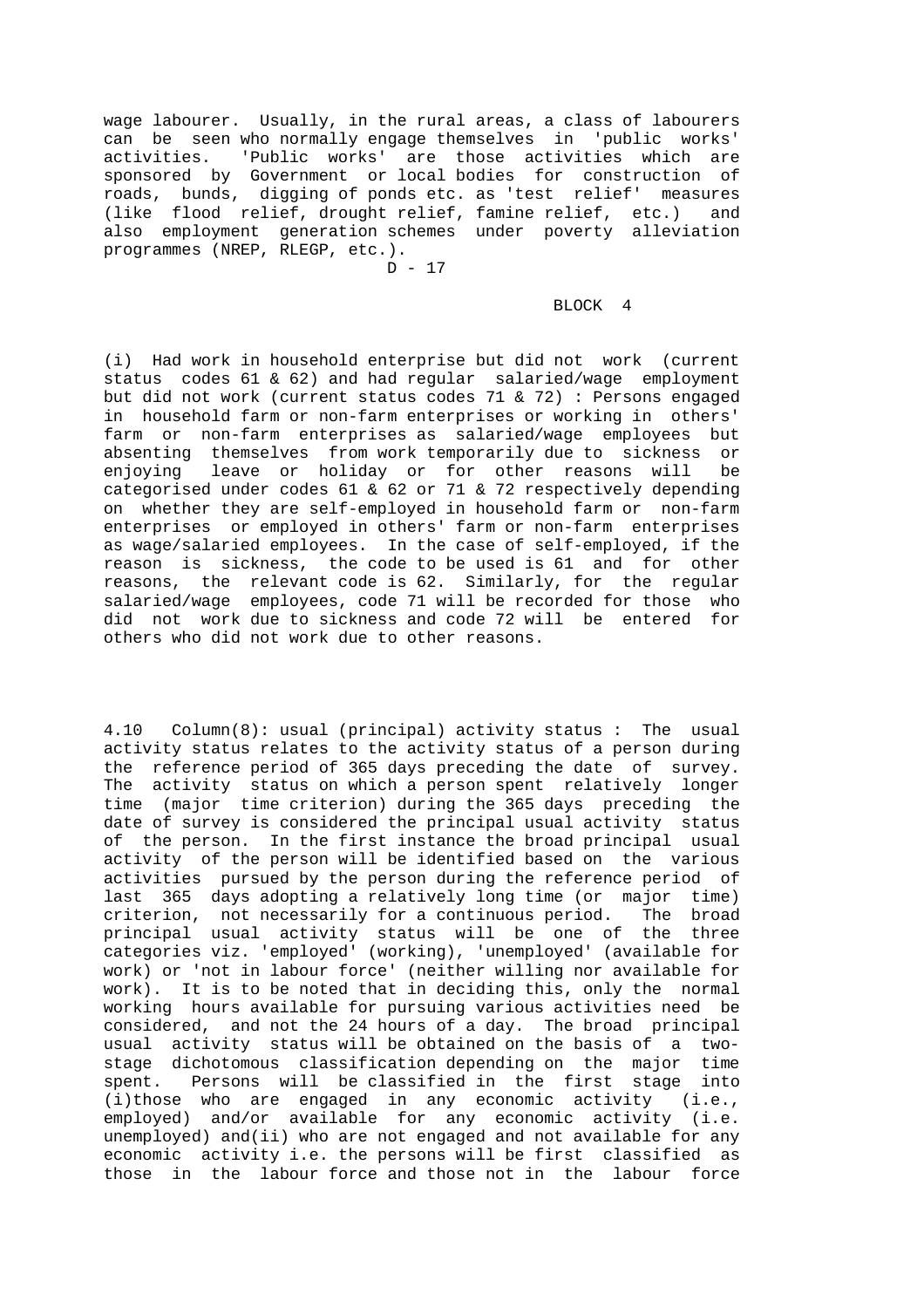depending on in which of these two statuses the person spent major part of the year. In the second stage, those who are found in the labour force will be further classified into working (i.e., engaged in economic activity or employed) and seeking and/or available for work (i.e., unemployed) based on the major time spent. Thus, the procedure followed in the identification of the broad usual status classification is different from the one followed upto the 49th round. The following example will help in highlighting the difference and also clarify the procedure.

D - 18

BLOCK 4

| person                            |                  | number of months                               |        |                                                               |
|-----------------------------------|------------------|------------------------------------------------|--------|---------------------------------------------------------------|
|                                   |                  | ----------------- force<br>employed unemployed |        | labour force not in labour principal usual<br>activity status |
| (1)                               | (2)              | (3)                                            | (4)    | (5)                                                           |
| Α<br>В<br>$\curvearrowright$<br>ח | 5<br>4<br>4<br>4 | 4<br>5<br>ς                                    | 5<br>7 | employed<br>unemployed<br>employed<br>not in labour<br>force  |

 Note: In the case of C as per the procedure followed in rounds prior to 50th round, he would have been categorised as not in labour force whereas he is now categorised as employed.

 With the broad category identified for a person, detailed activity status will be assigned on the basis of relatively longer time spent on a detailed activity. For example, suppose A in the example given above worked in household enterprises without hiring labour for 3 months and worked as casual labour for 2 months, then his principal usual activity status would be 'worked in household enterprise (own account worker).' The detailed principal status activity codes are the same as given in para 4.9(b). Codes 61,62,71,72,82 and 98 are not applicable for usual status classification. Code 81 will be used to indicate both the situations of seeking work and being available for work.

4.11 Column(9) : industry section : For the persons categorised 'working' (i.e., those with status codes 11-51), the corresponding 'industry section' will be recorded in terms of the specified codes in column (9). The codes are ;

# description and code

|  | agriculture, hunting, forestry & fishing  0 |  |
|--|---------------------------------------------|--|
|  |                                             |  |
|  |                                             |  |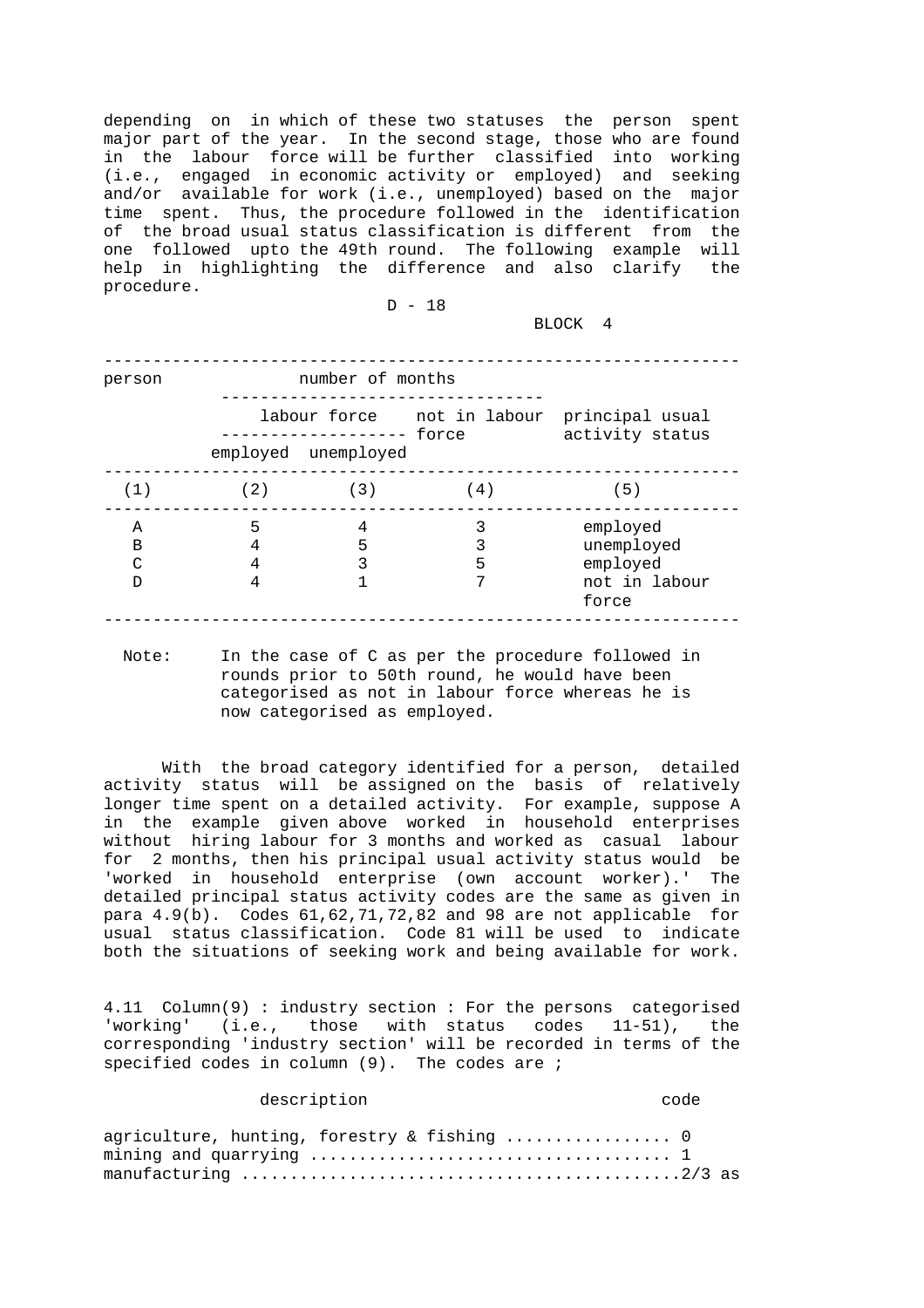in NIC- 1987 electricity, gas and water ................................... 4 construction .............................................. 5 wholesale and retail trade, restaurants & hotels .............6 transport, storage & communication services ..................7 financial, insurance, real estate and business services ....8 community, social & personal services ...............................9

4.12 subsidiary economic activity : For each person listed in this block, it has to be ascertained whether he or she worked in a subsidiary capacity during the 365 days preceding the date of survey or not; in other words, whether he or she had a subsidiary  $D - 19$ 

#### BLOCK 4

economic usual status. This has to be ascertained for all the three broad categories of persons initially classified as 'employed', 'unemployed' and 'not in labour force'. To illustrate, a person categorised as working and assigned the principal usual activity status 'self-employed' may also be engaged for a relatively shorter time during the year as casual wage labour. In such a case, he will be considered to have worked also in a subsidiary capacity(i.e.,having a subsidiary economic status which is different from the principal status). On the other hand, a person may be self-employed in trade for a relatively longer period and simultaneously also engaged in agricultural production for a relatively minor time. In such a case, the principal usual activity status will be 'self-employed in trade' and subsidiary economic status, 'self-employed in agriculture'. Similarly, persons categorised as 'unemployed' or 'not in labour force' on the basis of 'relatively longer time' criterion might have pursued some economic activity for relatively shorter time during the year. In all the above cases, they will be treated to have had subsidiary economic usual status. It may be noted that engagement in work in subsidiary capacity may arise out of two situations :

 (i) a person may be engaged for a relatively longer period during the 365 days in one economic activity/non-economic activity and for a relatively shorter period in another economic activity;

 (ii) a person may be pursuing one economic activity/noneconomic activity almost throughout the year in the principal status and also simultaneously pursuing another economic activity for relatively shorter time in a subsidiary capacity.

4.13 Columns (10) & (11) : subsidiary economic activity status: For all persons engaged in any 'work' in subsidiary capacity, the status codes of the economic activities pursued by them in their subsidiary capacity will be recorded in col.(10) and the corresponding 'industry section' codes will be recorded in col.(11). In the situation where a person has been found to have pursued more than one economic activity during the last 365 days in his or her subsidiary capacity, the activity on which more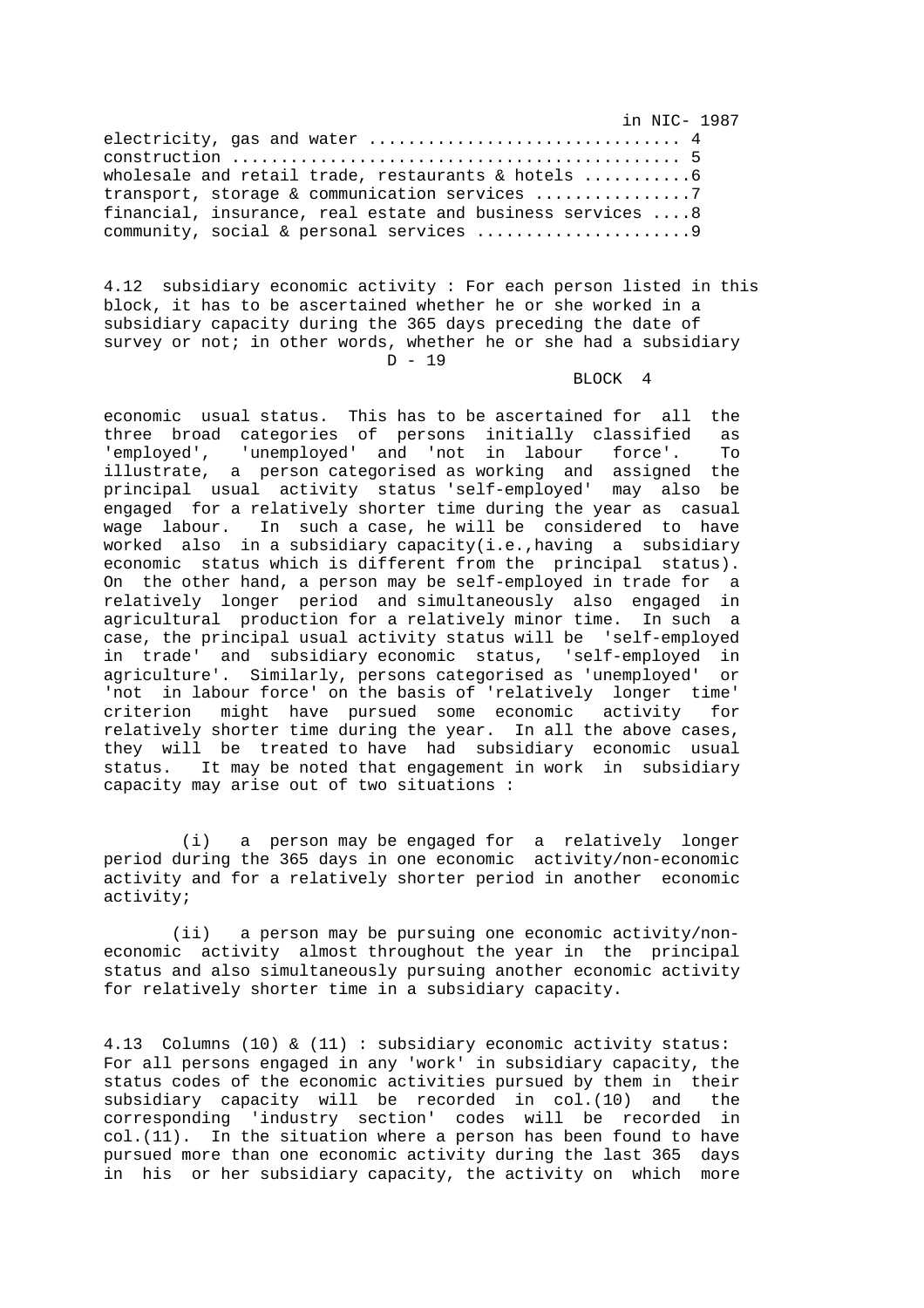time has been spent would be considered for recording entry in this column. Columns (10) & (11) are to be filled in for each and every member of the household irrespective of whether the person's principal status is economic activity or not. For those reporting no subsidiary economic activity, 'X' may be recorded in both the columns.

4.14 Column (12) : current weekly activity status : The current weekly activity status of a person will be the activity status obtaining for a person during a reference period of seven days preceding the date of survey. Irrespective of the usual activity pursued by a person, his/her current weekly activity will be determined strictly on the basis of the activities pursued by the person during the reference period of seven days preceding the date of survey adopting the priority criterion. Even for  $D - 20$ 

#### BLOCK 4

self-employed persons, one need not prejudge and take for granted that the current activity situation for them will be identical with the usual activity situation. A careful probe on the part of the investigator regarding the various activities pursued by the person during the seven days preceding the date of survey is, therefore, necessary for ascertaining his/her current weekly activity status. In defining the 'activity status', it has already been mentioned that the activities are grouped broadly into three categories, namely :

- (i) working,
- (ii) not working but seeking and/or available for work, and
- (iii) neither working nor available for work.

According to the priority criterion, the status of ' working' gets priority over the status 'not working but seeking and/or available for work' which in turn gets priority over the status of 'neither working nor available for work'. In the category, 'not working but seeking and/or available for work', the status 'seeking' gets priority over the status of 'not seeking but available for work'. A person would be considered 'working (or employed)' if he/she while pursuing any economic activity had worked for at least one hour on any one day during the week preceding the date of survey. A person would be considered 'seeking and/or available for work (or unemployed)' if during the reference week no 'work' was done by the person but he or she had made efforts to get work or had been available for work during the reference week though not actively seeking work, in the belief that no work was available. A person who had neither worked nor was available for work will be considered to be engaged in non-economic activities (or not in labour force).

 The three broad groups of activities are further classified into 20 detailed 'status' categories, 10 for persons categorised 'working' (codes 11-72), 2 for those categorised 'not working but seeking and/or available for work' (codes 81 & 82) and 8 for those categorised 'neither working nor available for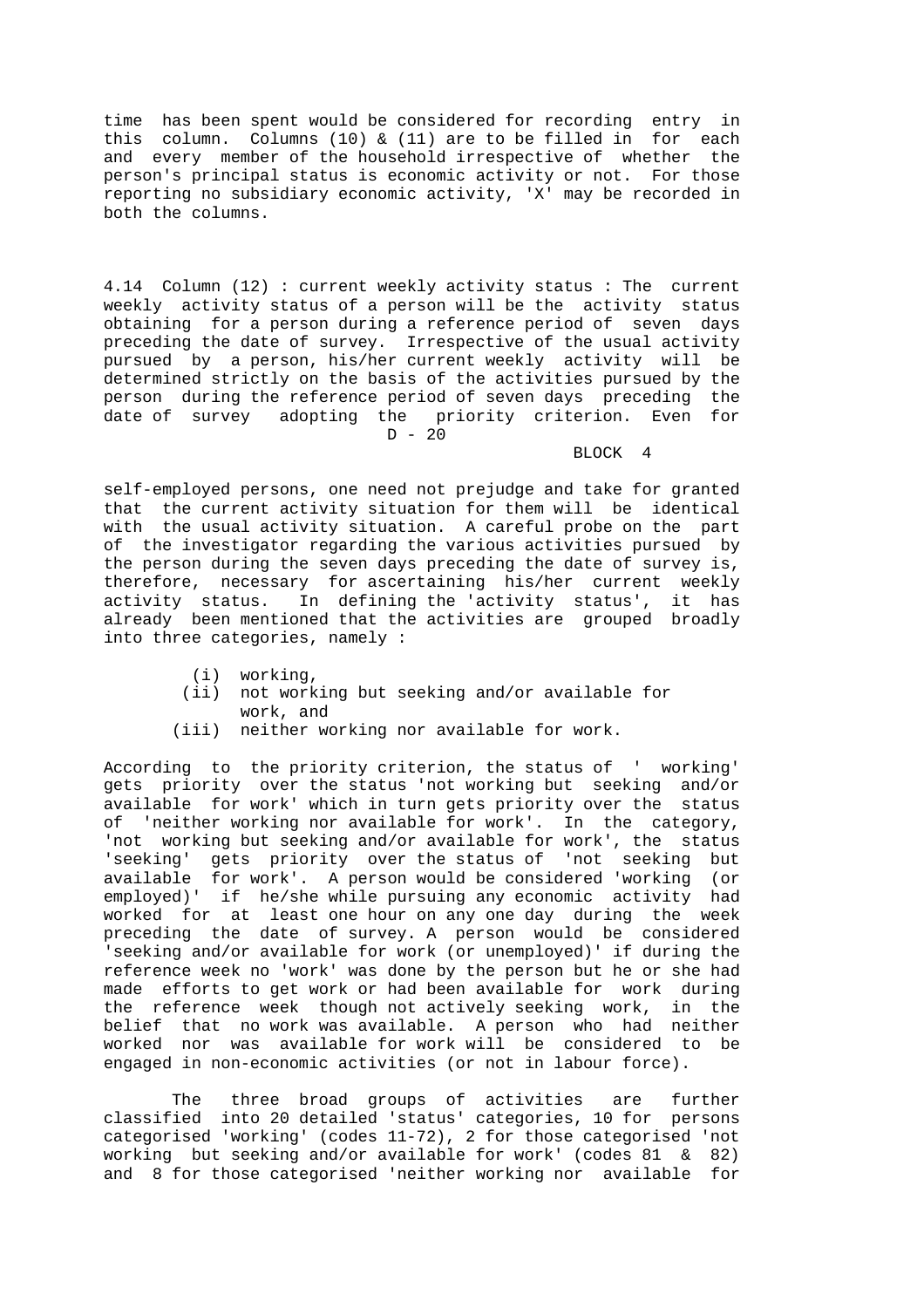work' (codes 91-98). For a person, the appropriate broad 'status' will be determined first adopting the priority criterion. If a person categorised 'working' is found to be pursuing more than one economic activity during the reference week, the economic activity in which relatively more time has been spent will be the appropriate detailed 'status' that will be assigned to him/her. (If the time spent on the different activities is found to be equal, the activity that appears first in the list will be assigned to the person.)

 In case more than one 'non-economic activity status' (codes 91-98) are assignable to a person in view of typical activity pattern followed by him/her during the reference week, the activity which appears first in the code list in the ascending order starting from 91 will be assigned. But it may be noted that a person engaged in 'domestic duties' should not be classified as 'student' (code 91) simply because he/she was attending some training. Similarly, a disabled person who was a recipient of regular pension, remittance etc., should be classified as 'rentiers, pensioners, remittance recipients, etc.', and not in the category 'not able to work due to  $D - 21$ 

BLOCK 4

disability' (code 95). After thus determining the current weekly activity status of a household member, the appropriate 2-digit status code will be recorded in column (12).

 The following points may be noted while assigning the activity status to a person.

 (a) A person found to be engaged in domestic duties should not be categorised 'engaged in domestic duties' (code 92) if the person reports that he/she has also been available for work concurrently.

 (b) A person engaged in regular wage/salaried employment but currently not at work, will be assigned code 71 or 72 irrespective of whether he/she is engaged in any other 'economic' or 'non-economic' activity.

 (c) Unpaid apprentices will be treated as 'students' while paid apprentices will be treated as employees .

 (d) Persons under 'paid lay-off' will be considered 'employed' and those under 'unpaid lay off' as 'unemployed' if they are seeking and/or available for work.

 (e) 'Free collection for sale' will be treated as selfemployment. If the products collected relate to agricultural sector (even if the products collected are not for sale but for household consumption) the industry section will be '0' and for other goods like rag, waste paper, tins, etc., the industry section will be '6'.

4.15 Column (13) : industry section : For persons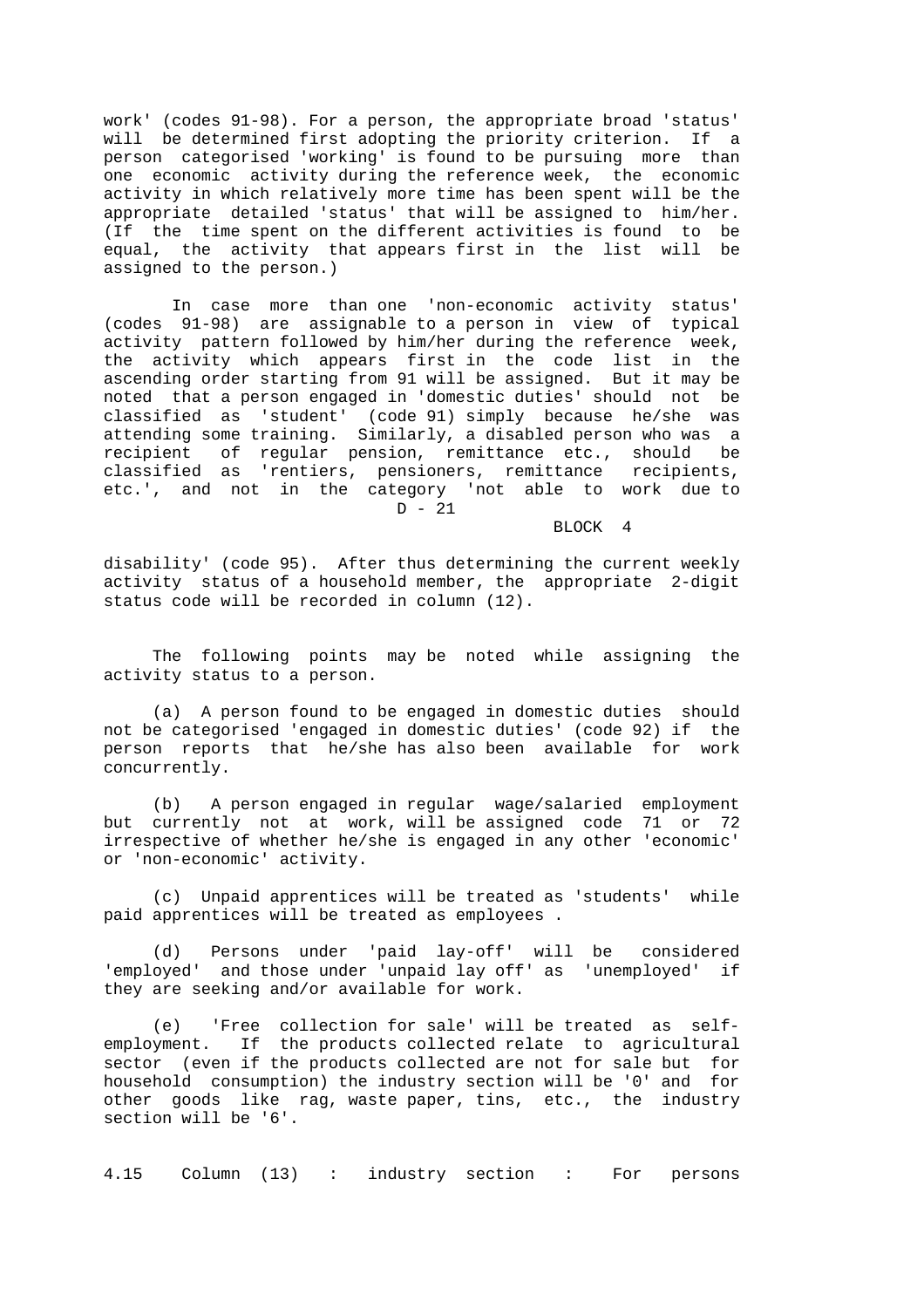categorised as 'working' i.e, those with status codes 11-72 in column (12), the industry section code corresponding to the activity status recorded in column (12) will be entered in column (13). The codes are the same as given in para 4.11.

4.16 Activity Status : Some Important Clarifications

 (i) If a student is reported to be engaged in private tuition or in any other economic activity like helping the family enterprise for at least one hour on any day during the reference week, his current week activity status code will be 11 (selfemployed). If the time spent on such activity is less than one hour, his current week activity status code will be 91 (student).

 (ii) A disabled person/pensioner, reported to be seeking/ available for work, will be treated as unemployed and not as a disabled person/pensioner.

 (iii) When a female casual labourer reports that she is not able to work due to pregnancy, she will be treated as 'casual labour not working due to sickness' and will be assigned current activity code 98.

# $D - 22$

BLOCK 4

 (iv) Exchange labour will be considered as 'selfemployed'. But a regular employee as exchange labour while on leave or holiday will be assigned status code 72. On the other hand, a casual labourer working as 'exchange labour' on some days will be categorised as 'self-employed' for those days.

 (v) For determining the activity status code of an MP/MLA/ Municipal Councillor (MC) etc. it has to be first ascertained whether they had any other primary economic occupation or not. If they had other primary economic occupation, their activity status will be according to that economic occupation. If not, they will be categorised as 'self-employed' (status code 11) with industry section code as '9'.

 (vi) A pensioner reported to be engaged in the family enterprise or employed in any other capacity should be considered as 'currently working', if he/she was engaged in the activity at least for one hour on any one day of the reference week and 'usually working', if he/she was engaged for a relatively long time during the reference year.

 (vii) The 'meal carriers' (who deliver lunch at various offices), 'night watchmen' of a locality, 'cowherd' etc. are normally employed by a group of households on a regular monthly wage. the 'activity status' of such workers will be the same as that of maid servant/male servant etc. i.e, 'wage/salaried employee'.

 (viii) Sometimes it is found that a regular student is currently on live register of the Employment Exchange and such a situation creates confusion in deciding his activity status. Normally, the person will be categorised as a student. But before categorising him as a student, further probes should be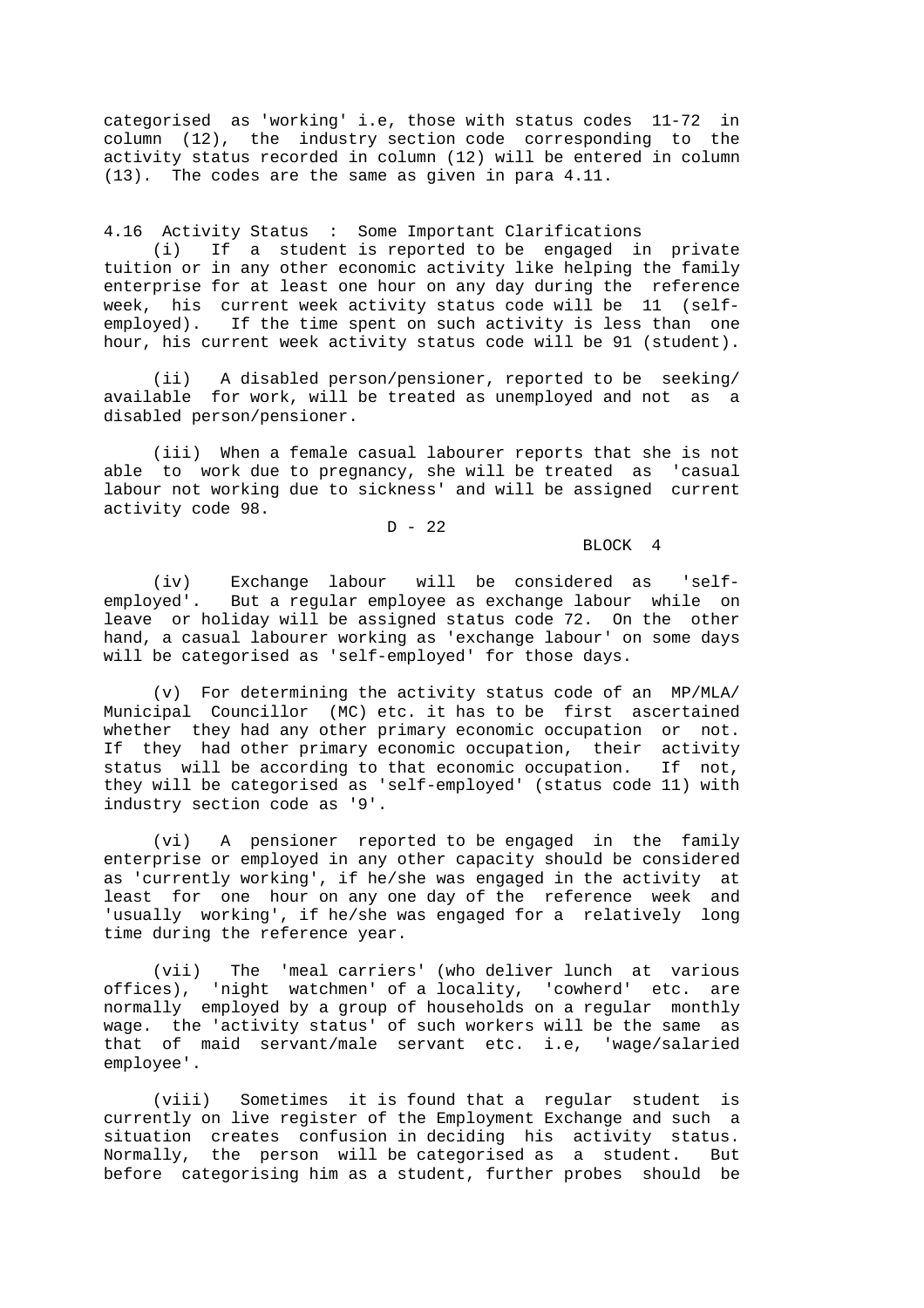made as to whether he will give up his studies the moment he gets a job. If it is found that he will leave his studies to take up the type of job for which he has registered, he will be considered as unemployed.

 (ix) Engagement in domestic duties by a member of the household is not considered economic activity but the domestic duties performed by the domestic servant staying in the employer's household and taking food from the common kitchen and thereby being a member of the household is to be considered as an economic activity, as a special case. The appropriate work status code depending on the duties performed is to be assigned to him/her.

4.17 Column (14) : number of days stayed away from home during the last 30 days : The number of days for which the member 'stayed away from home ' during the 30 days preceding the date of enquiry should be recorded here. A continuous absence from home for 24 hours will be reckoned as a 'day stayed away'. That is, the entry will be made in completed number of days and any fraction of a day will be ignored. The location of the place where the person stayed, having been away from his/her own household, may also be within the same village/town and staying away will not only mean physical absence but also nonparticipation in food consumption from his/her own household.  $D - 23$ 

BLOCK 4

4.18 Column (15) : number of meals usually taken in a day The number of meals consumed by a person is usually reported as 2 or 3. In rare cases, one may come across a person who may be taking food only once in a day or more than three times a day. While in the former case the number of meals for the person will be 1 per day, in the latter case, however, only  $3$  should be entered. That is, in this column, the recorded number of meals taken in a day, even if it is reported to be higher, should not exceed 3. A breast-fed baby does not directly share the food consumed by members of the household. Hence for such babies the entry in this column will be '0'. To have a clear idea of what constitutes a meal, the following three paragraphs may be referred to.

4.19 Meal : A 'meal' is composed of one or more readily eatable (generally cooked) items of food, the usually major constituent of which is cereals. The meals consumed by a person twice or thrice a day provide him/her the required energy (calorie) and other nutrients for living and for pursuing his/her normal avocations. A 'meal', as opposed to 'snacks, 'nasta' or 'high tea', contains larger quantum and variety of food. In rare cases, a full meal may contain larger quantity of non-cereal food. Even then, if the quantum of food in a plate is heavy as a meal, the contents of the food plate will also be considered as a 'meal'. Sometimes the contents of a 'nasta' may not be very different from the contents of a 'meal'. The difference in quantity will therefore be the guiding factor for deciding whether the plate is to be labelled as a 'meal' or a 'nasta'.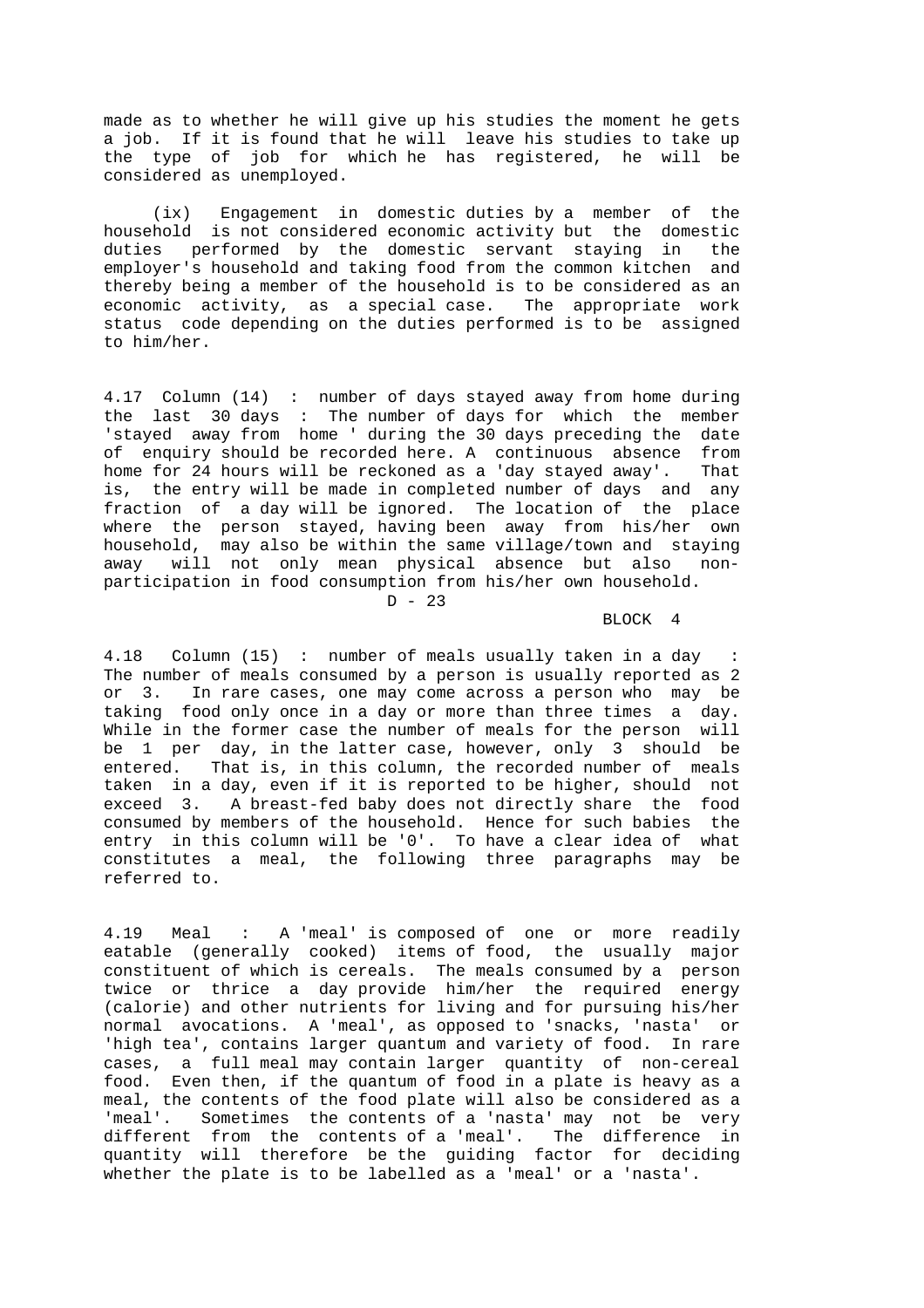4.20 A person rendering domestic service (like cleaning utensils, dusting and cleaning of rooms, washing linen, carrying water from outside etc.) to a number of households during the daytime time gets some food from each of the households he/she serves. Although the quantum of food received from a single household may, by quantity, be far less than a full meal, the total quantity of food received from all the households taken together would often, if not more, be at least equivalent to a full meal. In this particular situation, the person will be considered to be consuming one meal every day under 'meal taken away from home'.

 4.21 Subject to the guidelines given in the two preceding paragraphs, for the purpose of data collection on 'number of meals consumed' one has to depend on the judgement of the informant because, the informant would reckon the number on the basis of his/her own understanding of the concept of a meal/khana.

4.22 Columns (16), (17), (18), (19) and (20) : number of meals taken during last 30 days : It is important to note that the entries are to be made in these columns depending on the place where from food is served irrespective of where it is consumed.

4.23 Columns (16), (17) & (18) pertain to meals taken away from home without payment. Number of meals taken outside home on payment and at home during last 30 days preceding the date of survey, for each member of the household will be recorded against columns (19)  $\&$  (20). There are schools/balwadis etc., which  $D - 24$ 

# BLOCK 4

provide standard food to all or some students as midday meal, tiffin etc., free or at subsidised rate. Such meals are to be considered as meals taken away from home. If such food is received free it will be recorded in column (16). Meals received at subsidised rate will be recorded in column (19). There are institutions which provide canteen facilities to their students. Students can purchase food of their choice and to their requirements from those canteens on payment. In such cases also entry will be made in column (19).

 Sometimes meals are provided by the employer. These may be as perquisites or as part of wages in kind. These meals are generally consumed at the place of work and are to be considered as meals taken away from home. It may not be rare that meals provided by the employer are brought home by the employees and consumed there. Such meals are also to be considered as meals taken away from home. In column (17), the number of such meals received and consumed during the reference period by an individual member will be recorded. Similarly meals consumed as guests in other households, will also be taken into account while making entries in column (18) . For the purpose of making entry in column (19), 'meals received on payment' will mean that the informant has to incur some expense or part with a certain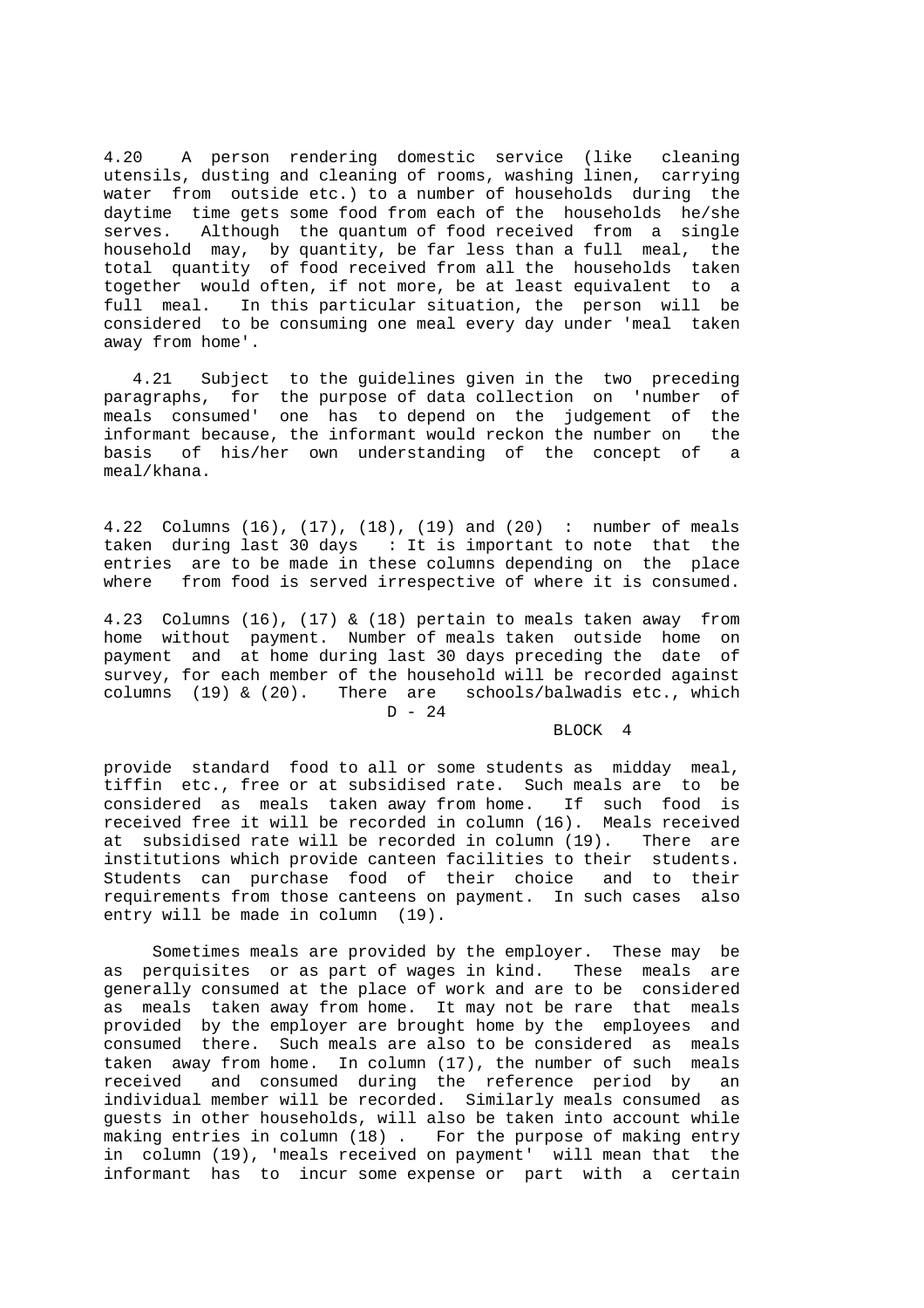portion of his salary/wage for getting the meals. Meals purchased from hotel, restaurant or an eating house will be considered as 'meals taken away from home on payment' and will have to be counted also for making entry in column (19). Meals taken away from home during the days of absence from the household should also be accounted for in making entries in these columns. Such meals are to be counted under either of the columns (16) to (18) or (19).

4.24 In column (20), the number of meals taken at home by each member of the household during the period of 30 days preceding the date of survey will be recorded . A meal will be considered to be taken at home if the meal is prepared at home irrespective of the place where it is consumed. In short, all the meals consumed by a member which are either prepared by the household or purchased from outside the expenditure relating to which is collected and recorded at appropriate places of the schedule should be considered either as 'meals taken away from home on payment' or as 'meals taken at home'.

5.0 Blocks 5 to 9 : Blocks on Consumer Expenditure : In these blocks information on consumer expenditure on various items/groups of items will be collected. The titles of the blocks are :

| Block 5   | : Cash purchase, consumption out of home-grown<br>stock and total consumption of food, pan,<br>tobacco and intoxicants.                                 |  |
|-----------|---------------------------------------------------------------------------------------------------------------------------------------------------------|--|
| Block 5.1 | Cash purchase, consumption out of home-grown<br>$\mathbf{L} = \mathbf{L}$<br>stock and total consumption of fuel and<br>light.                          |  |
| Block 6   | Cash purchase, consumption out of home<br>$\mathbf{L}^{\text{max}}$<br>produced stock and total consumption<br>of clothing<br>$D - 25$<br>BLOCK 5       |  |
| Block 7   | : Cash purchase, consumption out of home<br>produced stock and total consumption<br>of footwear.                                                        |  |
| Block 8   | Expenditure (cash & kind) on<br>$\mathbf{L}$<br>miscellaneous goods and services<br>and rents & taxes.                                                  |  |
|           | Block $8.1$ : Expenditure (cash & kind) on educational<br>& medical goods and services.                                                                 |  |
| Block 9   | Expenditure (cash $\&$ kind) for purchase<br>$\mathbf{L} = \mathbf{L}$<br>and construction (including<br>repairs) of durable goods for<br>domestic use. |  |

5.1Block 5 : Cash purchase and consumption of food, pan,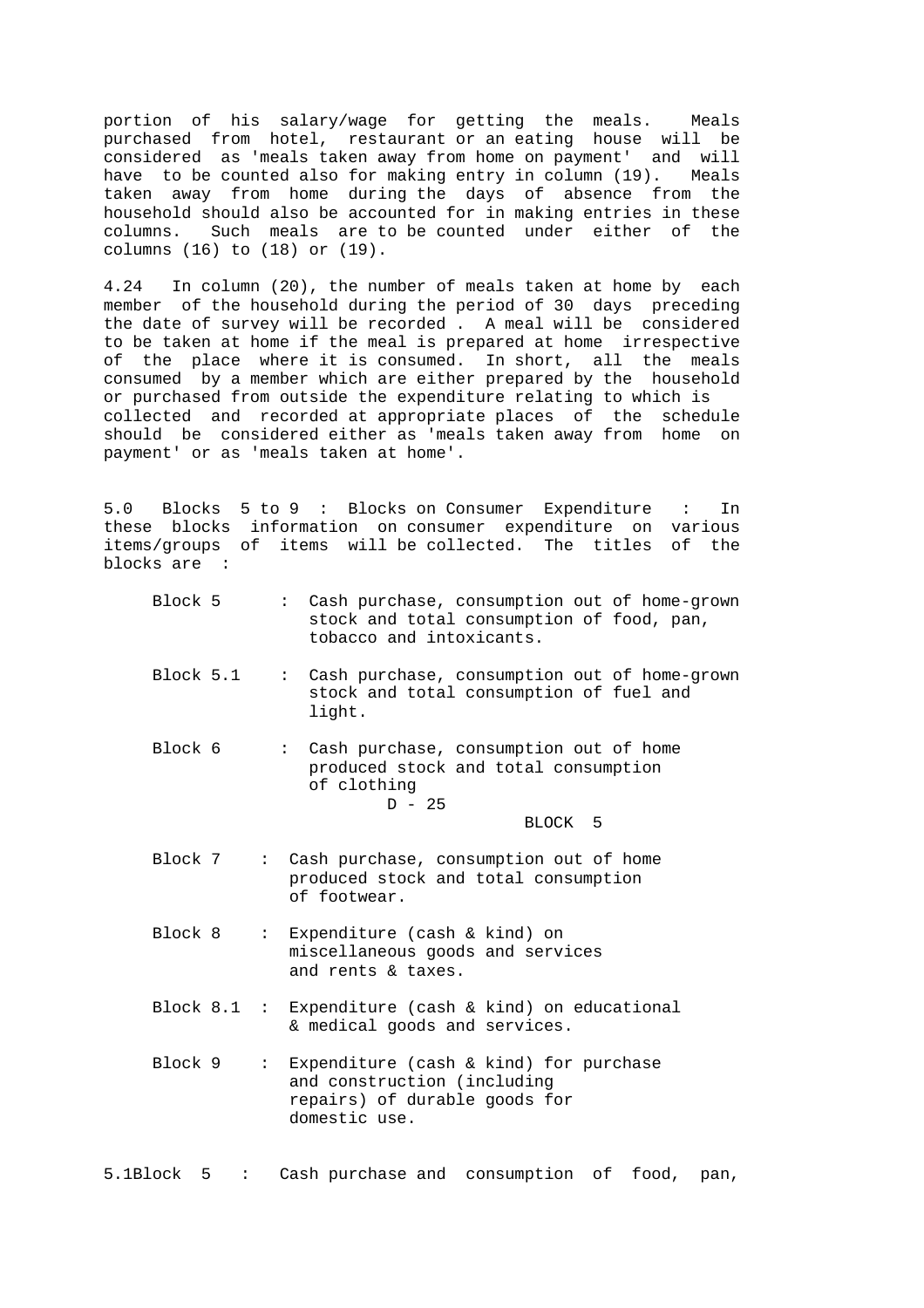tobacco and intoxicants : In this block information on purchase, consumption out of home-grown stock and the total consumption of each item of food, pan, tobacco and intoxicants for the household during last 30 days for sub-sample 1 and last 7 days for sub-sample 2, prior to the date of survey will be collected. Purchase and consumption of items by any member of the household during the day(s) he was absent in the reference period from the usual residence should also be taken into account to the extent possible while making entries against the items of this block.

5.2 Columns (1) & (2) : item code and description of item : It may be noted that for accounting of items a 3-digit coding system is used in all these blocks. Items are arranged in groups such as 'rice and rice products', etc., the first two digits of the item code being referred to as the group code. To save space, a few items of block 5 are listed below the block leaving blank lines in the block for recording relevant particulars of consumption of such items, if any. Apart from this, item codes and item descriptions for blocks 5, 5.1, 7, 8, 8.1 and 9 appear in the body of the relevant block.

5.3 Unit : Each filled-in line of this block will relate to a particular item of consumption. Generally, the unit of quantity for the majority of the listed items is kilogram (kg.). However, if 'kg.' is not the appropriate unit for any item then the appropriate unit has been shown within brackets after the name of the item. The unit should be 'kg.' for all items for which the unit has not been mentioned in the list. Wherever the unit is gram (gm) or number (no), the entry should be made in whole numbers only (without decimals).

5.4 Columns (3) & (4) : cash purchase : In columns (3) and (4), the quantity and value respectively of items purchased in exchange of money during last 30 days/ 7 days prior to the date of survey will be recorded. Here purchase will mean only those purchases made against cash payment (including those made on credit but to be paid in cash). Barter purchase(i.e., the credit but to be paid in  $cash$ . purchase in which money has no direct or indirect role, where goods/services are purchased by goods/services without evaluating  $D - 26$ 

## BLOCK 5

it in terms of money), if any, will not be considered here. Purchase made for domestic consumption only should be considered. It may be noted that purchases made for gifts, charities etc. for household ceremonial purposes should be considered as purchase and the total quantity and the value of purchase inclusive of such purchases should be recorded in these columns. In case the purchase is both for productive and consumption purposes, the part ascribable to productive purposes should be excluded.

 Against each item of blocks 5, 5.1, 6 & 7 there is provision to record the quantity figures in terms of the respective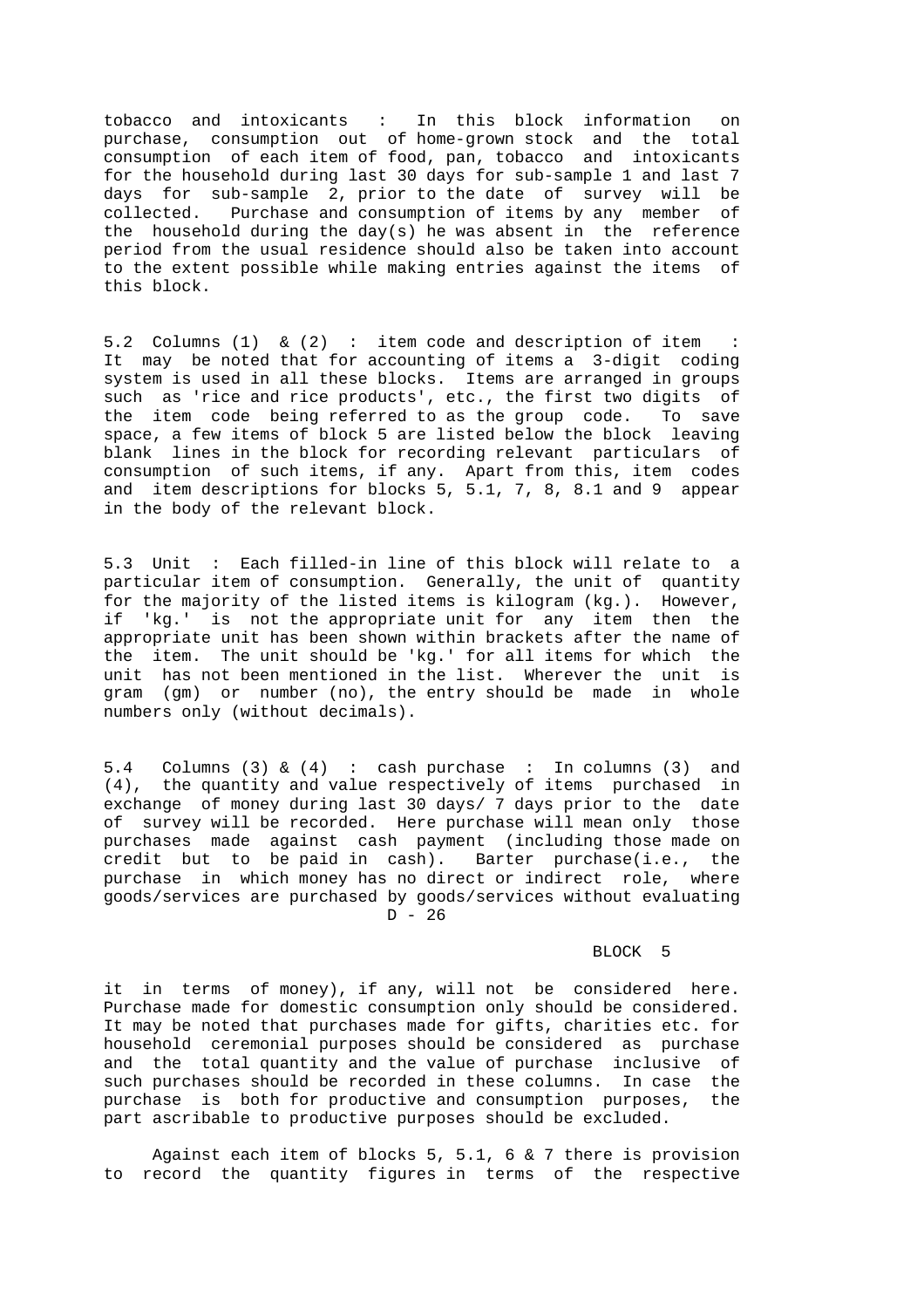standard units under three different columns. Each of these columns has been bifurcated in two parts. A quantity figure, in terms of the specified standard unit for an item, will usually have two parts - one integral part and the other fractional i.e, decimal part. The integral part will be recorded in the left hand part and the decimal portion will be entered in the right hand part. It may be noted that against the items printed on the schedule for which the specified unit is schedule for which the specified unit is 'gram'/'number'/'box'/'pair'/'standard unit', two zeros (00) have already been printed in the decimal part. This means only the integral part of these units is to be recorded for such items. There are also some more items for which units like gram, number, etc., are prescribed but which are not printed inside the block. While making entries for these items, care should be taken to record two zeros (00) in the decimal part under the quantity columns.

5.5 Credit purchase : In case of credit purchase , if any, of the items in block 5 during the reference period, the entire quantity purchased and the total value of the corresponding quantity should be entered, irrespective of whether a part payment is made during the reference period or not . Any payment made during the reference period corresponding to some credit purchase made earlier should be ignored.

5.6 Columns (5) & (6) : consumption out of home-grown stock : Consumption of any of the items in the block, made out of homegrown/produced stock i.e, out of goods produced by the household in its own farm or manufacturing establishments during the reference period will be recorded here. The quantity of an item consumed out of home-grown stock will be recorded in column (5) and its value will be shown in column (6). The value will be imputed at the ex-farm or ex-factory price. Home-produced agricultural produce includes any produce obtained from cultivation by household or obtained in the form of rent-share of land leased out. Produce brought from village home and consumed in urban residence will also be treated as home-grown stock. The transport charges for carrying the commodity to the place of residence for consumption should not be added to the ex-farm/exfactory value but should be recorded under the appropriate item(s) of transport charges in block 8. However, produce brought from village home of a close relative(e.g., father, brother etc.) and consumed in urban residence should not be treated as homegrown stock and will only be recorded in cols. 7&8(consumption col.).

 $D - 27$ 

## BLOCK 5

5.7 Columns (7) & (8) : total consumption : These columns relate to the total consumption of the household during the reference period. Column (7) relates to the quantity of total consumption and column (8) to the corresponding value. The term 'total' includes all consumption in columns (5) and (6) as well as consumption of monetary and non-monetary purchases and goods received as gift, loan etc. The total consumption data should be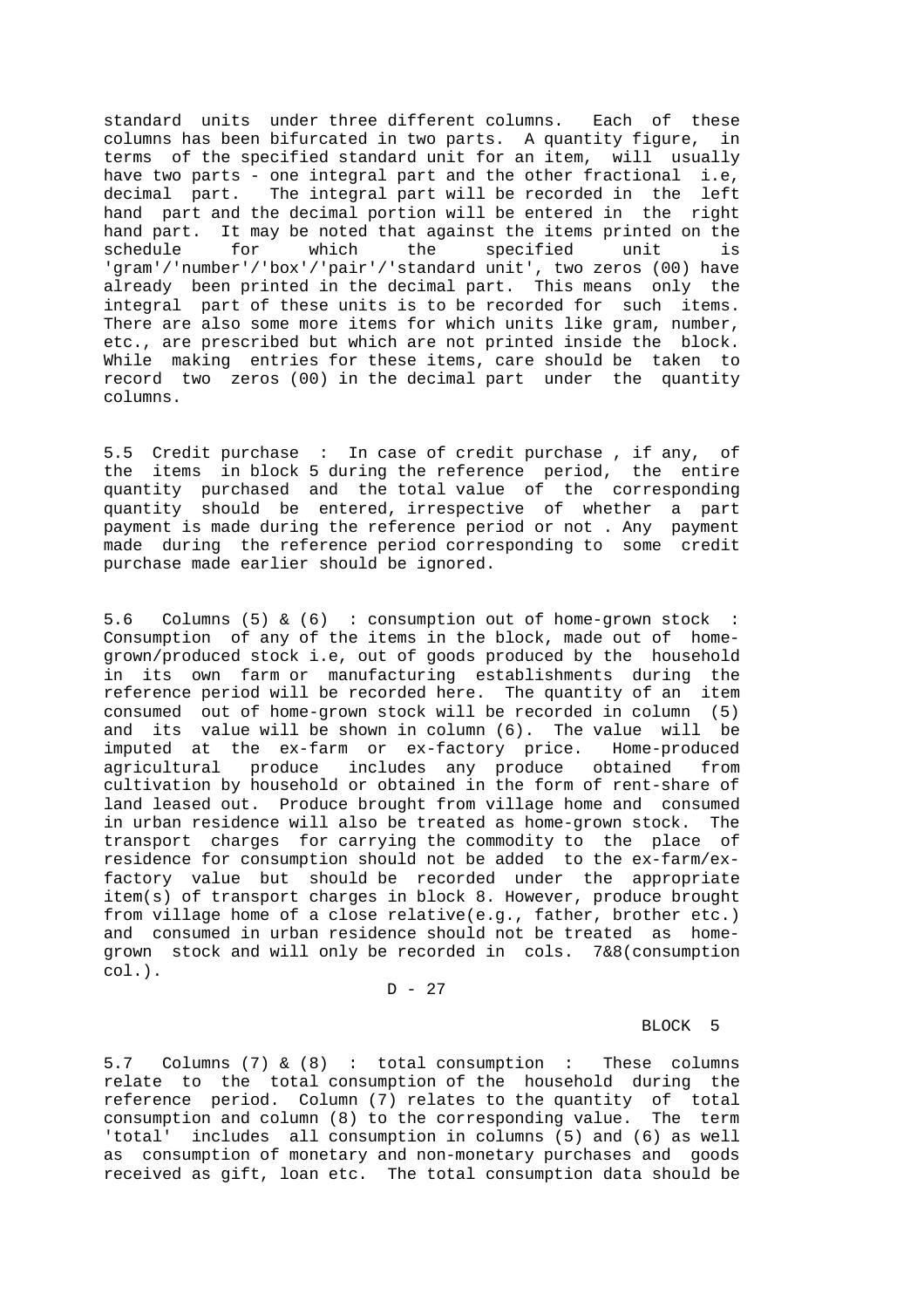strictly confined to the domestic consumption of the household. The expenditure incurred on account of pet animal will be excluded. That expenditure should be recorded under item 594 of block 8. It may be noted that consumption by livestock belonging to the household will not be included in household consumption. Accounting should however, be made of the livestock products like milk, meat, egg, etc., obtained from such livestock and consumed by the household . While making entries on household consumption, care should be taken not to include any transfer payment in kind, like loans, advances, charities, gifts and other payments in kind, if any. But consumption from transfer receipts will be included. Total consumption of the household will consist of consumption made out of :-

- (i) commodities purchases in cash;
- (ii) commodities received in exchange of goods and services;
- (iii) home-grown/home-produced stock;
- (iv) transfer receipts such as gifts, loans, charities, etc., and
- (v) free collection.

5.8 While recording total consumption, care should be taken to include consumption on ceremonials, parties etc.

### note

 (a) If the household made any transfer payment in terms of commodities like rice, wheat, pulses etc., the quantity of commodity so paid should not be shown under domestic consumption of the payer household. The portion out of that receipt consumed by the recipient household during the reference period will be shown against the consumption of the recipient household.

## but a state of the but the but the state of the state of the state of the state of the state of the state of the state of the state of the state of the state of the state of the state of the state of the state of the state

 (b) If the transfer payment is made in terms of cooked meals then that will be shown as consumption of the payer household. If the meals were prepared by the household then the consumption will be shown under the respective items used for preparing the meals and if ready meals were purchased by the household and transferred, then the number of meals served and the value of those will be recorded under cooked meals against the payer household. For such meals nothing is to be recorded against the recipient household.

5.9 In view of the above instructions, it should be clearly understood that the entries made in columns (7) and (8) will not necessarily be the sum of the entries made in columns (3) and (5) and columns (4) and (6) respectively.

#### $D - 28$

## BLOCK 5

5.10 Imputation of value : The value of commodities which are consumed but not purchased will be imputed in the following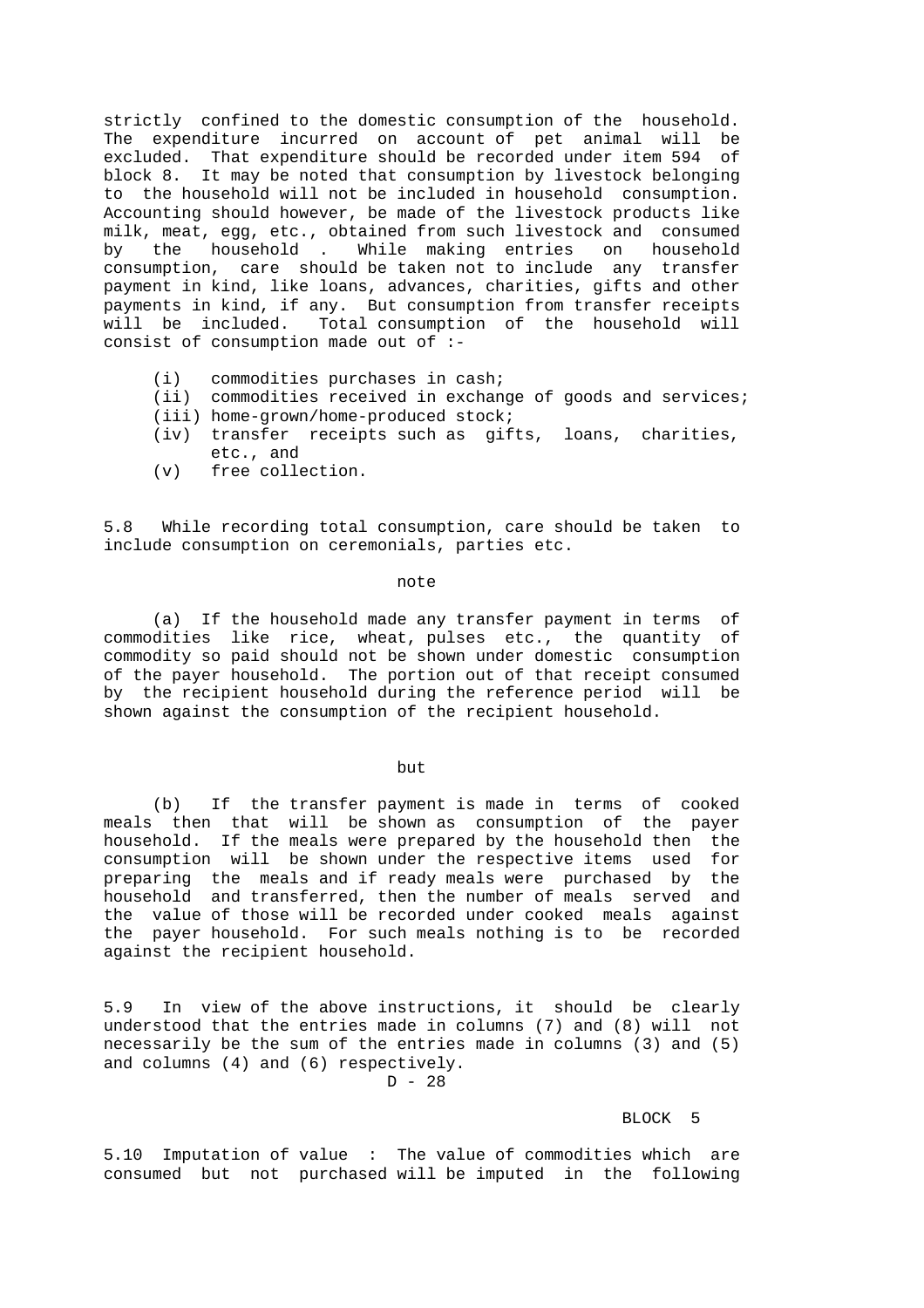manner :

 (a) the value of goods received in exchange of goods and services will be imputed at the rate of average local retail prices prevailing during the period of reference;

 (b) the value of home produce will be imputed at the exfarm or ex-factory rate. This should not include any element of distributive service charges (all such expenditure should, however, be included in appropriate places of block 8);

 (c) the value of consumption out of gifts, loans, free collection, etc., will be imputed at the average local retail prices prevailing during the period of reference;

 (d) the value of consumption out of purchase will be the value at which the purchase was made.

## Explanatory notes on items of Block 5

5.11 Item 101 : paddy : If paddy is purchased against cash payment and consumed after husking, the quantity and value of paddy will be recorded against 'paddy' (cash purchase) in columns (3) and (4) respectively. The quantity and value of paddy consumed after husking will be recorded against 'rice' (item 102) in columns (7) and (8) respectively. And it will not be shown as consumption against paddy. Consumption of paddy by pet animals and birds other than livestock and poultry will be accounted under item 594 (pet animals) of block 8. However, 'paddy' purchased for pet animals will be accounted in columns (3) and (4) of block 5 against item 101 'paddy'.

5.12 Item 102 : rice : Rice will mean the grain obtained after husking and cleaning paddy.

5.13 Item 103 to 108 : Rice products like muri, chira, khoi, lawa, rice powder, etc. which are obtained by splitting, frying, powdering, parching of the grain are covered by these items. Food preparations out of rice viz. , pastries, cakes, sweets, etc,. should not be considered as rice products. These items will be put under the appropriate item of food group 41 (refreshment and processed food). Rice purchased in the form of 'cooked rice' will also be treated as food preparation and will be recorded against item 418 (other processed food).

5.14 Item 110 : wheat : This will mean wheat in its whole grain form, as well as broken wheat (not powdered) used for food preparation.

5.15 Items 111 to 118 : Wheat flour, that is, wheat in its powdered form, will be included under item 111 - atta - or item 112 - maida. Item 114 includes noodles. Other wheat products will either be accounted against the specific listed items or against item 118 (other wheat products). It may be noted that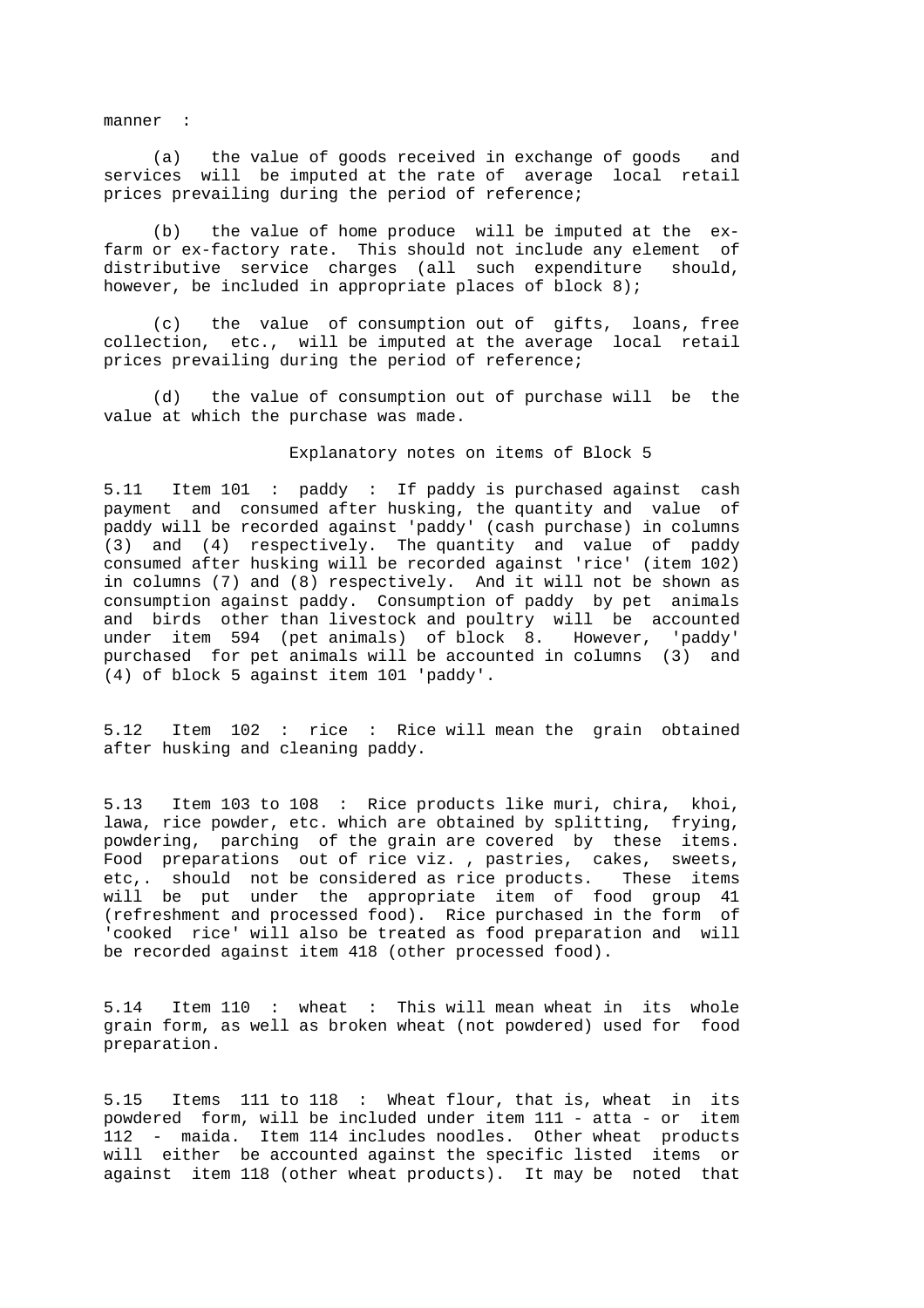## BLOCK 5

while purchase and consumption of bakery bread will be recorded against item 115, those for other wheat preparation like biscuits, cakes etc., will be accounted for in food group 41 (refreshment and processed food).

5.16 Items 120 to 178 : This series of items has been provided for recording details of purchase and consumption of jowar, bajra, maize, barley, small millets, ragi and their respective products. Item 148 will include cornflakes, pop-corn etc. As instructed earlier, food preparation of these cereals will be recorded against food group 41.

5.17 The grains of cereals are seldom consumed in the whole grain form. So, corresponding to the cereal items wheat, jowar, bajra, barley, maize, ragi and small millets, there should not usually be any entry under the consumption columns unless a particular item is consumed either raw or after cooking in the form of whole or broken grains. For example, if wheat is purchased but is consumed in the form of wheat flour like atta or maida, the quantity and value of wheat purchased will be recorded under the purchase columns (3) and (4) against item 110 but its consumption in the form of atta or maida will be recorded under consumption against item 111 or 112 as the case may be . Thus, entries for purchase and consumption will be made against appropriate items listed in the block, that is if the form of purchase is different from the form of consumption then entries will be made against two different items and hence, there may be some items against which purchase is recorded but no consumption is shown and vice versa. But if the grains of cereals like wheat, jowar, bajra, barley, maize, ragi and small millets are produced by the household and consumed either as 'atta' or any form of cereal products, the entries are to be made under the head 'consumption out of home-grown stock' i.e. columns (5) and (6) against the appropriate items of consumption (e.g. if consumed as atta, entry will be against 'atta'). Further are to be also made under 'total consumption' in columns (7) and (8). For example, if a household produces wheat and consumes it as atta, then quantity and value of consumption will be recorded in columns (5) and (6) against item 111 (atta) as well as under 'total consumption' in columns (7) and (8) and no entry would be made against item 110 (wheat).

 It may be mentioned that for all the items in block 5, the quantity reported to have been actually consumed is to be recorded. For example, suppose weight of barley originally weighing 100 kg. only becomes 95 kg. after its cleaning etc. In this case the quantity of barley consumed is to be recorded as 95 kg. and the value as the purchase price of 100 kg. On the other hand if a person buys 2 kg. of rice at Rs.10/- and consumes only 1 kg., the rest being thrown away due to damage by insects, infection etc. then the quantity consumed is only 1 kg. and value  $Rs.5/-.$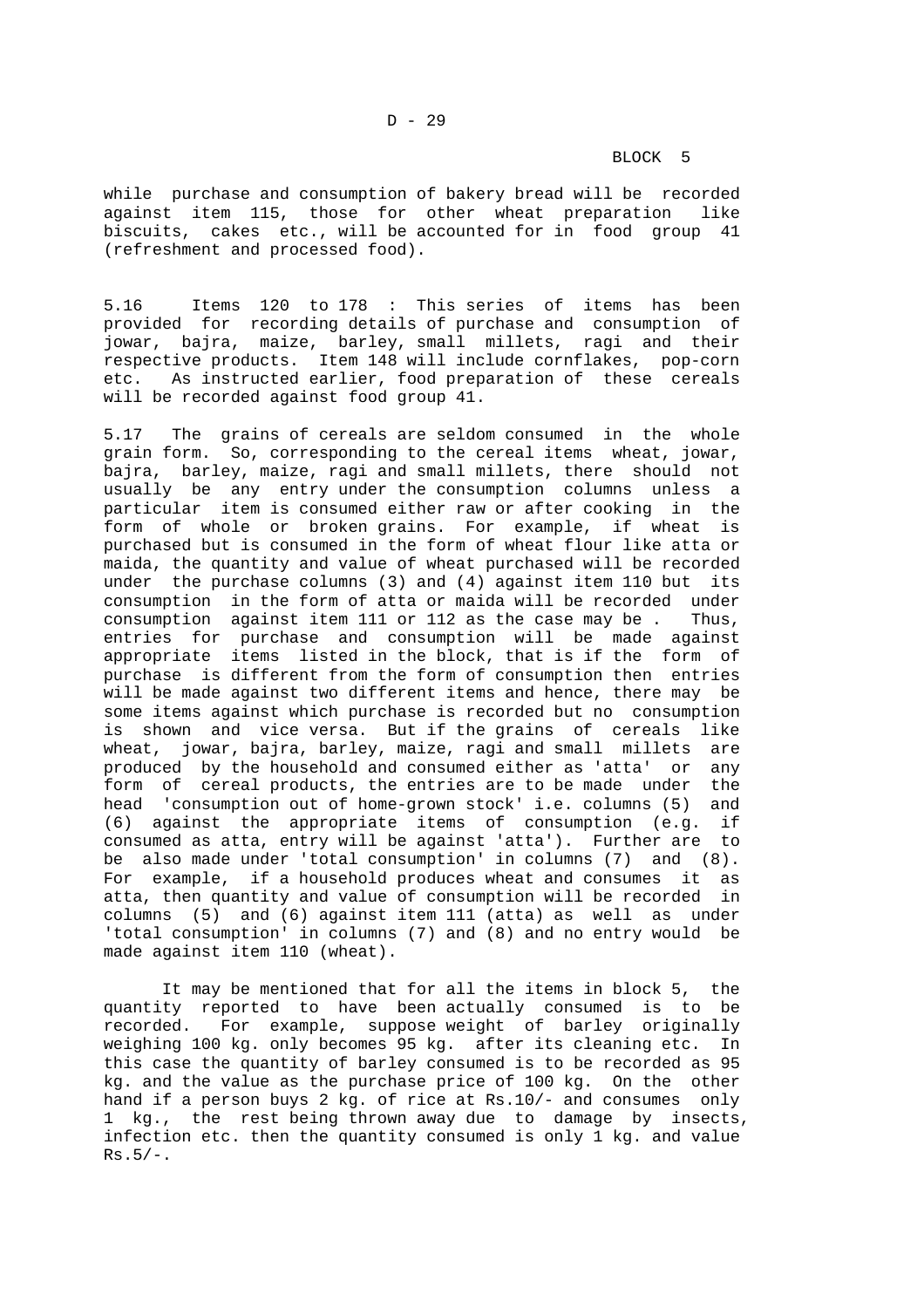5.18 It may be noted that in the list, a cereal item in the whole grain form appears first, followed by its products and a total line for the item. Whenever at least one line relating to a particular cereal item is filled in, the sub-total line for that cereal item will also be filled in.  $D - 30$ 

## BLOCK 5

5.19 Item 189 : total cereals : The sum of the sub-totals of all the cereal items will be obtained for each of the columns (3) to (8) and the totals will be recorded in the respective columns of this line. In other words, the entry under a column of this line will be the sum of the entries recorded in that column against each of the cereals and cereal products (excluding of course the sub-total items).

5.20 Item 198 : gram products : This relates to items like sattu obtained by frying and powdering of gram (whole grain).

5.21 Items 200 to 208 : cereal substitutes : Cereals are usually a person's staple food. But sometimes by choice or due to scarcity, a person may not consume much of cereals or consume no cereal at all. The food requirement is partially or wholly met in such cases by consumption of food which could be treated as substitutes for cereals. Tapioca (items 200 & 201) for example, is consumed in some parts of the country as a substitute for cereals. Similarly, other items listed here are also consumed as substitute for cereals. Potato or sweet potato consumed as substitutes for cereals will not however be shown here. These will be recorded under the root vegetable group (group code 28).

5.22 Special case : Sometimes mixed cereal flour, like idli flour which is a mixture of cereals, pulses and also of spices, is purchased and consumed. In such a case if the proportion of different constituents of the mixture is not known and/or might be difficult to obtain, the quantity and value of it will be recorded against the major constituent item of the mixed cereal flour.

5.23 Items 230 to 238 (item group 23) : milk and milk products: (a) These items relate to milk (liquid), baby food, and products of milk obtained on transforming milk by heating, churning milk or adding chemicals like acid drops or fermenting agent in the form of ghee, butter, curd (dahi), casein (chhana), buttermilk etc. Sweetmeats like 'sandesh', 'rasagolla', 'pera' etc. prepared at home out of milk purchased or home-produced will not be treated as milk products and hence will not be accounted against these items. In case a household prepares these sweetmeats from milk (liquid), then its consumption will be recorded against item 230 i.e. milk (liquid) and other constituent items of the preparations . Similarly, when milk products like ghee, butter, curd etc. are obtained from milk (liquid) by the household and consumed, consumption will be recorded against milk (liquid) and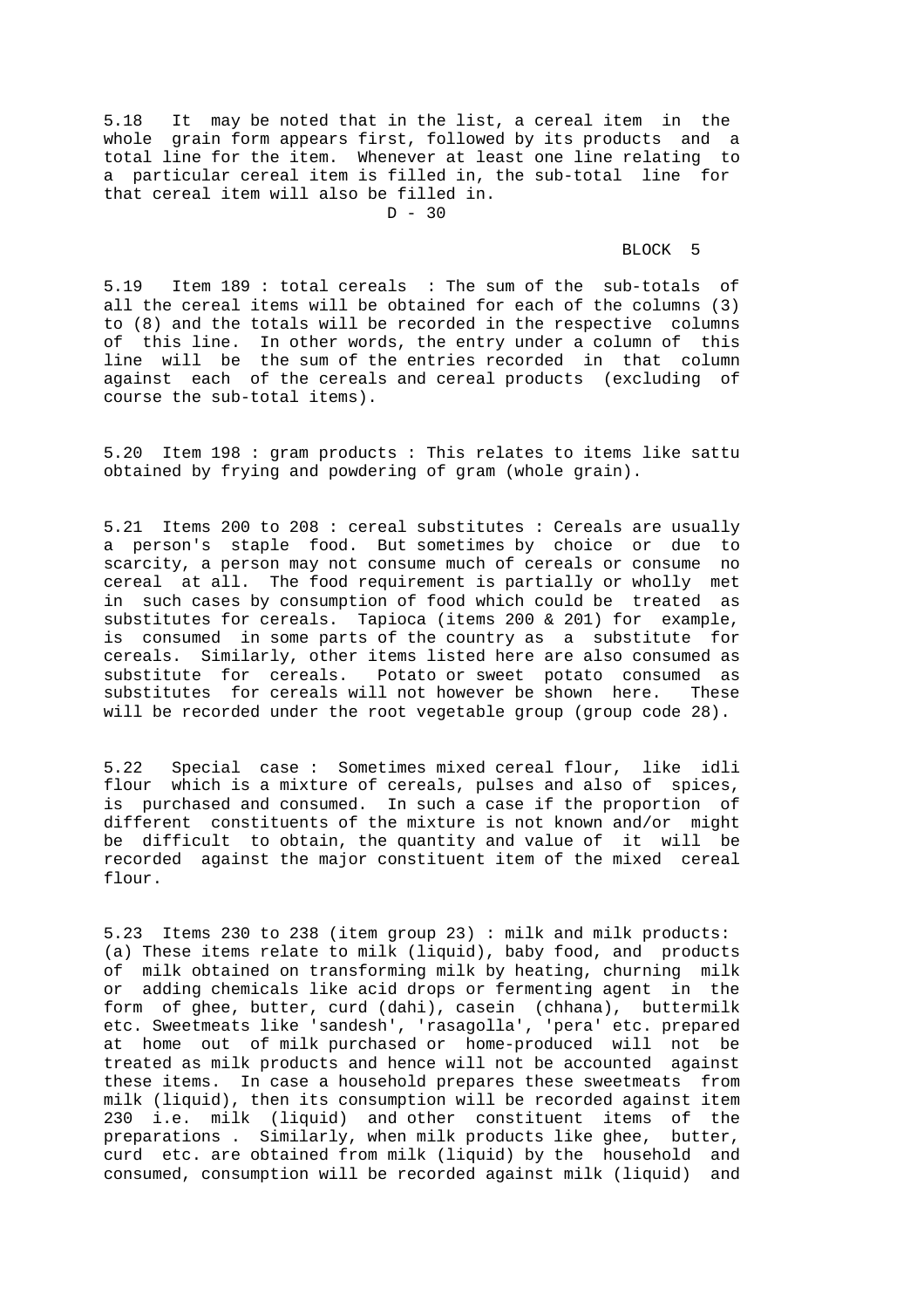not against the particular milk product. For example, suppose a household has consumed 30 litres of milk, out of which 15 litres was converted into curd and consumed. In this case 30 litres of milk will be shown against milk(liquid) only. But if the milk product is purchased from the market and consumed by the household, the quantity and its corresponding value will be recorded against the particular milk product under columns (3) and (4) as well as under columns (7) and (8). In the case of icecream purchased or received as gift, a cross (x) mark may be recorded in the quantity column. Total value consumed will be ascertained and recorded in the relevant column.  $D = 31$ 

## BLOCK 5

5.24 Item 230 : milk (liquid) : This will mean milk as directly obtained from cow,buffalo, goat or any other livestock. Milk sold in bottle or polypack will also be treated as 'liquid milk'. The unit of quantity for milk (liquid) is 'litre'. Readily drinkable flavoured and bottled milk should be considered as milk (liquid) and should also be recorded against this item. Milk transformed into curd, casein, ghee etc. only for the purpose of consumption and actually consumed during the reference period should also be included in this item.

5.25 Item 231 : baby food : This relates to such baby food the principal constituent of which is milk e.g. Lactogen, Milk Care, Amulspray etc. Other foods meant for babies like Farex, Cerelac etc. whose principal constituent is not milk will not be accounted here. Such items should be recorded against 'processed food - others' (item 418).

5.26 Items 240 to 258 : edible oil : Oil used in food preparation will be considered as 'edible oil' such as mustard oil,groundnut oil, etc. Such oil used for toilet purpose will not be acounted against any of these items in this block, but will be recorded against item 543 (hair oil, lotion, shampoo, hair cream) or item 548 (other toilet articles) of block 8.

5.27 Item 247 : refined oil : Some edible oils,such as groundnut oil, etc., are sold in the market after refining the raw oil, obtained by crushing the seeds by some chemical process of neutralisation, bleaching and decolourisation. 'Refined oil' is thus an edible oil freed from the acidity, colour and odour which are associated with the relevant raw oil. The 'refined oil' is distinguished from its 'raw oil' by absence of its colour, odour and taste. 'Refined oil' is generally colourless and costlier than raw oil and sold in a sealed container. Note that refined groundnut oil, for instance, should be accounted under refined oil and not under 'groundnut oil' (item 243).

5.28 Item 252 : oilseeds : The quantity and value of oilseeds purchased for extracting edible oil by crushing will be shown against this item under the 'purchase' column. Some of these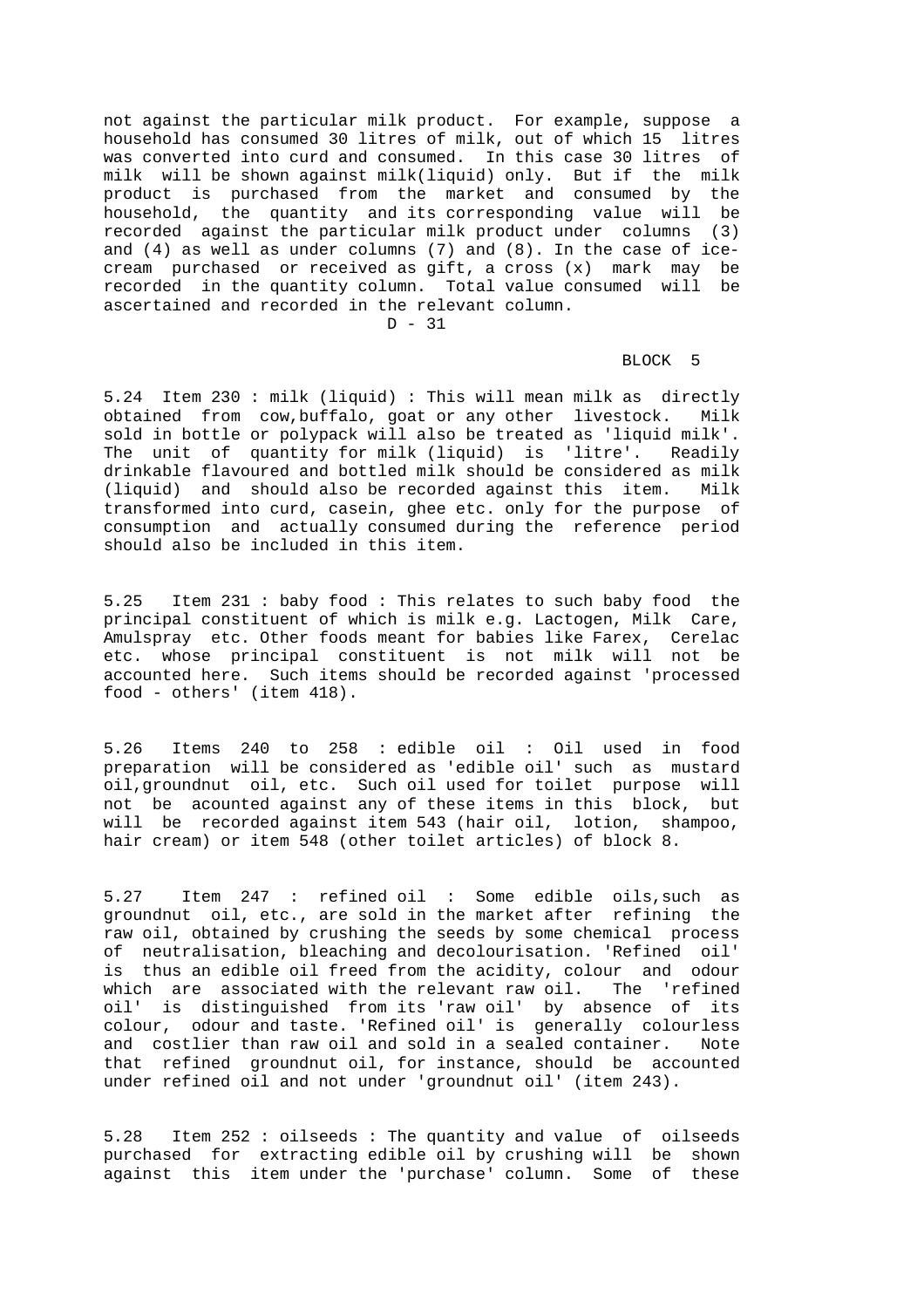seeds like coconut or groundnut are also consumed raw, as food. These will be accounted for in the fruits and nuts groups. Mustard seed used for cooking will, however, be taken account of under the consumption columns also.

5.29 Item group 37 : Salt : Salt obtained from sea-water may be treated as sea-salt and will be recorded under item 370. The other salts like rock salt etc. may be recorded as other salt under item 378.

5.30 Item group 38 : spices : There are a large variety of spices which are generally used in food preparations. Of these items, turmeric and chillies are most commonly used. Items not listed here are mostly purchased in the villages as mixed spice and it may be difficult to collect information on expenditure and  $D - 32$ 

## BLOCK 5

consumption of each individual item of spices. For such spices item 388 (other spices) has been provided. However, ready-mixed powder should be treated as curry powder and not other spices.

5.31 Item 410 : biscuits and confectionery : This will include all types of biscuits and will also relate to confectionery items like chocolate, toffee, lozenge etc. Cake and pastry have been separated from confectionery items and these will be recorded against item 414.

5.32 Item 413 : cooked meals : 'Cooked meals' may be

- (i) purchased from market,i.e., from hotel, restaurant, canteen etc.
- (ii) obtained by paying a lumpsum to an agency providing catering services for serving meals to guests attending a ceremony performed by the household,
- (iii) received as perquisites from employer's household,
- or (iv) received as gift or charity.

As a general principle, for cooked meals, both purchase and consumption will be taken account of in the purchaser household. Thus, in case of (i) entry will be made against the columns on purchase and also on consumption for the household reporting purchase of cooked meals which might have been consumed by household members, employees, guests and other persons. There are factories and offices which have their own canteen providing meals to the employees. Consumption of meals by the employees of such institutions, if these are received free of cost, will not be considered in the employee households for making entries under columns (7) & (8) of block 5. However, such meals will be recorded in column (17) of block 4. The case (ii) will also be similarly treated as case (i).i.e. accounting will be made in the purchaser household as far as block 5 is concerned. No entry will be made in the enquiry schedule of the recipient households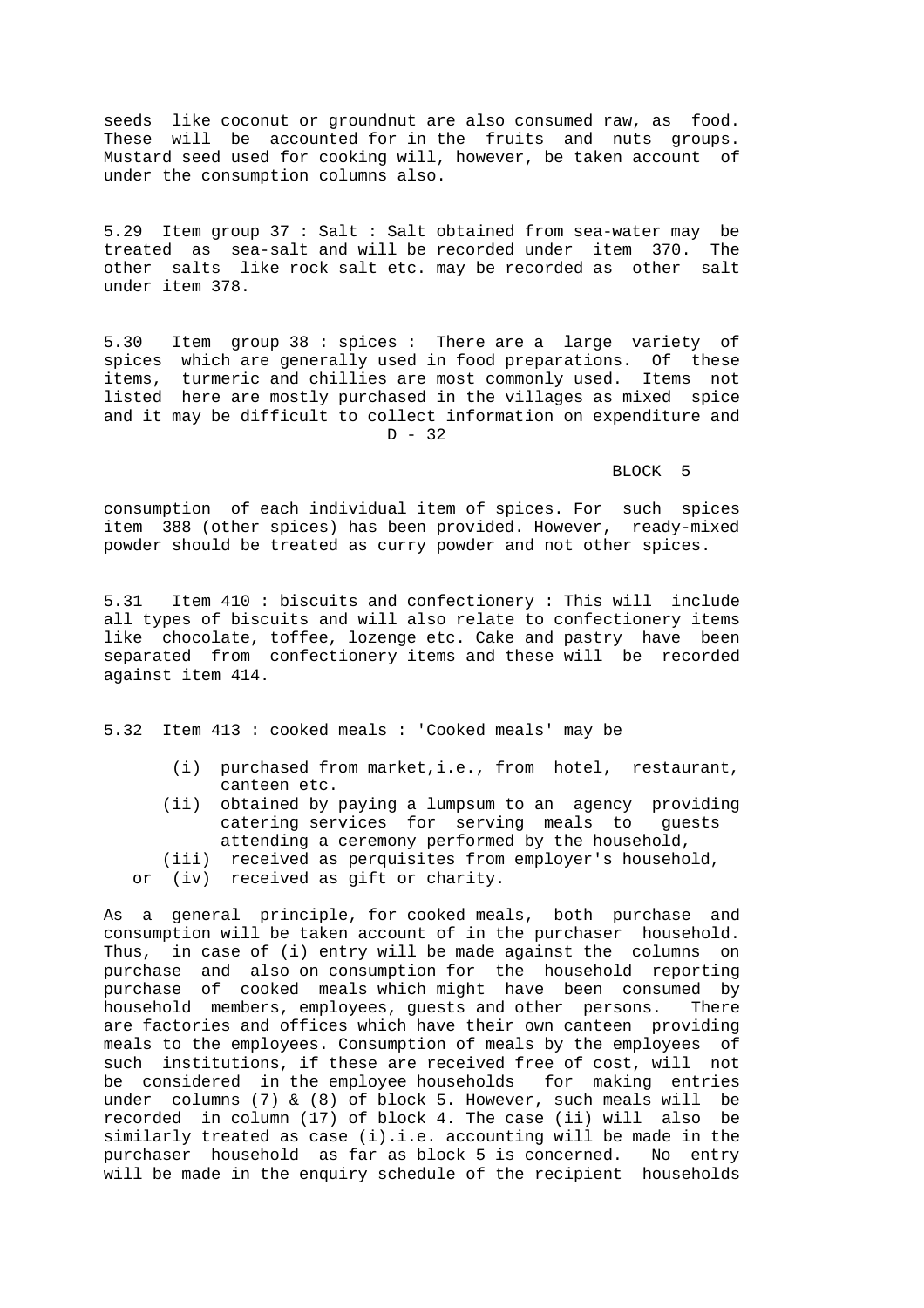against this item , for the cooked meals of the type dsescribed under case(iii) and (iv). Consumption of such meals will, however, be noted in columns (17) & (18) respectively of block 4 of the schedule (See paras 4.19 to 4.23). Sometimes a catering agency is engaged to provide meals only, for which the agency is paid on per plate basis. Some items like sweets, ice-cream, beverages etc., are purchased separately and served to the guests. The purchase and consumption of such other items will be shown against the respective items and should be excluded from the item 'cooked meals'.

5.33 Items 414 to 418 : cake, pastry etc. : Cake, pastry (414), pickles (415), sauce (416) and jam/jelly (417) may be purchased or prepared at home. If ingredients like fruits, spices, sugar, egg, atta, maida, salt, fuel and light etc. required for preparing the product at home, are already accounted for in their respective item groups, care should be taken to avoid repetition of the same in item group 41.

Example: A household prepared some pickles at a cost of Rs.20/- (say) one year ago. But during the reference period only onefourth of it was consumed by the household. How will the value and quantity of its consumption be recorded?

 $D - 33$ 

## BLOCKS 5 & 5.1

In this case, no entry will be made in columns (3) to (6). But the value of consumption will be recorded in column (8) as 1/4 of Rs.20/- i.e., Rs.5/- and the corresponding quantity consumed is to be recorded in column (7) against the item 415. This example will hold good for any processed food which is preserved and consumed over a period.

5.34 Item 418 : other processed food : Items like snacks, tiffin, food packets etc. which have not been covered under items 410-417 of the list of food items, will be recorded against the item 'other processed food'.

5.35 Item 432 : supari : Supari (betelnuts) in various forms are available in the market. These are fresh supari, sundried supari, fermented supari, boiled and coloured supari and scented supari. Supari purchased and/or consumed in any of the forms will be accounted for against this item.

5.36 Item 438 : other ingredients for pan : All other ingredients excepting items 432-434, used for preparing pan, should be included in this item. But tobacco, zarda, surti, kimam, etc. which are also consumed with pan should not be included in this item. Provision for them has been made in group code 44 assigned for 'tobacco'.

5.37 Item 441 : cigarettes : Cigarette paper and tobacco are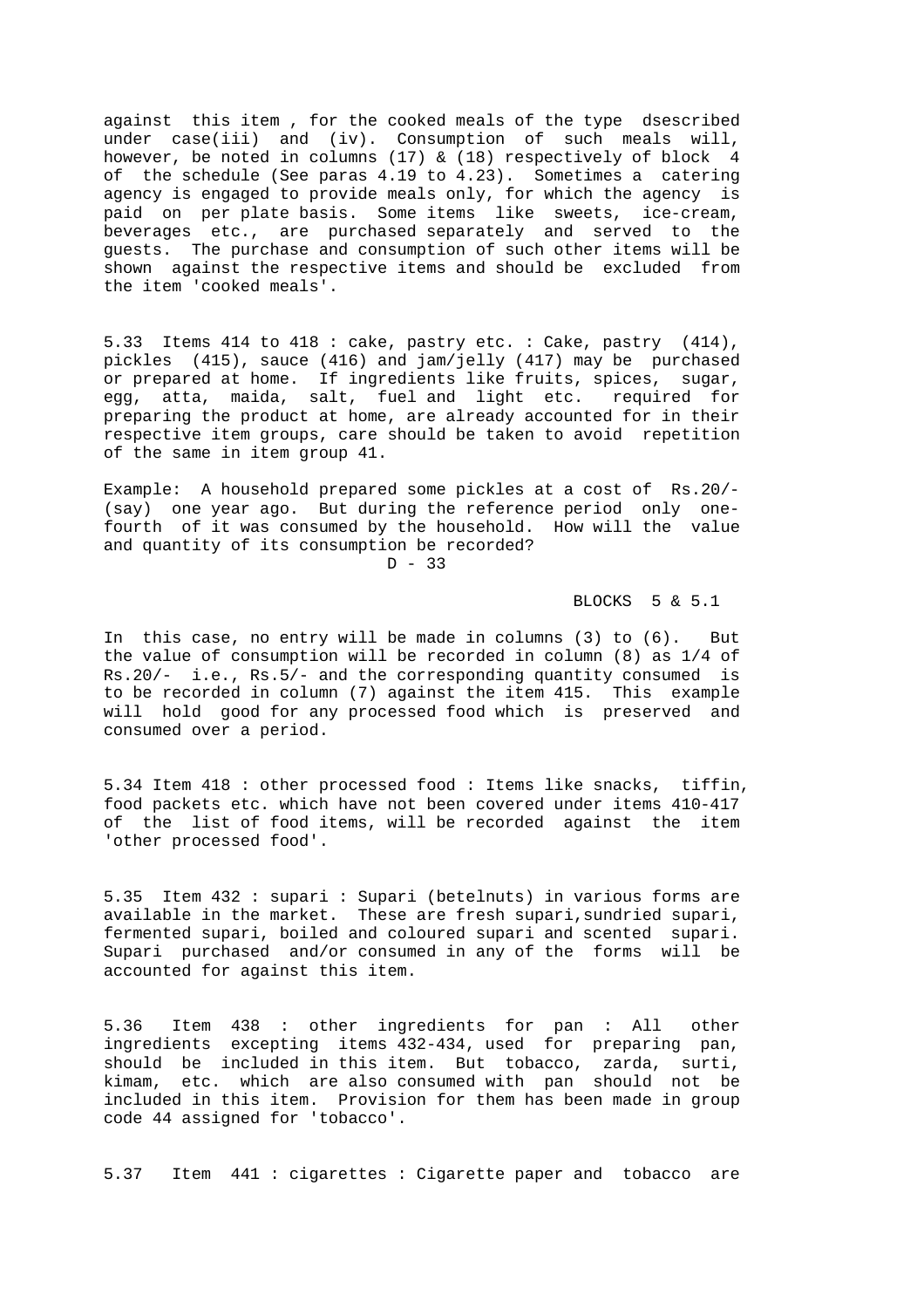sometimes purchased separately for making cigarettes. In such cases value to be recorded would be the value of tobacco plus the value of paper taken together. The corresponding entry in quantity column will be in terms of number of cigarettes expected to be made or actually made as the case may be.

5.1.0Block 5.1:Cash purchase and consumption of fuel and light : For this block the reference period for both sub-samples is last 30 days prior to the date of survey. Quantity and value of cash purchase, consumption out of home-grown stock, and total consumption will be recorded in separate columns. Definitions of cash purchase, consumption out of home-grown stock, etc., treatment of transfer receipts and payments, and procedures for imputation of value will be exactly the same as for block 5.

5.1.1 Item 462 : Electricity : Electricity may be consumed i) legally through a meter, ii) legally by taking connection from a neighbour or landlord against regular payment, iii) illegally by taking connection from any near-by source and iv) by producing through generator.

 In the case of i) the meter rent, surcharge etc. are to be included in the electricity charge while recording value in cols. 4 & 8. If the electric bill for the reference period is not received, the no. of units actually consumed may be recorded in the quantity cols. and value may be imputed as per the rate of the concerned electricity board.

 In the case of ii) the actual amount paid during the reference period may be recorded in cols. 4  $\&$  8 and the quantity consumed may be assessed and recorded in cols. 3 & 7.  $D - 34$ 

BLOCKS 5.1 & 6

 In the case of iii) the imputed quantity and value may be recorded against consumption cols.

 In the case of iv) the value of the fuel consumed for generating electricity will be reported in cols. 4 & 8 and quantity in cols. 3  $\&$  7 of the respective item(s). Nothing will be recorded under electricity.

5.1.2 Item 470 : LPG : A fixed quantity of liquid petroleum gas (LPG) is filled in a gas cylinder and supplied for domestic consumption. The quantity in kg. is shown on the body of the cylinder. If, for example, a cylinder contains 14.2 kg. of gas and usually the household consumes one full cylinder in 'D' days then the quantity of gas consumed during the last 30 days will be  $(14.2 \times 30)/D$ . This will be calculated upto two places of decimal and the quotient will be recorded in column (7). The value will also be derived in a similar manner. In column (3) under cash purchase for this item, the actual number of cylinders purchased during the month will be multiplied by 14.2 and recorded under this column. Caution money deposited for getting a gas cylinder should not be considered as consumer expenditure and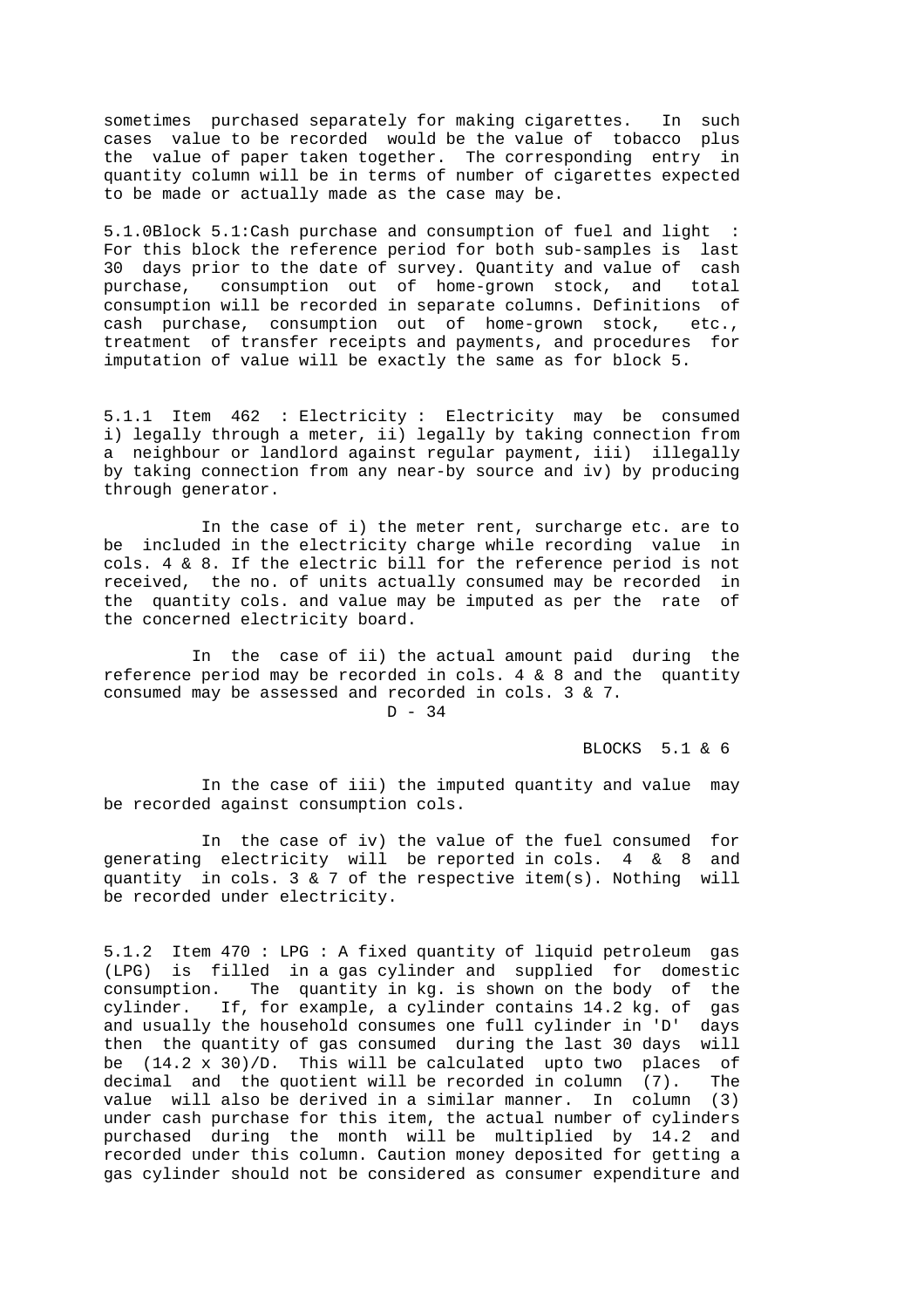should not be recorded in this schedule.

5.1.3 Item 475 : Gobar Gas : The value of Gobar Gas is to be calculated roughly considering raw material used alongwith the depreciated value of plant & machinery apportioned for the month of reference.

6.0 Block 6 : Consumption expenditure on clothing : In this block, information on quantity and value of cash purchase, consumption out of home produced stock and total consumption of all items of clothing will be collected. The information in this block is required to be collected for a reference period of last 30 days in sub-sample 1 & last 365 days in sub-sample 2 as the case may be. Clothing purchased second hand will not be considered for making entries in this block. To save space, most item codes are printed below the block leaving blank lines in the block for recording codes, descriptions and particulars of purchase and consumption, if any.

6.1 Columns (1)  $\&$  (2) : In these two columns, the item code number and the description of the clothing items will be recorded. The list of clothing items with their respective item code numbers is printed at the bottom of the schedule block.

6.2 The unit of an item, as shown within brackets after the name of the item in the list, is printed in the schedule itself. For detailed instructions, refer to para 5.3.

6.3 Columns (3) & (4) : quantity and value of cash purchase : As in case of items of block 5, cash purchase of clothing will include all purchases made during the reference period in cash or on credit (to be paid in cash). Payment made by cash during the reference period, on purchases made prior to the reference  $D - 35$ 

## BLOCK 6

period, should be ignored. Transfer receipt will not be accounted for here. While making entries for quantity and value of purchase of clothing in these two columns, all purchases for consumption or for the purpose of transfer payment like gift, charity etc. should be included. Care should, however, be taken to exclude purchases made on account of household productive enterprises.

6.4 Columns (5) & (6) : consumption out of home-produced stock: Consumption of clothing is defined as an item of clothing being brought into maiden or first use. Out of the home-produced stock only those which are consumed, that is brought into first use during the reference period will be taken into account for recording the quantity and value of consumption out of homeproduced stock. For example, if a household weaves two pieces of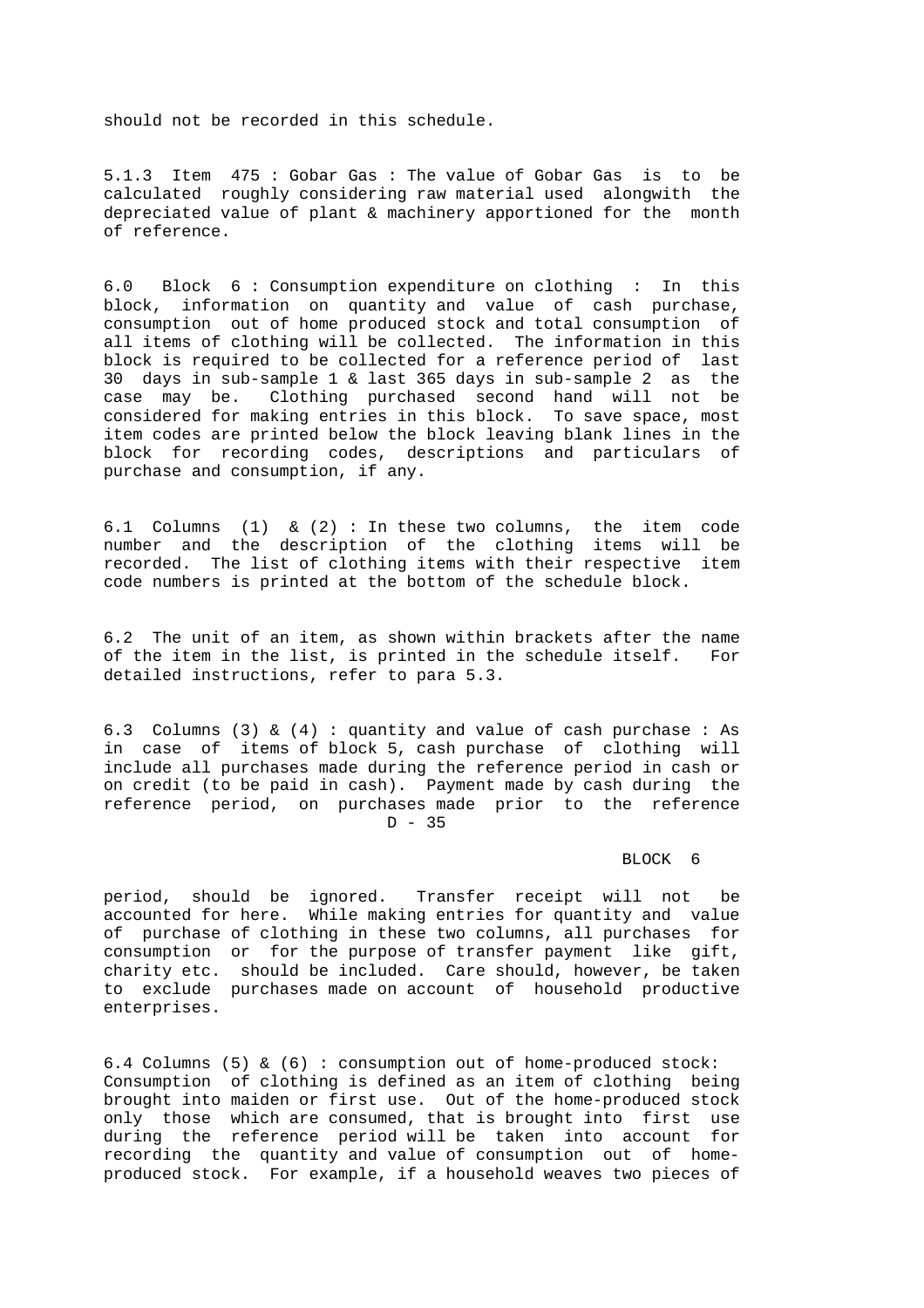cloth and puts into use only one piece in the reference period keeping the other for future disposal, the quantity and value of one piece only will be entered in columns (5) and (6) respectively.

6.5 Columns (7) & (8) :total consumption: Entries regarding total consumption of clothing items will be the total of consumption out of purchase, out of home produce, out of transfer receipts such as gift, charity, and out of receipts in exchange of goods or services etc. (See para 5.7.)

6.6 Consumption of clothing out of home production during the reference period will be evaluated at the producer's price. But consumption of clothing items made out of transfer receipts and receipts in exchange of goods and services will be evaluated at the retail price prevailing in the local market.

#### Explanatory notes on items of Block 6

6.7 For 'ready-made' garments, the unit of quantity will be number. But if a household prepared a garment out of cloth purchased, then the item of consumption will be recorded as 'cloth' and the quantity will be recorded in 'metres'. When any garment is sewn at home by a household member, its value will be equal to the value of cloth only. No labour charges for sewing of the garment need be included unless the sample household itself is running a tailoring shop. In case the household does have such a shop and a garment is sewn there, the value of cloth will be recorded against item 482 or 483 and the tailoring charge will be shown against item 584 of block 8. Similarly, for a quilt made at home of which the materials (viz., cloth, stuffing, cotton, thread etc.) were purchased, the quantity and value of the materials used will be shown against the respective items. The service charge paid to a hired person for making the quilt will be entered against item 584 as tailoring charge in block 8.

6.8 Item 481 : saree : In some regions of the country a variant of the saree is commonly used. For example, Assamese ladies wear 'mekhla'. Similarly, in Garo hills ladies use 'dakbanda'. The length of the cloth used in 'mekhla' and 'dakbanda' is generally  $D - 36$ 

#### BLOCKS 6, 7 & 8

1.50 metres. These dresses may be treated as sarees of shorter length. Sarees used in some areas on the other hand are much longer than the standard ones. Hence, the unit for saree has been prescribed as metre and not number. The length of mekhla, dakbanda, etc. and saree in 'metre' with two places of decimal should be recorded against this item.

7.0 Block 7 : Consumption expenditure on footwear : While filling in this block on purchase and consumption of footwear, the general instructions given for filling in the block on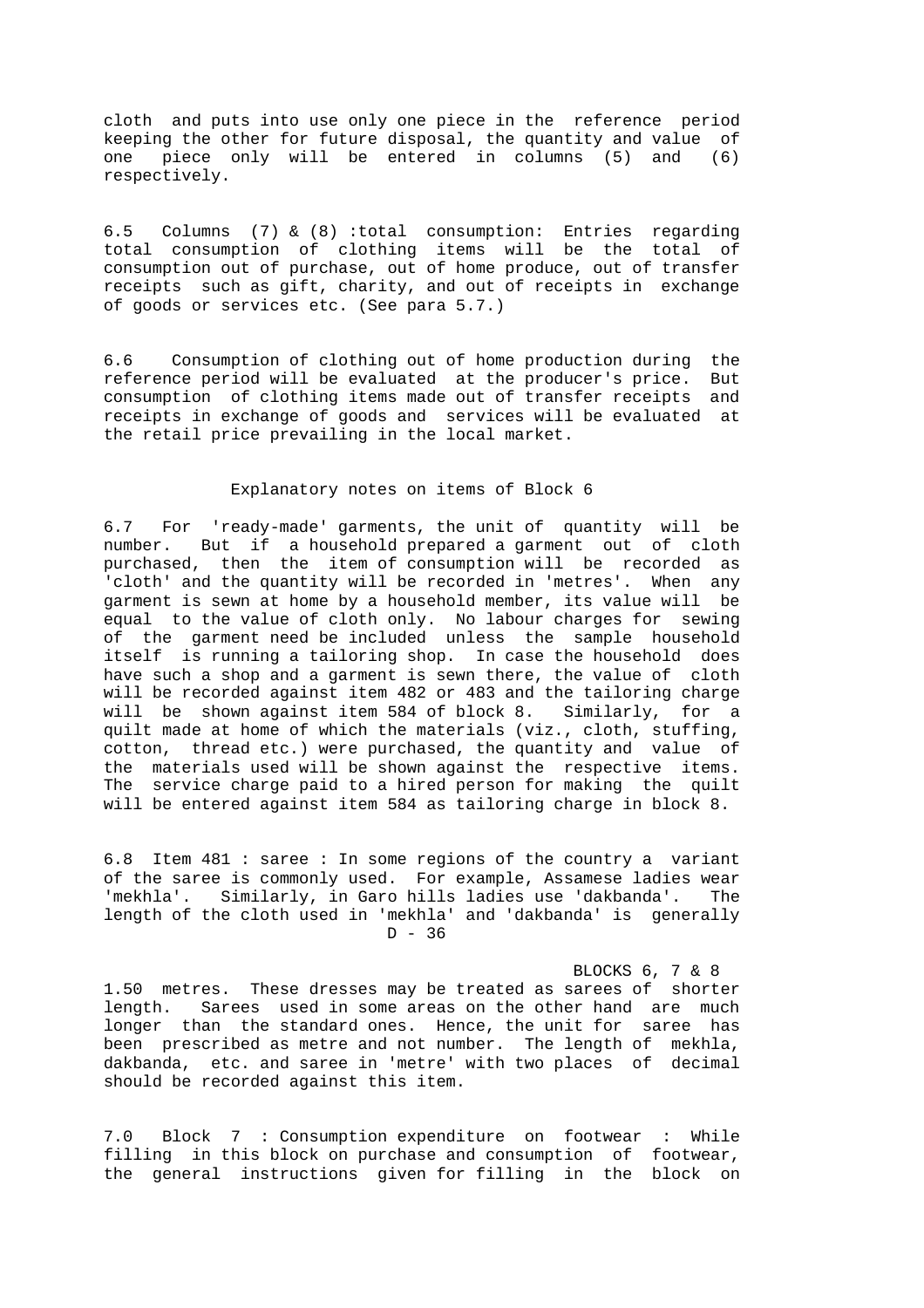clothing will be followed. The quantities to be recorded in columns (3), (5) and (7) are to be entered in whole number (of pairs) only.

8.0 Block 8 : Expenditure (cash & kind) on miscellaneous goods and services, and rents and taxes : In this block, relating to miscellaneous goods and services, information will be collected on the expenditure for purchase of these items during the reference period. The actual expenditure incurred towards purchase of these items, used for non-productive purposes, will be considered as the consumer expenditure of the household. Expenditure both in cash as also in kind will be taken into account. The reference period will be the last 30 days prior to the date of survey for both the sub-samples 1 and 2.

8.1 Credit purchase: In case of credit purchase of any item of the block, the actual expenditure made during the reference period will be recorded.If any payment is made during the reference period for any credit purchase made earlier, then that amount will also be included.If the household makes a lumpsum payment against the credit purchase of several items, apportionment will be made for each of the items in proportion to their value. It may be noted that the procedure followed here is not the same as that followed for the items covered in blocks 5, 6 and 7 (See paras 5.5 and 6.3).

8.2 Payment in kind : If a payment in kind is made against consumer services like payment to priests, domestic servants, barbers, washermen etc. in terms of food, pan, tobacco, intoxicants, fuel, clothing and footwear, the value of the item will be recorded against the particular service consumed. But if such payment in kind is made in terms of miscellaneous goods or durable goods, it will not be recorded against consumer service, but instead, will have to be recorded against the respective items of blocks 8 and 9. However, if an old (used) durable good (say, an almirah), is given to a person (say, a priest) for the services rendered by him, the present (imputed) value of the good may be reported against the appropriate service item of block 8 (e.g. priest).

 If a household member receives any item of this block as a part of wages and salaries or perquisites from the employer (enterprise) then that is to be accounted for as expenditure incurred against the corresponding item even if a part of the said receipt is given away to others. However, an item of miscellaneous goods received by a domestic servant from his or her employer household will not be included in the recipient household. Such expenditure will be considered in the employer household.

 $D - 37$ 

## BLOCK 8

8.3 Columns  $(3)$  &  $(4)$ : value (Rs. 0.00) cash, cash & kind: The amount of expenditure incurred on an item during the reference period of 30 days preceding the date of enquiry will be recorded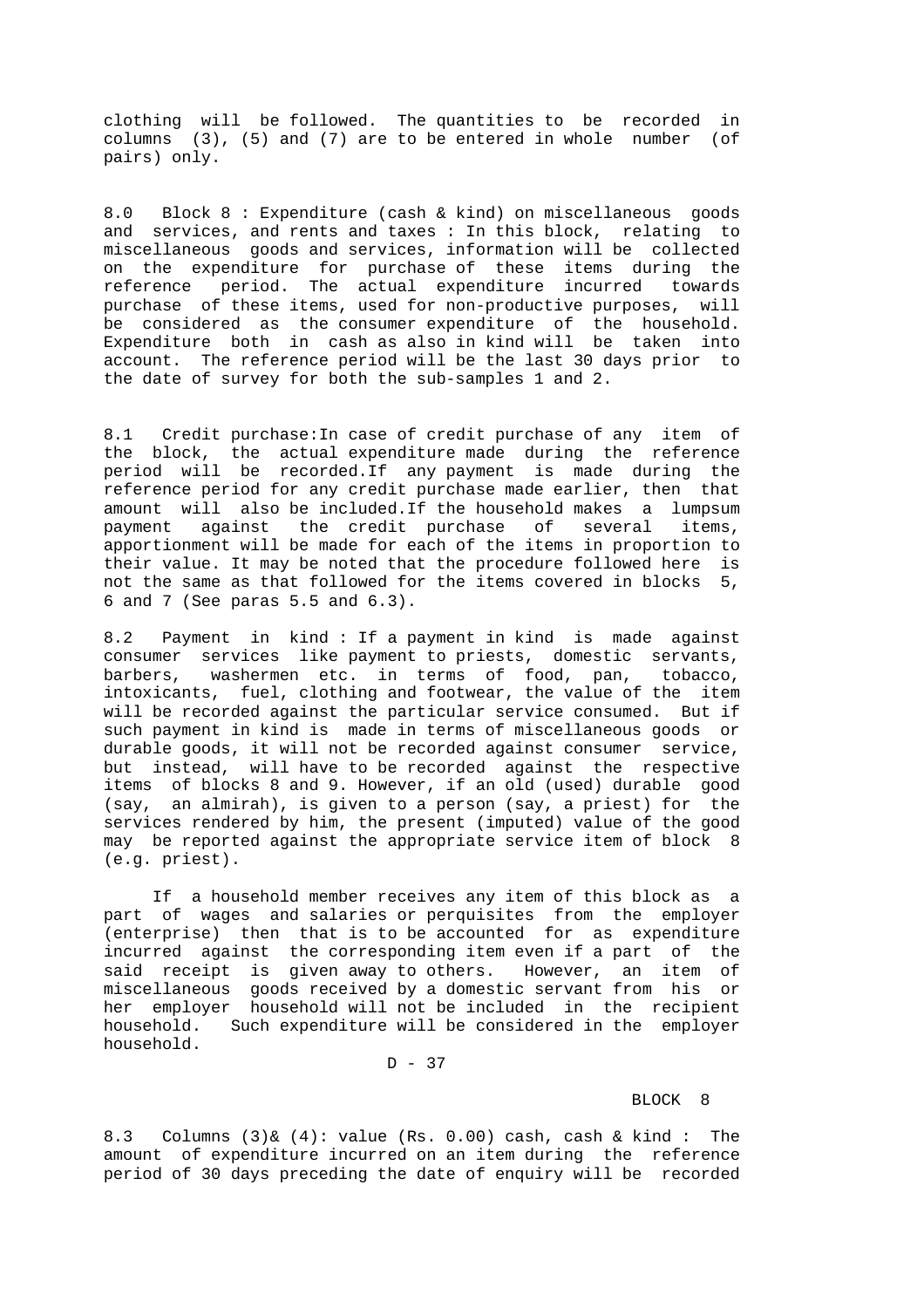in these two columns. When the payment is made in cash, the entry will be made in both the columns (3) and (4). In case the payment is made in kind, the entry will be made in column (4) only. And in case it is made both in cash and in kind, the amount of cash expenditure will be recorded in column (3) and the total expenditure i.e. cash and kind together will be put in column (4).

8.4 Expenditure on the individual items together with their corresponding group sub-totals should be entered. For example, if during the reference period, the sample household incurred some expenditure towards amusement, the entries should first be made in the lines corresponding to the reported individual item from amongst item code 520 to 528 and then the sub-total (item code 529) should be struck. Entries will be made in a similar way for all the reported items including the corresponding subtotal items. The entries in this block should be made according to the sequential order of the item codes. It is important to note that the entry in an item group sub-total will have to be made even if expenditure is reported on only one item of the group.

#### Explanatory notes on items of block 8

8.5 Item group 52 : amusement : This stands for amusement and sports. Here consumption is represented by purchase of amusement services or articles catering to amusements. It is possible that on the occasion of attending sports or cinema/video show some expenditure is incurred on travelling and conveyance and/or on refreshment. Such expenditure will be excluded from this item group and will come under appropriate items reserved elsewhere in the schedule. Expenditure incurred on processing, developing etc., of photographic film will be shown against item 525. Expenses incurred for hiring of video casette/VCR/VCP will be recorded against item 526. But the expenditure incurred for viewing a video show will be recorded against item 520 (cinema, theatre). For item 523 (club fees) the last payment made divided by the number of months for which the amount was paid will be noted. Expenses incurred on subscription to dish antenna, cable TV facilities etc. may be included in item 528 : other amusement.

8.6 Item 557 : washing soap : This will include washing soap in cake form, powdered form and also in liquid form (detergent powder is also to be reported).

8.7 Item 580 : domestic servant, cook : Wages paid to servants may be recorded against this item if they are not considered as members of the household. But any expenditure incurred by a domestic servant who is also a member of the household should be treated as consumer expenditure of the household and recorded as such against the appropriate items of different blocks. The wages of such servants should not be shown as consumer expenditure of the household.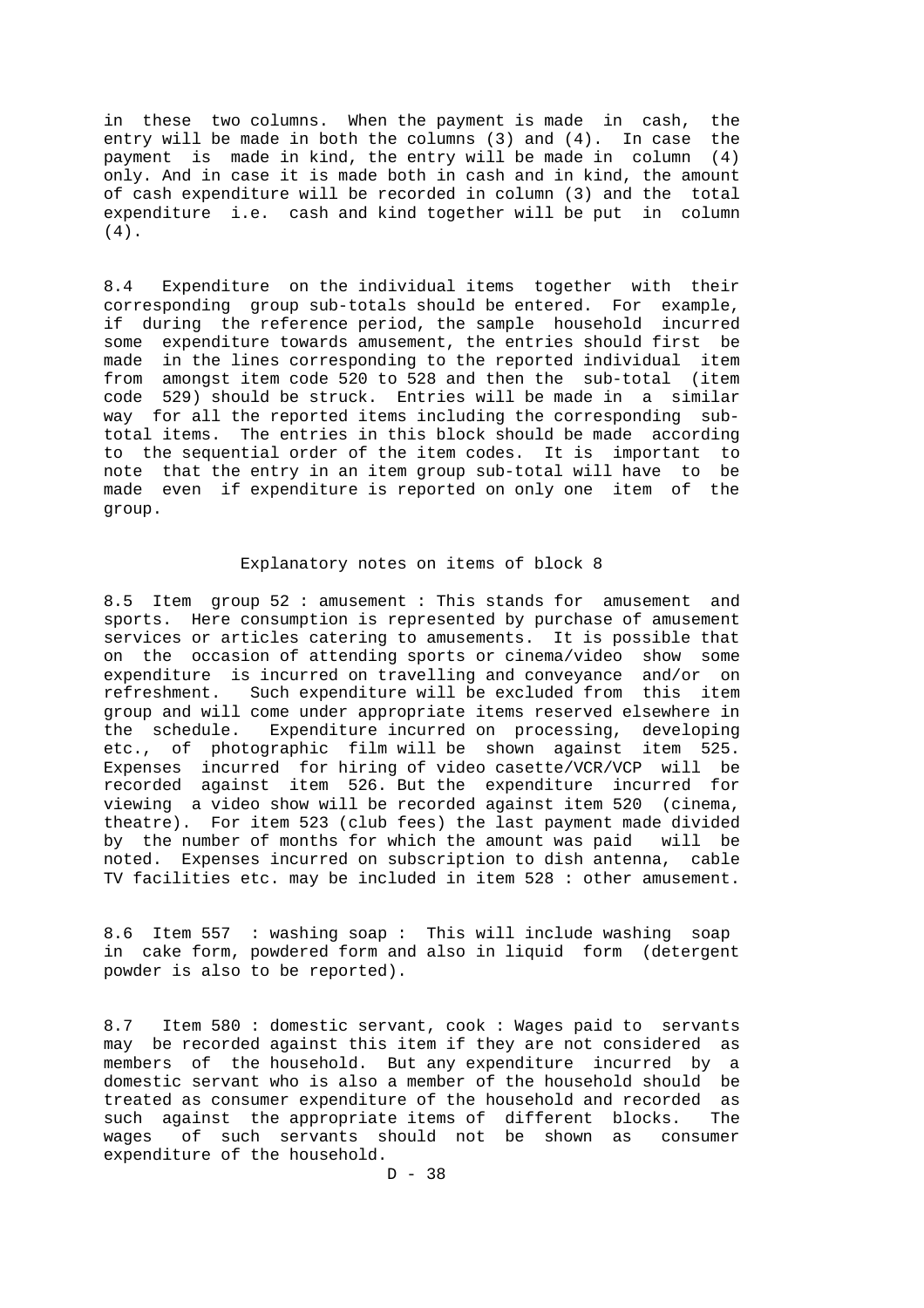8.8 Item 582 : barber, beautician etc. : The actual expenditure incurred for availing of the services of barber, beautician etc. will be considered as the consumer expenditure of the household. Expenditure both in cash and in kind will be taken into account. In the villages the barber charges might be paid in kind annually. In such cases, if the payment in kind for the year is made during the reference month, the entire payment is to be evaluated at the local retail price and accounted for. On the other hand, if no payment was made during the reference month then no expenditure should be recorded. In this context, it may be noted that if the kind payment is in terms of an item of blocks 5 to 7, then the entry is to be made in block 8 against item 582 in column (4). But if it is in terms of an item of block 8, 8.1 or 9, then the entry will be the amount actually paid (if any) during the reference period against the particular item given in kind. (See also para 8.2).

8.9 Item 586 : legal expenses : This will include charges like lawyer's fees, legal and court fees, etc.

8.10 Item 590 : telephone charges : The telephone bill last cleared divided by the period in months for which it was charged (i.e., monthly average payable) will be recorded against this item even if the expenditure was not incurred during the reference period of 30 days. Cases like new telephone connections for which no bill has been paid till the date of survey may be ignored. Security deposit made for the installation of telephone connection is excluded. However, installation charges paid to the telephone department like labour charges, cost of wire etc. will be included under this item.

8.11 Item 591 : repair charges : This will include service charges paid to artisans for repairing any item of miscellaneous goods not used for productive purposes but used as items of domestic consumption.

8.12 Item 593 : miscellaneous expenses : This item will include expenses such as application fees for employment etc., subscriptions to societies and similar organisations, and generally, expenditure on any other 'miscellaneous' items relevant to the block and not provided in the list of items.

8.13 Item 594 : pet animals : This item will include expenditure incurred for purchase and maintenance of pet animals. Maintenance expenses will include cost of feed, treatment expenses etc.

8.14 Item 598 : other consumer services : This item will stand for services of driver, coachman, cleaner, cobbler, blacksmith,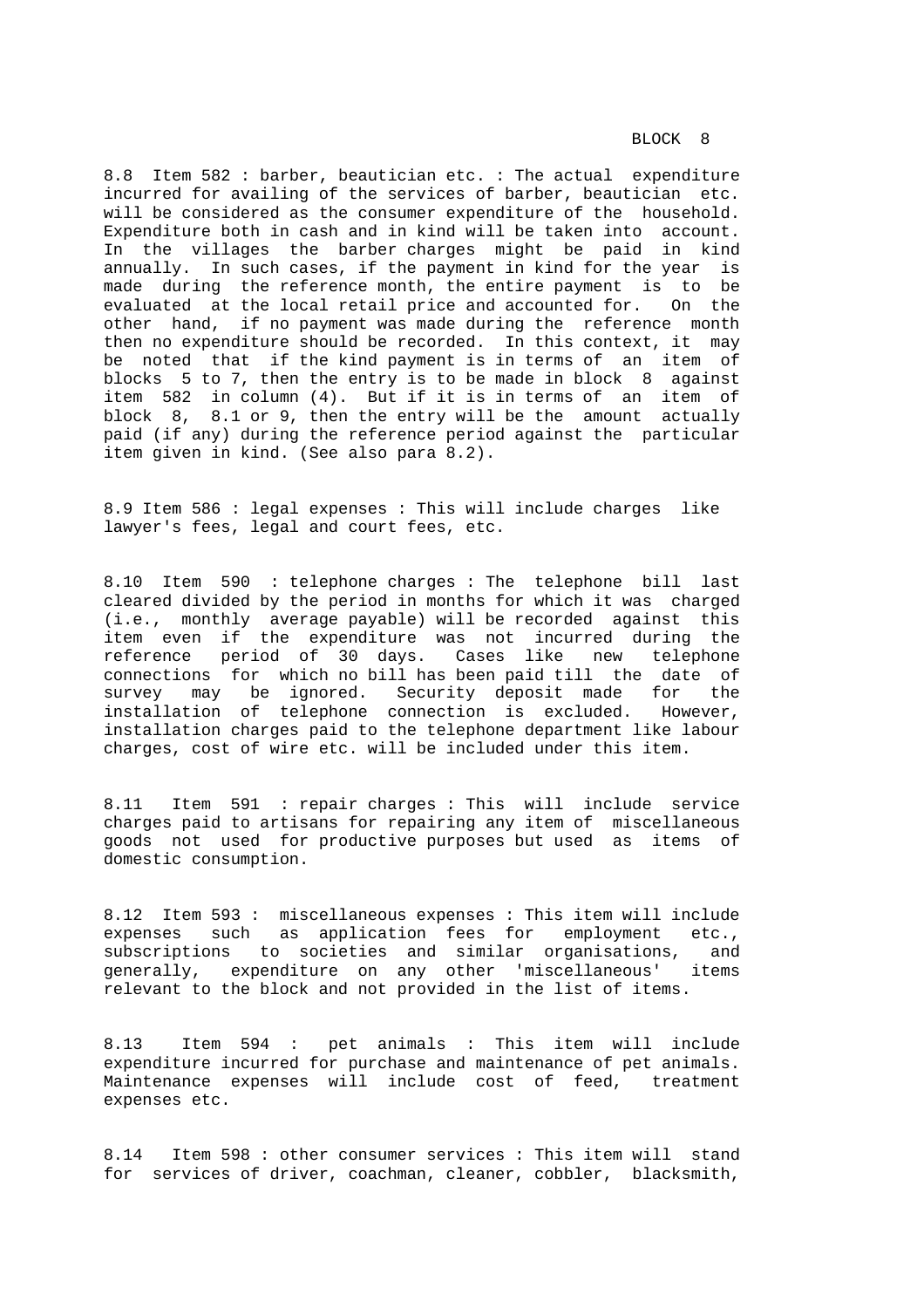unskilled labourers etc.

#### BLOCK 8

8.15 Item groups 60 & 61 : conveyance charges : Expenditure incurred on account of journeys undertaken and/or transportation of goods made by airways, railways, bus, steamer, motor car (or taxi), motor-cycle, autorickshaw, bicycle, rickshaw (hand-drawn and cycle) horsecab, bullock cart, hand-cart, porter or any other means of conveyance will be recorded against the respective items of conveyance. The expenditure will be the actual fare paid. The expenditure incurred on journeys undertaken under the L.T.C. etc., even if reimbursed, is to be included. In case of owned conveyance the cost of fuel (petrol, mobile oil, diesel etc.) for power driven transport and animal feed for animal-drawn carriage will be recorded. Expenditure incurred on account of garage rent, driver's/cleaner's salary and servicing of any of the items under block 8 will be shown against items 630, 598 and 591 respectively. For item 601 (railway fare), season tickets valid for more than a month will be treated differently from other railway fare expenditure. Value of season tickets valid for more than a month held during the reference period by a household member will be divided by the number of months covered by the ticket to get the amount to be recorded. For all other railway fare expenditure, the amount actually paid during the reference period will be recorded.

8.16 The expenditure incurred on any conveyance used during the reference period partly for household enterprise and partly for domestic purposes will be apportioned on the basis of the number of kilometres it travelled for each type of use. In case the information on distance travelled is not available, the apportionment will be done on the basis of duration of use, say, number of hours or days used for enterprise and domestic purpose. In case information on actual number of days engaged in enterprise or in domestic use is also not available, it will be done on the basis of 'normal use'. The word 'normal' refers to a period beyond the reference period.

8.17 Item 579 : miscellaneous consumer goods : sub-total: This will be the aggregate of the sub-total entries against item group sub-total codes 529,539,549 and 569.

8.18 Item 629 : miscellaneous consumer services : sub-total This will be the aggregate of the sub-total entries against item group sub-total codes 599 and 619.

8.19 Item 630 : house rent, garage rent : This item consists of rent for residential building and garage rent for private vehicle of the household. Amount last paid divided by the number of months for which the payment was made will be recorded here. The procedure laid down for recording payment of telephone charges is also applicable to other starred items of this block. The rent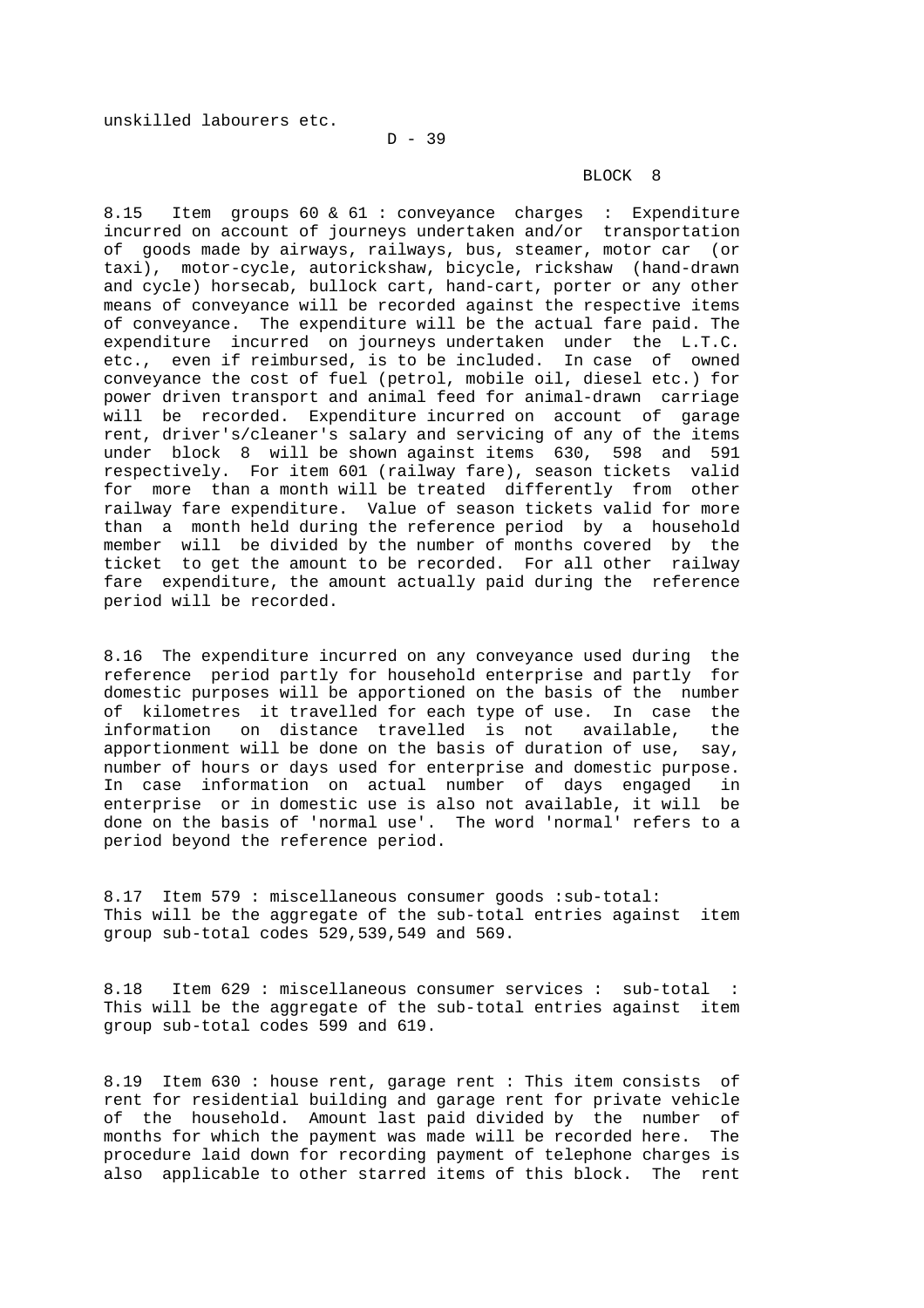for government quarters will be the amount being deducted per month towards house rent from the salary of the employee plus the licence fee per month for the quarters. If some amount of money was paid in advance at the time of hiring the house, only that part of the advanced amount which is being deducted every month from that advance payment added up with the actual amount paid every month towards rent, will be the amount to be recorded as house rent.

# $D - 40$

## BLOCKS 8 & 8.1

8.20 Item 632 : consumer rent (other goods) : Hiring charges for consumer goods like furniture, electric fans, crockery, utensils and charges for decoration on ceremonial occasions are to be recorded here. Amount of last payment on such goods divided by the number of months for which the payment was made will be taken into account.

8.21 Item 640 : consumer taxes and cesses : This is for recording the expenditure on taxes and cesses paid by the household as a domestic consumer. Only taxes and cesses are included which are considered to be levied on the household as a consumer unit. Road cess, chowkidari tax, municipal rates are some examples. Consumer licence fees will also be included. Examples are fees paid for possession of firearms, vehicles etc. Entries made for such expenditures will be the amount last paid divided by the number of months for which paid.

8.22 Item 641 : water charge : Water charges last paid to the municipality or other local bodies divided by the number of months for which the amount was charged may be recorded against this item. If water is purchased through tanker etc., the expenditure incurred will not be recorded here - even if the water is solely used for household consumption - but against item 593.

8.1.0 Block 8.1:Expenditure (cash & kind) on educational and medical goods and services : Under this block, information will be collected on educational and medical expenses incurred. Institutional and non-institutional medical expenses will be recorded separately. The institutional category will include payments made for goods & services availed of in both private as well as Government medical institutions like nursing homes, hospitals etc. All other medical expenses will be treated under non-institutional category. For sub-sample 1 information will be collected for all items for the last 30 days preceding the date of enquiry. However, for sub-sample 2, the reference period will be 'last 365 days' for educational and institutional medical expenses and 'last 30 days' for non-institutional medical expenses. The actual expenditure incurred during the reference period on the items listed in the block will be recorded.

8.1.1 Columns (1) to (4): item code, description of item, value of expenditure in cash and in cash or kind during the last 30 days - are as in block 8. Columns (5) and (6) are for value of expenditure during the last 365 days preceding the date of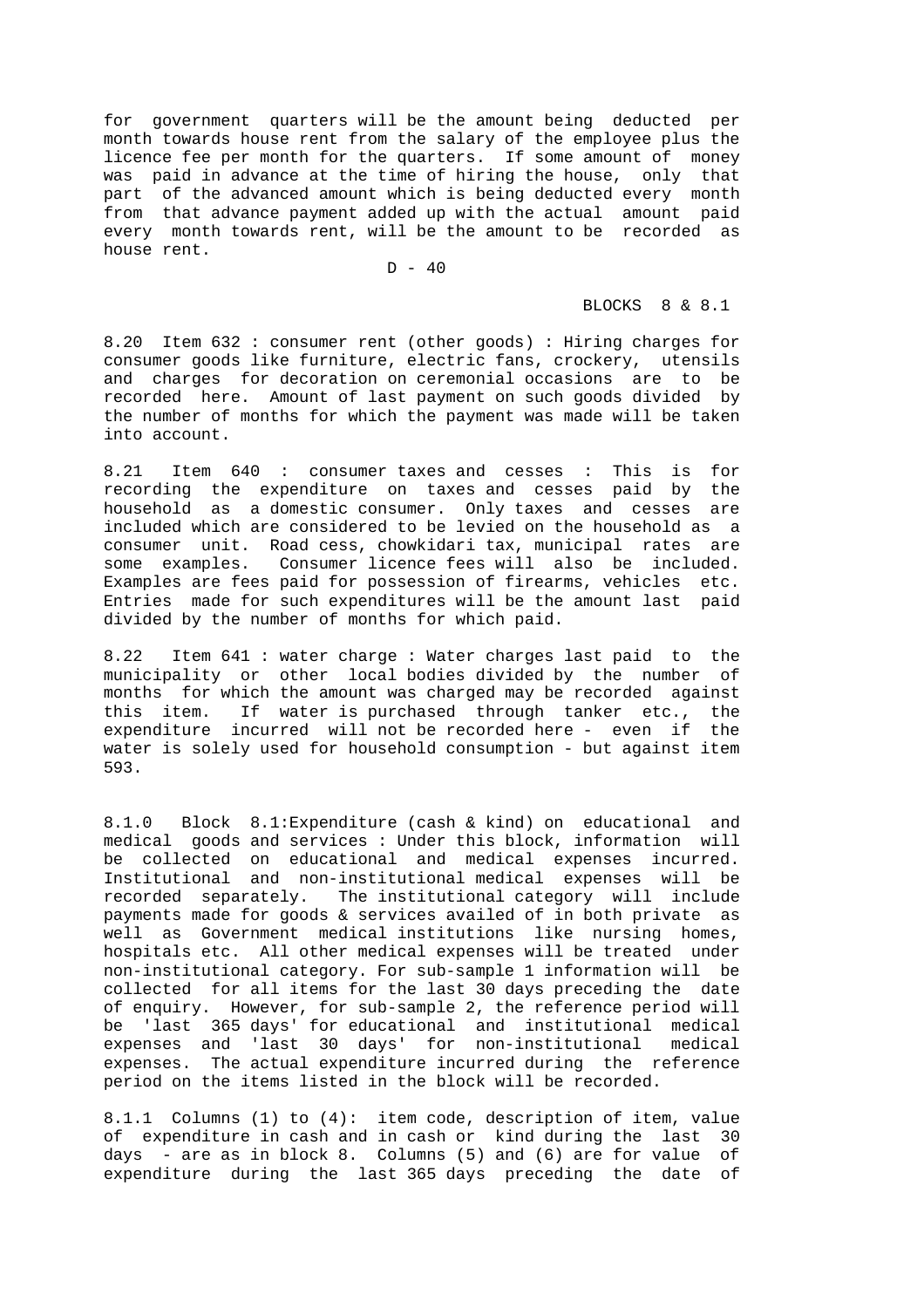enquiry. For sub-sample 1 both the columns (5) & (6) may be crossed for all items, but for sub-sample 2, columns (3) & (4) may be crossed in case of educational and institutional medical expenses and columns (5) & (6) for non-institutional medical expenses.

8.1.2 Item group 65 : education: This is meant for recording expenses incurred in connection with education. It will include expenditure on goods purchased for the purpose of education, viz, books and journals, paper, pencil etc. It also includes fees paid to schools or colleges on account of tuition (inclusive of minor items like game fees, fan fees etc.) and payment to private tutor. Occasional payments to the school fund made on account of  $D - 41$ 

# BLOCK 8.1 & 9

charities provided for indigent students and 'donations' generally will not be included here as these are regarded as transfer payments. It may be noted that all kinds of books, magazines, journals etc. including novels and other fiction will be covered under item 650.

8.1.3 Item groups 66 & 67 : medical (institutional & noninstitutional): This includes expenditure on medicines of different types and on medical goods; also, payments made to doctor, nurse etc., on account of professional fees and those made to hospital, nursing home etc. for medical treatment. Item 671 (family planning appliances) will include IUD(intra-uterine device), oral pills, condoms, diaphragm, spermicide (jelly, cream, foam tablet) etc. Expenditure incurred for clinical tests, X-ray etc. will be recorded against items 661 or 672 (Xray, ECG, pathological test etc.). For Central govt. employees receiving medicines and medical services from CGHS dispensaries, only the monthly contribution made will be recorded. If, however, some medicine or service is purchased from outside during the reference period, the expenditure, even if reimbursed, is to be included. The distinction between institutional and non-institutional medical expenses, as mentioned in para 8.1.0 above, lies in whether the expenses were incurred on medical treatment as in-patient of a medical institution or otherwise. Expenditure incurred on MTP (medical termination of pregnancy) may be recorded against item 668 or 678 depending on the category of treatment availed of, i.e. if hospitalisation is necessary for MTP then it has to be recorded against 668 otherwise against 678. Hire charges for ambulance may like wise be recorded against item 668 or 678.

9.0 Block 9: Expenditure (cash & kind) for purchase and construction (including repair) of durable goods for domestic use: Information on expenditure incurred for purchase and cost of raw materials and services for construction and repairs of durable goods for domestic use during the last 30 days for subsample 1 and for the last 365 days for sub-sample 2 will be collected in this block. Purchase will include both first hand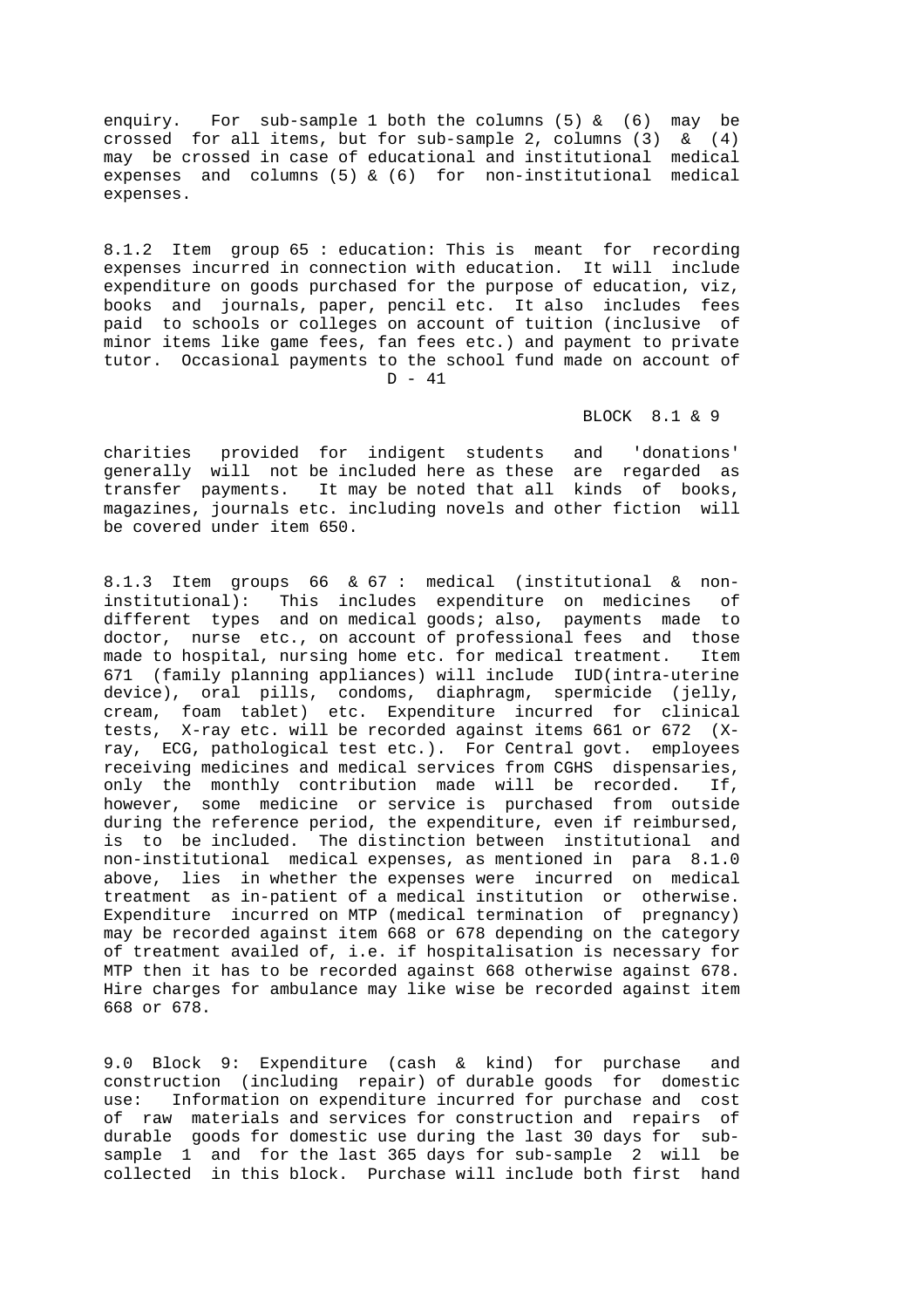and second hand purchase and will be recorded in separate columns of this block.

9.1 Columns (1) & (2) : In these columns the three digit code number of the items and the name of the items are already printed in the block.

9.2 Column (3): number : The number of each item of durable goods purchased (first-hand) in cash and/or kind during the reference period will be recorded in this column.

9.3 Column (4) : whether hire-purchased : It may be noted that when durable goods are purchased in cash or kind during the reference period, code 2 will be recorded in this column. If on the other hand, an item of durable goods is purchased on instalment payment and the expenditure made on it during the reference period consists of one or more such instalment payments, code 1 will be recorded in this column.

 $D - 42$ 

#### BLOCK 9

9.4 Column (5) & (6) : first hand purchase : Value of first hand purchase during the reference period will be entered in columns (5) and (6). The amount paid during the reference period in cash only will be recorded in column (5) and expenditure in cash and kind together will shown in column (6) against the respective items.

9.5 Columns (7) & (8) : cost of raw materials and services for construction and repair : Information on expenditure made in cash and in cash & kind for construction , assemblage and repairs of durable goods will be collected here. Value of durable goods constructed will comprise value of raw materials, services and/or labour charges and any other charges. The total value of raw materials, services and labour charges will be recorded in this block. The purchase values of a consumer durable constructed or repaired by an artisan for his/her domestic use will be the aggregate of the purchase value of the raw material components used and imputed value of his/her services for its construction/repairs. Amount paid in cash only will be recorded in column (7) and that in cash & kind including the imputed value of own services, if any, will be recorded in column (8) against the respective items. Columns  $(7)$  &  $(8)$  are for recording expenditure on materials and services for construction and repair of all durable goods - first hand as well as second hand.

9.6 Columns (9) & (10) : total expenditure : Column (9) is the sum of entries made in columns (5) and (7) and column (10) is the sum of entries made in columns (6) and (8).

9.7 Column (11) : number : The number of each item of durable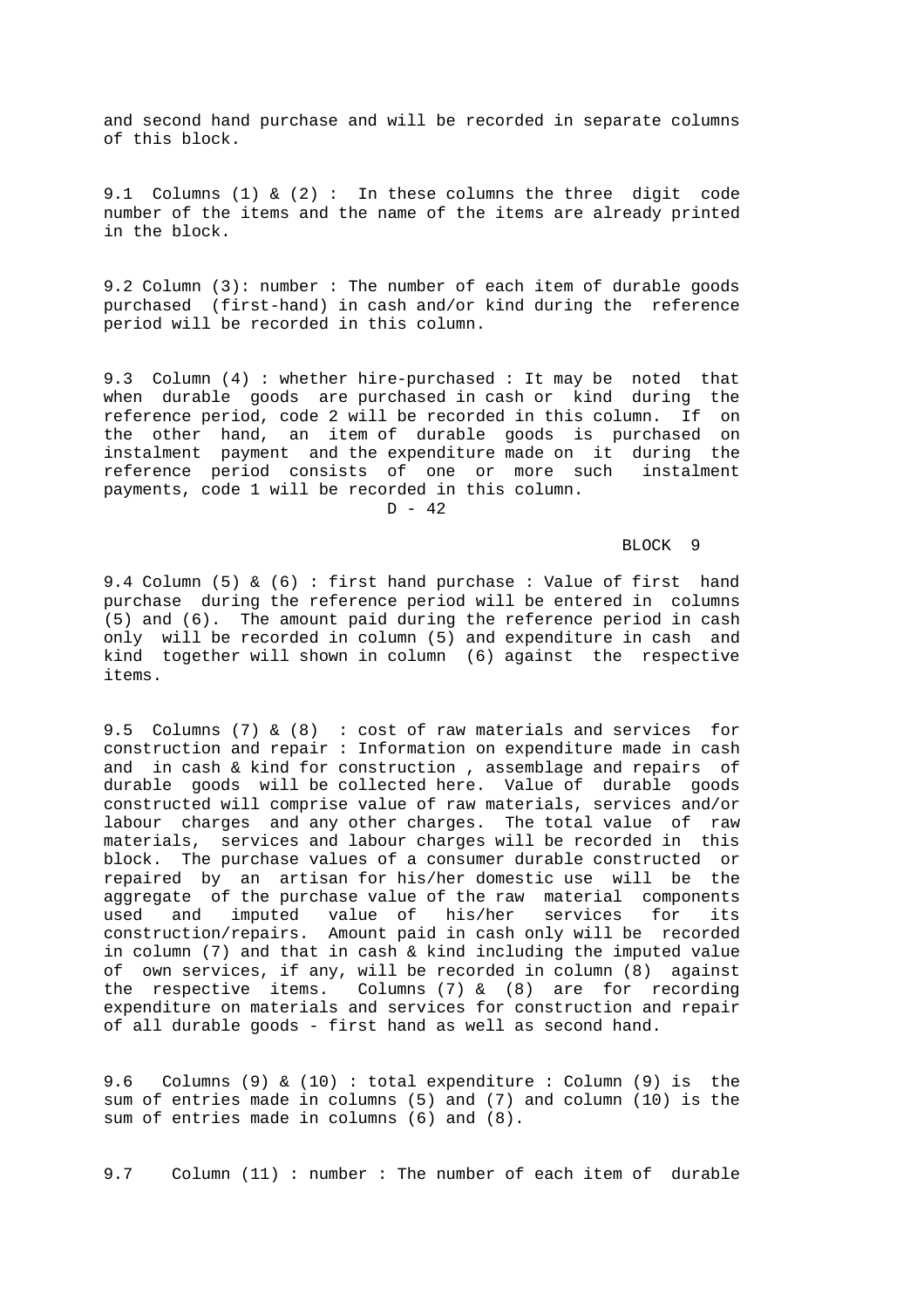good purchased (second hand) in cash or in cash & kind during the reference period will be recorded in this column.

9.8 Column (12) & (13) : value of second hand purchase : Value of second hand purchase during the reference period will be entered in columns (12)  $\&$  (13). Amount paid in cash only will be recorded in column (12) and that in cash & kind in column (13).

9.9 Sub-total items 709,729,739,749,769,779,789,799 & 809 : Expenditure (cash & kind) made on purchase and construction & repair of durable goods for domestic use during the reference period will be entered against these items. The entry against each sub-total item in each of columns (5),(6),(7),(8),(9),(10),(12) and (13) will be derived by adding the entries in the column against the corresponding constituent items.

9.10 Item 819 : total expenditure (cash & kind) for purchase and construction (including repair) of durable goods : Total expenditure for purchase, construction and repairs of household durable goods will be recorded against this item. The totals in each of columns (5),(6),(7),(8),(9),(10),(12) and (13) against this item will be derived by adding all the entries against the sub-total items of the block in the column.  $D - 43$ 

BLOCK 9 & 10

Explanatory notes on items of block 9

9.11 Item 800 : residential building and land (cost of repair only): It should be noted that the purchase of residential building and land, whether first hand or second hand, should not be entered in this block, as such purchases are considered capital expenditure on real estate. Any new construction of building is also an expense on capital account and should not be entered in this block. The total expenditure incurred by the household towards repairs and maintenance of dwelling unit (only) during the reference period would be entered against this item.

9.12 Livestock animals like horses, bullocks etc., and conveyance such as horse cab, bullock cart etc., when used exclusively for non-productive domestic purposes, should also be considered for these blocks and expenditure incurred towards their purchase, or repair etc. will be noted against the respective items printed in the blocks. If these animals and conveyances are used both for household enterprise and for household consumption, only the part ascribable to the latter purpose will be considered for recording the value of purchase, or the cost of raw materials required for repair, etc.

10.0 Block 10 : Perception of household regarding sufficiency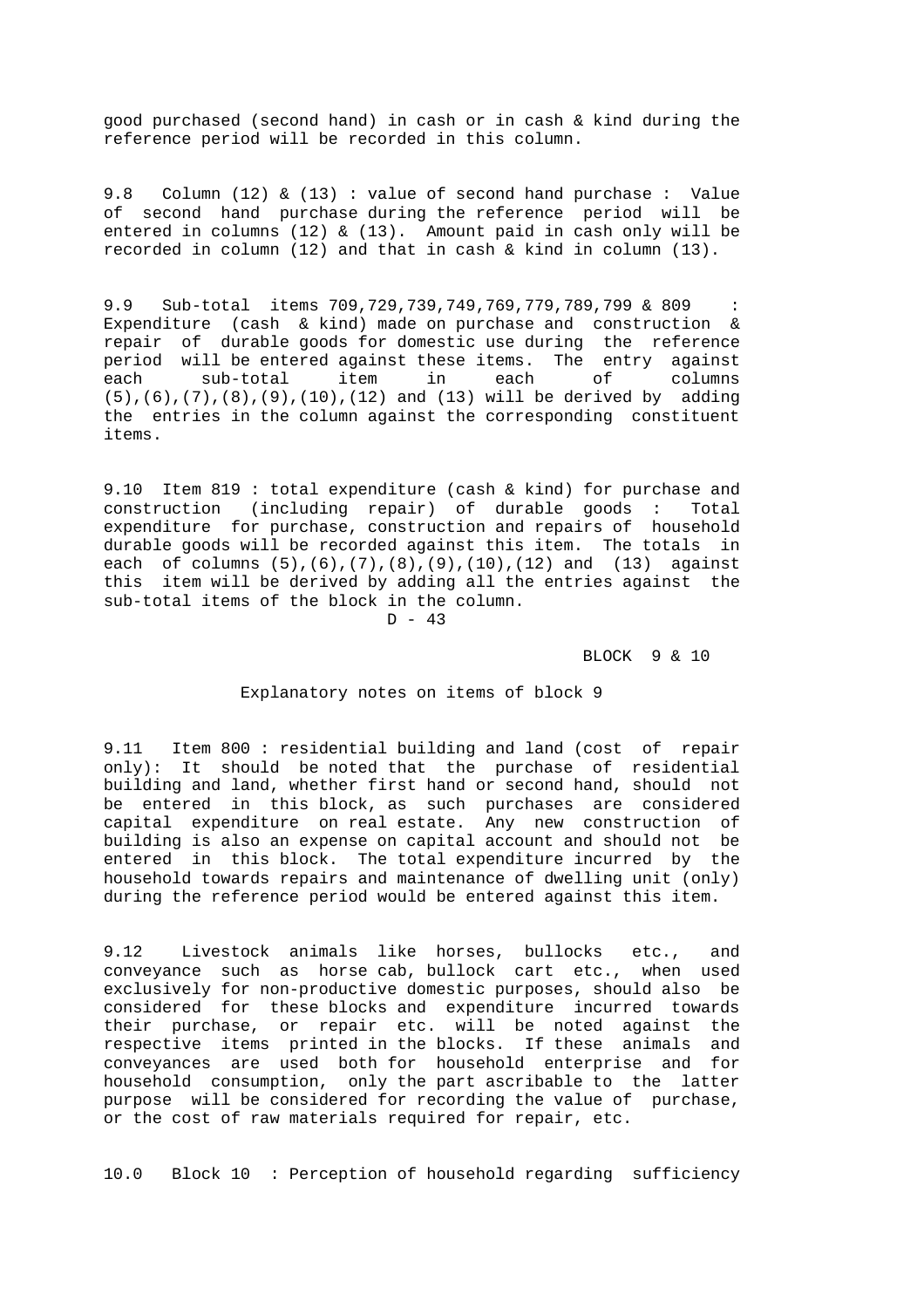of food : This block will be filled after completion of the enquiry on all the preceding blocks. The expression in item 1 'getting two square meals a day' - as used in common parlance, conveys that the concerned person gets, by and large, sufficient food to eat. This question is asked in order to know the perception of the household regarding sufficiency of food. While putting this question to the informant, it is thus presumed that the informant has a clear understanding of its meaning. There are equivalent phrases conveying the same meaning in regional languages. It is, therefore, important to put the proper question in the local language and record the answer given by the informant in the appropriate code.

10.1 Care should be taken to see that the informant is not offended by this question. The question should, in fact, not be asked to those whose reported consumption would obviously indicate that they get sufficient food to eat. In item 1, if the members of the household are reported as getting two square meals a day throughout the year, the code to be entered in the box space of this block is 1. If adequate food is available in only a few months of the year code 2 will be noted. Code 3 will indicate that the household does not usually get two square meals a day for all its members. Here the reference period is last 12 calendar months preceding the date of enquiry.

10.2 If adequate food was available in only some months of the year i.e. if code 2 is recorded in item 1, those calendar months in which all members of the household did not have two square meals a day will be recorded in the cells provided against item 2 in codes. For example, suppose all members of a sample household did not have two square meals a day in the months of January and March during the reference period. The entries to be made are 01 & 03 in the first two cells of the first row out of the 12 cells provided in the block against item 2.

 $D - 44$ 

#### BLOCK 10 & 11.1

10.3 If for the purpose of making an entry in item 1, the investigator has actually put the relevant question to the informant and got his answer, then code 1 will be entered in item 3. Otherwise, i.e., if he has inferred the answer to item 1 from the schedule entries or otherwise without actually asking the informant, code 2 will be recorded against item 3.

11.1.0 Block 11.1 (sub-sample 2 only) : Particulars of expenditure incurred on ceremonies by the household during the last 7 days prior to the date of survey : Ceremonies are performed to solemnize notable events of life e.g. birth, marriage etc. Members of a household may have to perform some religious rites consequent upon the death of a person. For various religious faiths, there are some days in a year which are observed with ceremonial performances like offering of puja, prayer, celebration of rituals etc. Such ceremonies may be performed by household members as required under the social/religious customs without incurring any expenditure for entertaining guests. On the other hand, it may happen that households have to spend some amount under different heads for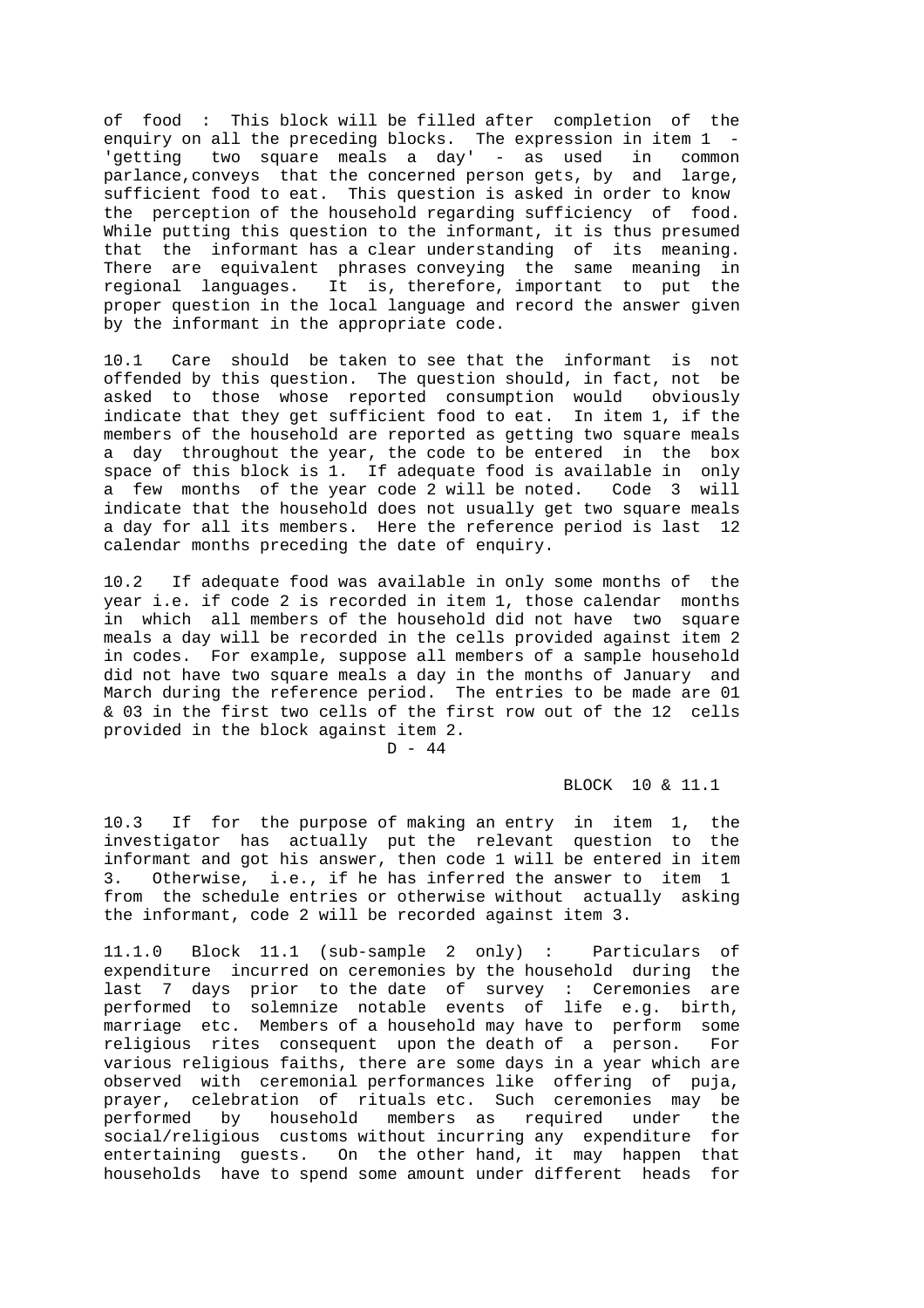the purpose of entertainment. Conventionally these expenditures are considered as an essential part of the ceremonies performed . The purpose of providing this block in this schedule is to estimate the amount of expenditure incurred by the household on these occasions under various broad groups of items e.g.food,fuel & light, clothing & footwear, misc. goods & services, durable goods etc. Hence only those ceremonies on which some amount of expenditure is involved should be listed in this block.

11.1.1. Item 1 : Code 1 will be entered in the box space provided against the item, if at least one ceremony of the type listed at the bottom of block 11.1 has been performed by the household during the last 7 days preceding the date of enquiry, and code 2 will be entered if no such ceremonies were performed by the household during the same reference period.

11.1.2 Item 2 : The 'sub-block' item 2 will be filled in three situations : (i) in case code 1 is recorded in item 1, that is, if the household reports having performed one or more ceremonies during the reference period (ii) in case the ceremony is yet to be performed but some expenditure on account of the ceremony has already been incurred and (iii) in case the ceremony has already been performed prior to the reference period but some expenditure on account of that ceremony has been incurred during the reference period. The serial number of ceremony may be recorded in the first column. In the second and the third columns, the description and code for the ceremony will be recorded. The codes for the ceremonies are printed at the bottom of the page. Particulars about the ceremony performed last (within the reference period) will be recorded first. Other ceremonies performed within the period will be noted one by one in sequential order of the dates of performance of the ceremonies. The value of consumption /actual expenditure incurred for the performance of every ceremony, under five different broad groups of items viz.,

> (i) food (ii) fuel & light (iii) clothing & footwear (iv) misc. goods & services and consumer rents (v) durable goods,  $D - 45$

> > BLOCK 11.1,11.2 & 12

may be recorded in columns (5) to (9). The approach to fill up these columns will be exactly the same as is applicable to detailed blocks 5 to 9. Therefore, the instructions meant for detailed blocks 5 to 9 may be followed while filling up these columns. Consumption (maiden use) by the household members for the ceremony only will be taken into account while recording the consumption of clothing and footwear against col.6, item 2 of this block. (The approach is same as that for blocks  $6 \& 7$ .) Block 5 is meant for accounting the consumption of food, pan, tobacco and intoxicants. It may be noted that the ceremonial expenditure on the items listed in block 5 will be accounted in column 5 : food, in item 2 of this block, whereas the consumption of fuel & light is to be recorded in column 6. Items of clothing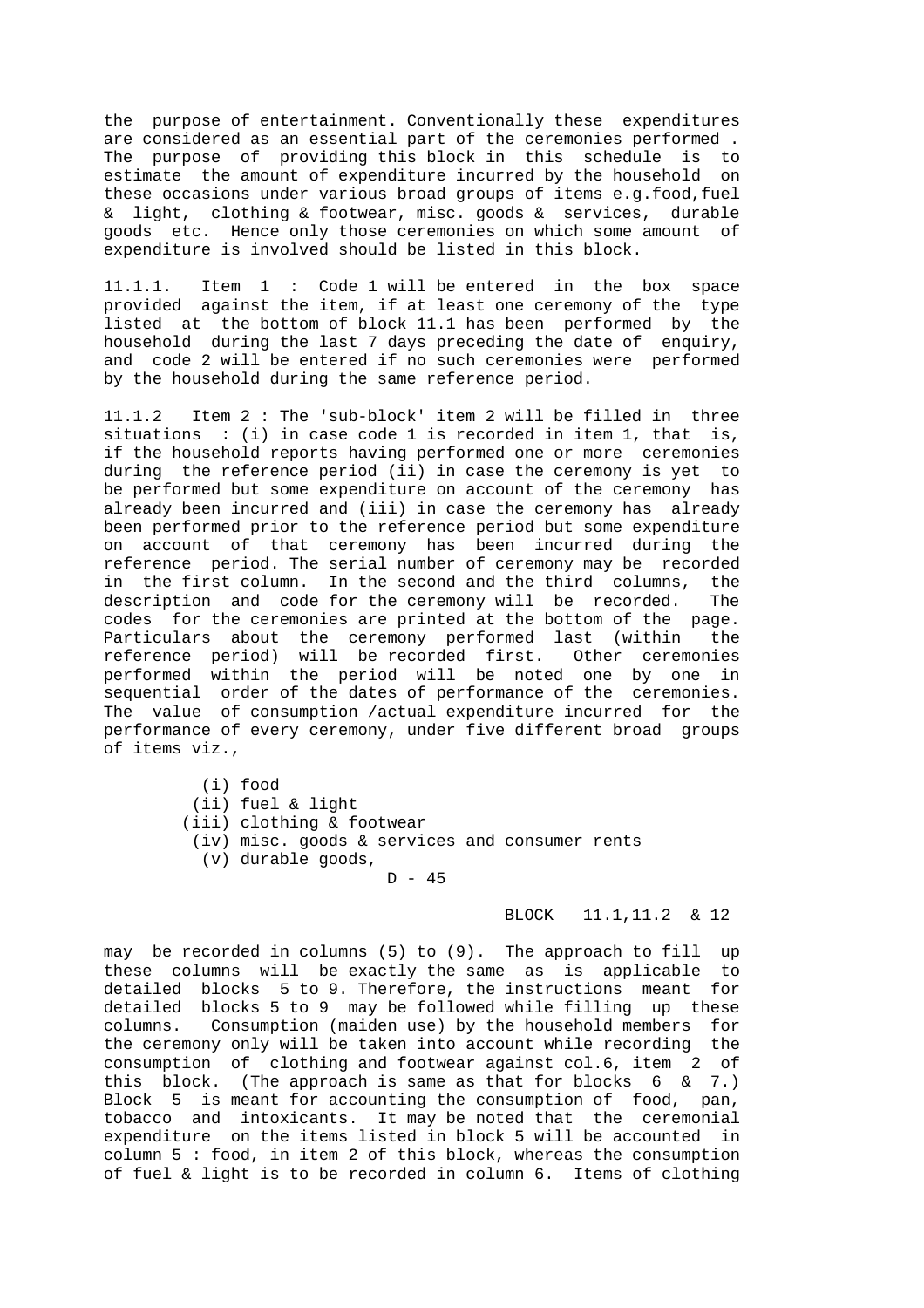& footwear given away as gift on account of the ceremony should not be considered for this block. It is clarified that any ceremonial consumption expenditure made during the reference period which has already been accounted for in the detailed blocks will be reflected here against the corresponding ceremony irrespective of whether the ceremony has been performed or not during the reference period. The total expenditure for each ceremony may be entered against col.(10). The ceremony codes to be recorded in column 3 are :

| birth                                    |   |
|------------------------------------------|---|
| $birthday.\dots.\dots.\dots.\dots.\dots$ |   |
| $mundan/head shaving$                    | 3 |
| annaprasan/first rice taking             | 4 |
| thread                                   | 5 |
| marriage                                 | 6 |
| marriage anniversary  7                  |   |
| death                                    | 8 |
| $others(specify)$                        |   |
|                                          |   |

11.2.0 Block 11.2 (sub-sample 2 only): Particulars of expenditure incurred on ceremonies by the household during last 365 days prior to the date of survey : This block is similar to the earlier block i.e. block 11.1 except that the reference period for collection of information is 365 days prior to the date of survey instead of 7 days prior to the date of survey as in block 11.1. Hence instructions at para 11.1.0 to 11.1.2 may be followed while recording the entries in this block with a reference period of last 365 days preceding the date of survey.

12.0 Block 12 : Summary of consumer expenditure : The design of this block for sub-sample 2 is slightly different from the design for sub-sample 1. For both sub-samples, the block is meant to derive value of household per capita consumption expenditure for a period of 30 days. Most entries in this block are transfer entries from blocks 5 to 9. References for transfer are provided in columns (3) to (5). Now, for sub-sample 1, simple addition of transfer entries yields the required subtotals and total for 30 days. On the other hand, since for most item groups in sub-sample 2 the reference period is not 30 days, the relevant sub-totals obtained by simple addition have to be adjusted by a suitable multiplication factor (30/7 or 30/365 as the case may be) for sub-sample 2.

 $D - 46$ 

#### BLOCKS 12,13 & 14

12.1 Note that since information on ceremonies is not collected through the sub-sample 1 schedule, block 12 in that schedule follows immediately after block 10.

13.0 Block 13 : Remarks by investigator : Any remark which is considered necessary for explaining any peculiarity in the consumption pattern of the household or any other characteristic of the household will be noted here. Such remarks will help understanding the entries made in different blocks of the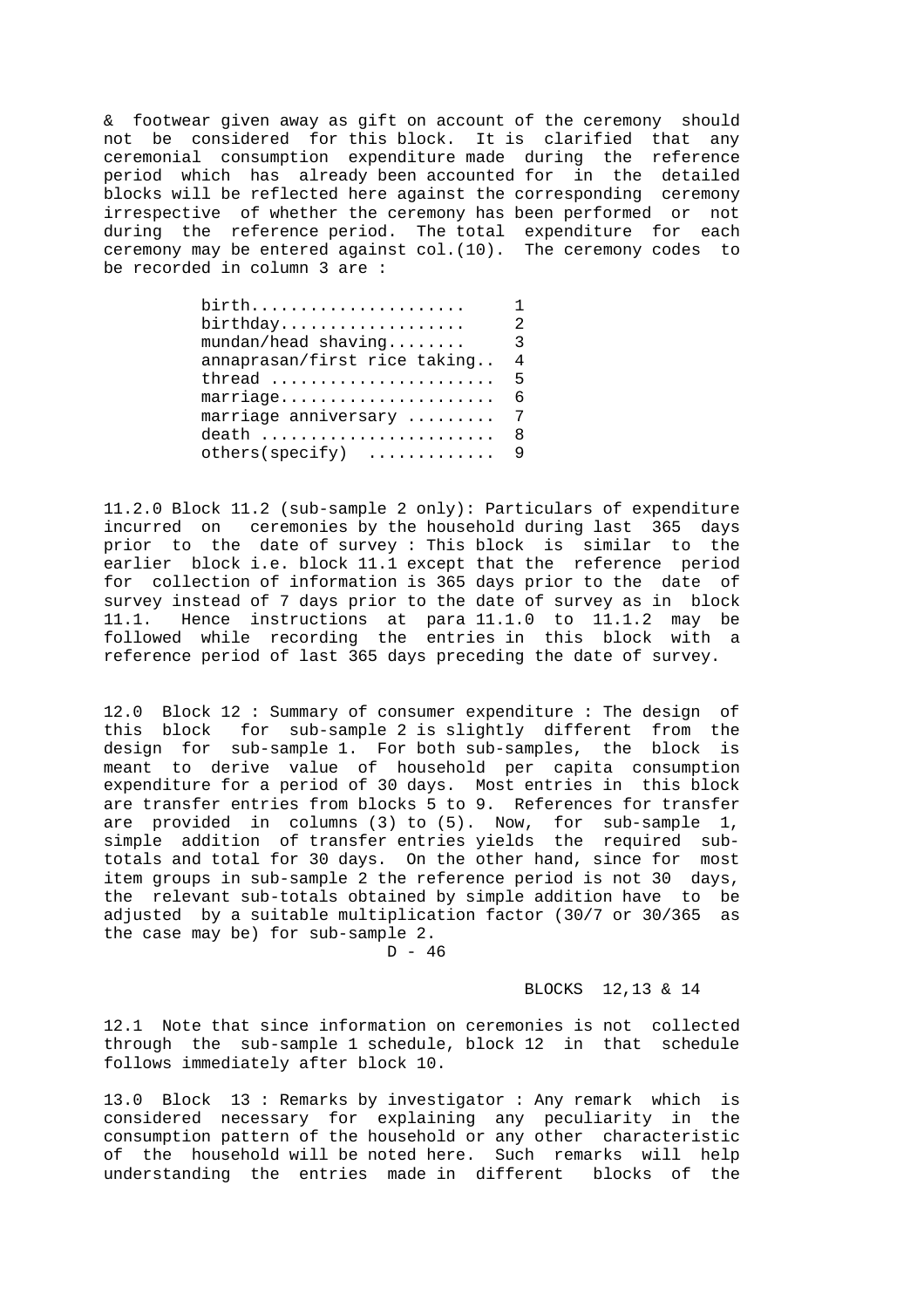schedule, especially when any entry is very high or very low.

14.0 Block 14 : Remarks by supervisory officer : The supervisory officers may note their views on any aspect relating to the household and on any observed peculiarity in the consumption pattern of the household.

# $D - 47$

 A. SOME GENERAL CLARIFICATIONS ON THE PROCEDURE OF COLLECTION OF CONSUMER EXPENDITURE DATA

I.APPROACH FOR FILLING IN BLOCKS 5, 5.1, 6 & 7

 The itemwise information to be collected in these blocks refers to the quantity and value of items (a) purchased during the reference period, (b) consumed during the reference period out of home-grown/home-produced stock, and (c) consumed during the reference period irrespective of how acquired . The figures under (c) i.e, total consumption are to be arrived at independently of those under (a) & (b).

 (1) Only cash purchases (including those made on credit) are to be considered as purchase. Barter purchase will be ignored. For clothing and footwear, second hand purchase will also be ignored.

 (2) Consumption out of home-grown/home-produced stock of an will mean that it should be produced by the household enterprise not necessarily within the reference period but consumed by the household within the reference period.

 (3) The quantity and value of consumption of an item during the reference period will be noted against total consumption. Total consumption includes consumption out of :

- (i) commodities purchased in cash (value of consumption to be evaluated at purchase price),
- (ii) commodities received in exchange of goods and services (value of consumption to be imputed at average local retail prices prevailing during the reference period),
- (iii) transfer receipts such as receipts from gifts, loans, charities etc. (value of consumption to be imputed as in (ii)),

Transfer payments made to others should not be considered as consumption of the payee household.

- (iv) free collection (value of consumption to be imputed as in (ii)),
- (v) home-grown, home-produced stock (value of consumption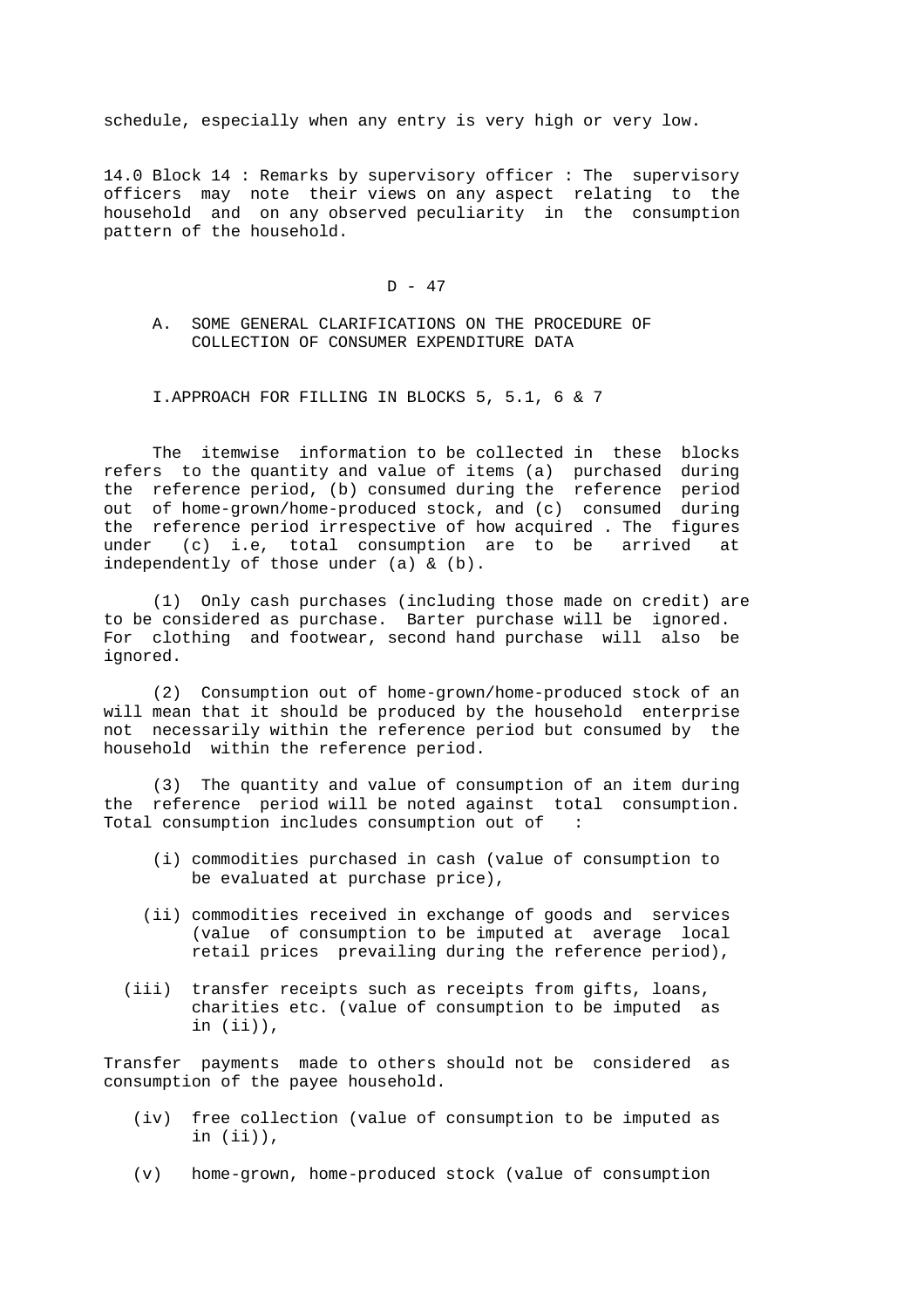## to be imputed at ex-farm, ex-factory price)

The time of consumption of an item of clothing or footwear is considered to be that point of time when it was brought into use for the first time.

# II. APPROACH FOR FILLING IN BLOCKS 8, 8.1 & 9

 For these blocks, only cash and/or kind purchase, made for any purpose whatsoever, will be considered. Any purchase made on credit during the reference period will be ignored. Payment made in cash during the reference period for purchase made earlier will also be considered. For hire-purchase, the total amount of the instalments paid during the reference period will be recorded. Purchase made for transfer payment will be included.

# D - 48

## III. CASH PURCHASE AND CREDIT PURCHASE

 In all the blocks of the schedule provided for accounting of consumer expenditure viz., blocks 5 to 9, the purchase value is to be noted against each of the items purchased during the reference period. Thus purchase made on credit in respect of any item of blocks 5, 5.1, 6 & 7 during the reference period will be included under purchase and the entire quantity and the corresponding value will be treated as purchase irrespective of whether payment is made wholly, partly or not at all within the reference period. However, any payment made during the reference period corresponding to credit purchase made earlier will be . For items of blocks 8, 8.1 & 9 a different procedure is to be followed : purchase on credit for which no payment is made during the reference period will be excluded, whereas part or full payment made during the reference period towards credit purchase made earlier will be included under purchase. In other words, while for blocks 5, 5.1, 6  $\&$  7 a credit purchase will be entered when the actual transaction occurs during the reference period irrespective of the time of payment, for blocks 8, 8.1 & 9, it will be the amount of actual payment made during the reference period irrespective of the time of the transaction of the credit purchase. In the former, information will be collected on acquisition of the items, during the reference period, irrespective of whether the payment was made or not, whereas the information in blocks 8, 8.1 & 9 will show explicitly the actual expenditure incurred by the household, within the reference period, on the listed items, no matter whether the particular article/service was received or not within the reference period. This point has been explained, separately, in I and II also. For certain items of block 8, a somewhat different procedure is to be followed. These items are 'club fees', 'telephone charges', 'house rent/garage rent', 'residential land rent', 'consumer rent (other goods)', 'consumer taxes and cesses', 'water charges', and 'other taxes etc.'. (The corresponding item codes are marked with an asterisk in block 8.) For these items, the entry to be made is the payment last made by the household divided by the number of months for which the amount was paid. For 'railway fare', payment for season tickets will be accounted differently from other railway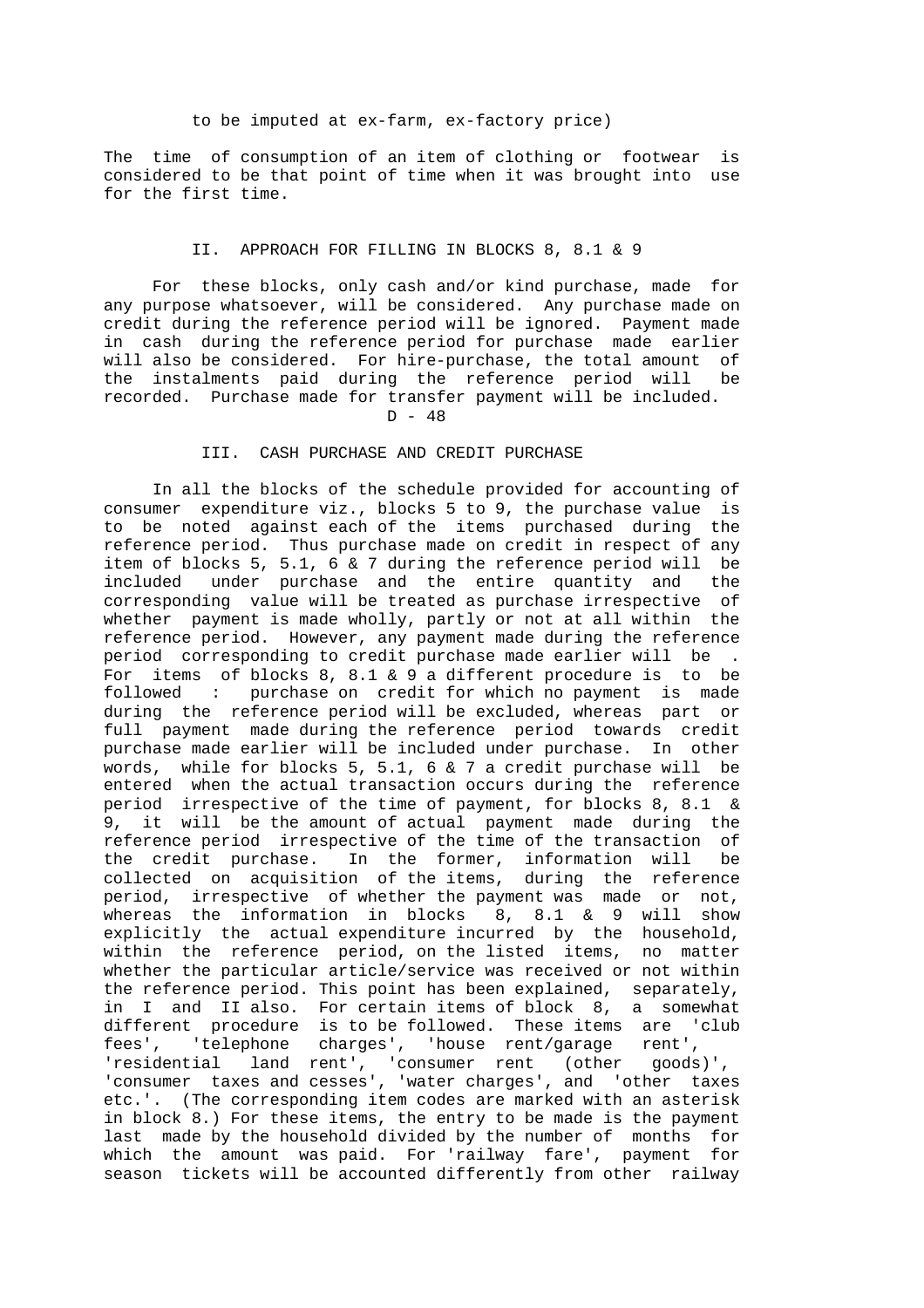fare expenditure (see para 8.15).

# B. SOME GERNERAL INSTRUCTIONS FOR FILLING IN THE CONSUMER EXPENDITURE SCHEDULE (INVESTIGATOR'S CHECK LIST)

## Block 4

The last serial number under column (1) should be transcribed against item 1 of block 3. All the columns against all the persons listed are to be filled in. There must be an entry against each household member for each of the columns (8) to (13) for recording particulars of activity status and industry section. In each of the columns (14) to (20) there must be some entry. If the number is nil for any of columns (16) to (20) or (14), entry '00' will be recorded there. For col.(15), the entry must be 0, 1, 2 or 3; question of nil entry in col.(15) does not arise.

## Blocks 5 to 9

 (i) At the end of each sub-block the sub-total items are printed. If entries are made in at least one of the items of a sub-block, care should be taken to fill in the sub-total line of the sub-block also and vice versa ; D - 49

 (ii) Whenever any entry is made in either quantity or value it is essential to make an entry in the corresponding value or quantity column, unless the quantity column is already crossed out;

 (iii) If the entry in all columns of any line of blocks 5 to 9 is zero, the investigator may leave it blank. For example, if rice was neither purchased nor consumed, all columns against item 102 will be left blank. But if rice was not purchased but some quantity was consumed wholly out of home-grown stock, dashes (-) may be put in the columns for cash purchase .

# BLOCKS 5 & 6

 In block 6 and a few places in block 5, a few blank lines have been provided to accommodate any other listed items which are not printed in the body of the block/sub-block. Items not covered in the list are to be pooled together and recorded against the residual category 'others' of the appropriate subgroup. For each entry in a blank line, the corresponding three digit item code number must be clearly written. In other words, there should not be any entry in blocks 5 and 6 of the schedule without the appropriate item code number. Any item code outside the list provided in the schedule should not be entered anywhere in the schedule. For example, while collecting information on purchase and consumption of vegetables under group 30 a respondent might report consumption of cholai/amaranth, mustard leaves and methi/fenugreek leaves, that is, three different types of leafy vegetables. None of the three items finds a place under the listed items. In this case, therefore, the quantity/value of all the three items will be pooled together and recorded in one